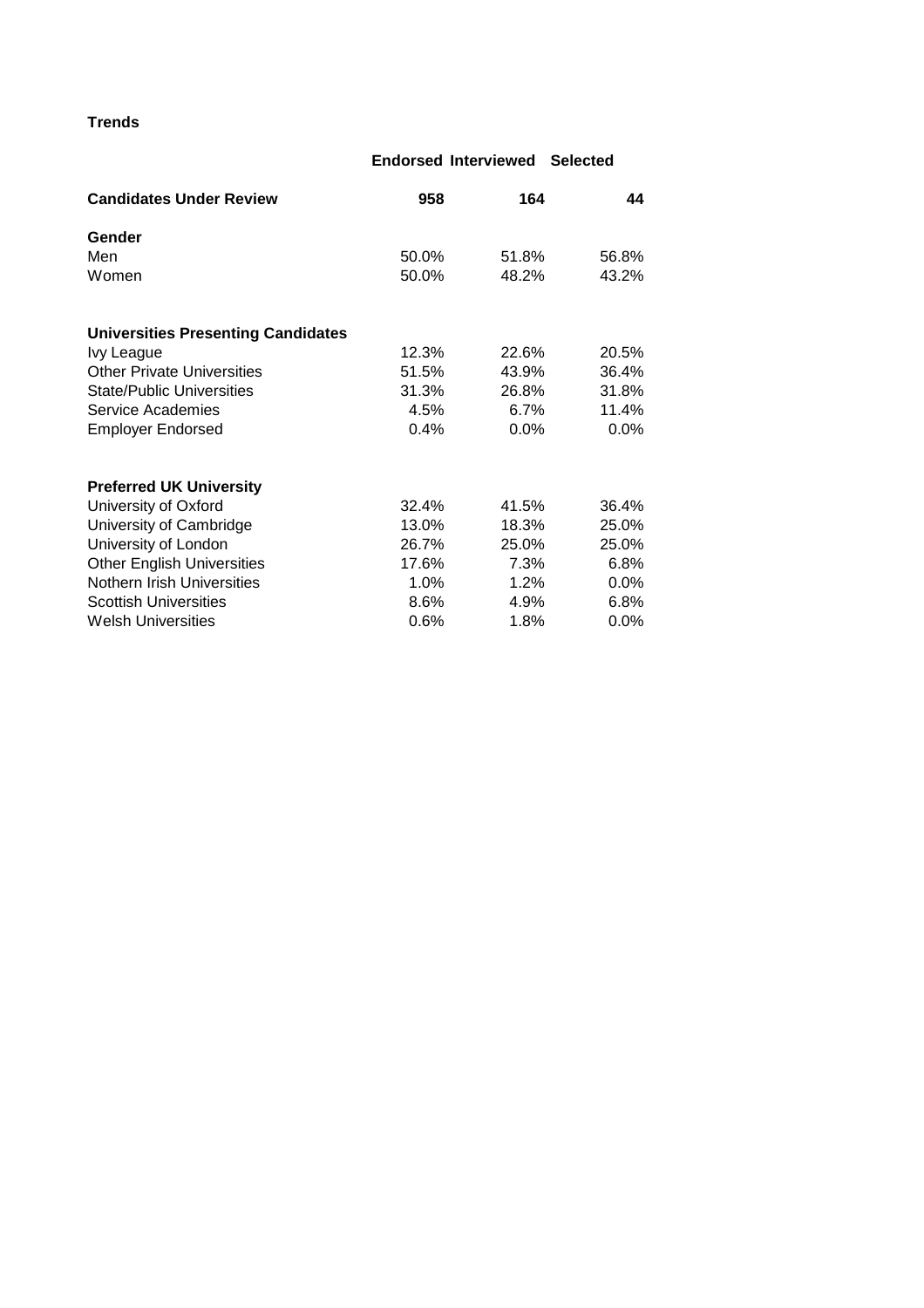## **Comparisons**

| <b>UUIIIµaI ISUIIS</b>                    | <b>Endorsed</b> |             |       |       |       |       |  |  |
|-------------------------------------------|-----------------|-------------|-------|-------|-------|-------|--|--|
|                                           | 2002            | 2003        | 2004  | 2005  | 2006  | 2007  |  |  |
| Gender                                    |                 |             |       |       |       |       |  |  |
| Men                                       | 48.2%           | 49.3%       | 51.0% | 48.1% | 47.4% | 50.0% |  |  |
| Women                                     | 51.8%           | 50.7%       | 49.0% | 51.9  | 52.6% | 50.0% |  |  |
| <b>Universities Presenting Candidates</b> |                 |             |       |       |       |       |  |  |
| <b>Ivy League</b>                         | 17.4%           | 15.7%       | 16.0% | 11.8% | 11.2% | 12.3% |  |  |
| <b>Other Private Universities</b>         | 47.4%           | 48.2%       | 41.8% | 52.2% | 54.3% | 51.5% |  |  |
| <b>State/Public Universities</b>          | 30.1%           | 31.8%       | 37.4% | 30.1% | 30.1% | 31.3% |  |  |
| Service Academies                         | 4.9%            | 4.3%        | 4.8%  | 5.4%  | 4.4%  | 4.5%  |  |  |
| <b>Employer Endorsed</b>                  | 0.4%            | 0.0%        | 0.0%  | 0.5%  | 0.0%  | 0.4%  |  |  |
| <b>Preferred UK University</b>            |                 |             |       |       |       |       |  |  |
| University of Oxford                      | 35.4%           | 31.2%       | 32.3% | 32.0% | 31.5% | 32.4% |  |  |
| University of Cambridge                   | 13.8%           | 11.4%       | 12.7% | 13.0% | 12.9% | 13.0% |  |  |
| University of London                      | 17.3%           | 20.9%       | 22.6% | 25.7% | 25.9% | 26.7% |  |  |
| <b>Other English Universities</b>         | 21.6%           | 14.4%       | 20.9% | 19.3% | 18.7% | 17.6% |  |  |
| Nothern Irish Universities                | 1.0%            | 0.6%        | 1.6%  | 0.9%  | 1.4%  | 1.0%  |  |  |
| <b>Scottish Universities</b>              | 10.0%           | 5.1%        | 8.8%  | 7.6%  | 8.8%  | 6.8%  |  |  |
| <b>Welsh Universities</b>                 | 1.0%            | 0.3%        | 1.3%  | 1.5%  | 0.7%  | 0.6%  |  |  |
|                                           |                 | Interviewed |       |       |       |       |  |  |
|                                           | 2002            | 2003        | 2004  | 2005  | 2006  | 2007  |  |  |
| Gender                                    |                 |             |       |       |       |       |  |  |
| Men                                       | 56.5%           | 56.1%       | 61.0% | 52.5% | 52.8% | 51.8% |  |  |
| Women                                     | 43.5%           | 43.9%       | 39.0% | 47.5% | 47.2% | 48.2% |  |  |
| <b>Universities Presenting Candidates</b> |                 |             |       |       |       |       |  |  |
| <b>Ivy League</b>                         | 23.0%           | 15.3%       | 18.2% | 16.9% | 14.9% | 22.6% |  |  |
| <b>Other Private Universities</b>         | 40.4%           | 36.5%       | 41.5% | 47.5% | 42.9% | 43.9% |  |  |
| <b>State/Public Universities</b>          | 29.2%           | 40.9%       | 32.1% | 26.3% | 34.2% | 26.8% |  |  |
| Service Academies                         | 7.5%            | 7.3%        | 8.2%  | 8.1%  | 8.1%  | 6.7%  |  |  |
| <b>Employer Endorsed</b>                  | 0.0%            | 0.0%        | 0.0%  | 1.3%  | 0.0%  | 0.0%  |  |  |
| <b>Preferred UK University</b>            |                 |             |       |       |       |       |  |  |
| University of Oxford                      | 44.7%           | 35.0%       | 34.6% | 49.4% | 39.1% | 41.5% |  |  |
| University of Cambridge                   | 14.9%           | 14.0%       | 20.8% | 16.3% | 16.1% | 18.3% |  |  |
| University of London                      | 13.0%           | 22.3%       | 22.6% | 20.0% | 27.3% | 25.0% |  |  |
| <b>Other English Universities</b>         | 21.1%           | 11.5%       | 15.7% | 9.4%  | 11.2% | 7.3%  |  |  |
| Nothern Irish Universities                | 0.6%            | 0.0%        | 2.5%  | 1.3%  | 1.2%  | 1.2%  |  |  |
| <b>Scottish Universities</b>              | 5.6%            | 5.1%        | 3.1%  | 3.8%  | 3.7%  | 4.9%  |  |  |
| <b>Welsh Universities</b>                 | 0.0%            | 0.0%        | 0.6%  | 0.0%  | 1.2%  | 1.8%  |  |  |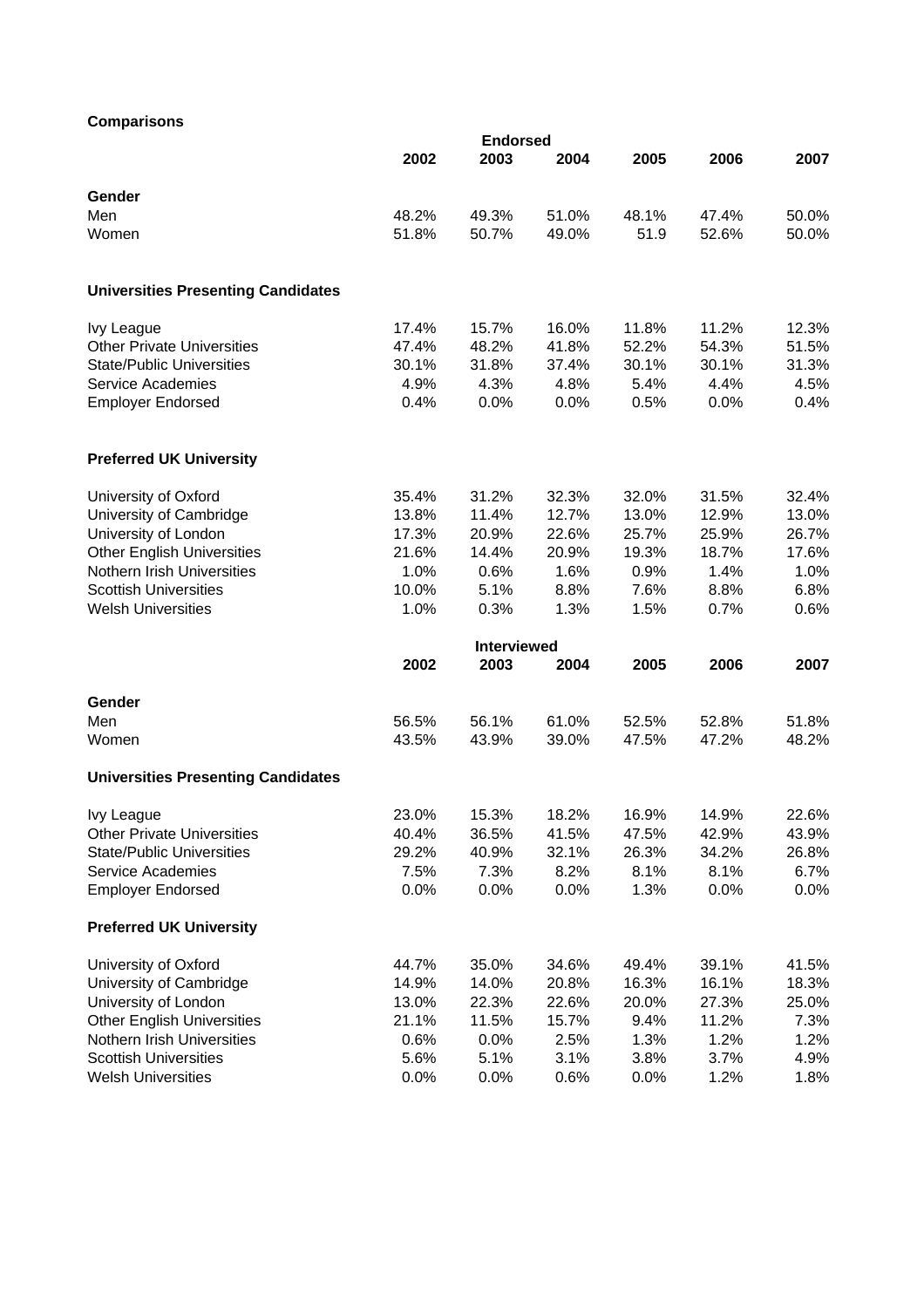|                                           | 2002  | 2003    | 2004  | 2005    | 2006  | 2007    |
|-------------------------------------------|-------|---------|-------|---------|-------|---------|
| Gender                                    |       |         |       |         |       |         |
| Men                                       | 55.0% | 67.5%   | 65.9% | 53.5%   | 60.5% | 56.8%   |
| Women                                     | 45.0% | 32.5%   | 34.1% | 46.5%   | 39.5% | 43.2%   |
| <b>Universities Presenting Candidates</b> |       |         |       |         |       |         |
| Ivy League                                | 30.0% | 15.0%   | 9.1%  | 16.3%   | 18.6% | 20.5%   |
| <b>Other Private Universities</b>         | 35.0% | 40.0%   | 50.0% | 48.8%   | 44.2% | 36.4%   |
| <b>State/Public Universities</b>          | 22.5% | 40.0%   | 31.8% | 20.9%   | 32.6% | 31.8%   |
| Service Academies                         | 12.5% | 5.0%    | 9.1%  | 9.3%    | 4.7%  | 11.4%   |
| <b>Employer Endorsed</b>                  | 0.0%  | 0.0%    | 0.0%  | 4.7%    | 0.0%  | $0.0\%$ |
| <b>Preferred UK University</b>            |       |         |       |         |       |         |
| University of Oxford                      | 47.5% | 42.5%   | 27.3% | 44.2%   | 46.5% | 36.4%   |
| University of Cambridge                   | 17.5% | 12.5%   | 13.6% | 20.9%   | 20.9% | 25.0%   |
| University of London                      | 17.5% | 22.5%   | 38.6% | 23.3%   | 11.6% | 25.0%   |
| <b>Other English Universities</b>         | 7.5%  | 7.5%    | 11.4% | 9.3%    | 16.3% | 6.8%    |
| Nothern Irish Universities                | 1.0%  | 0.0%    | 1.6%  | $0.0\%$ | 2.3%  | $0.0\%$ |
| <b>Scottish Universities</b>              | 10.0% | 5.0%    | 4.5%  | 2.3%    | 2.3%  | 6.8%    |
| <b>Welsh Universities</b>                 | 0.0%  | $0.0\%$ | 2.3%  | $0.0\%$ | 0.0%  | $0.0\%$ |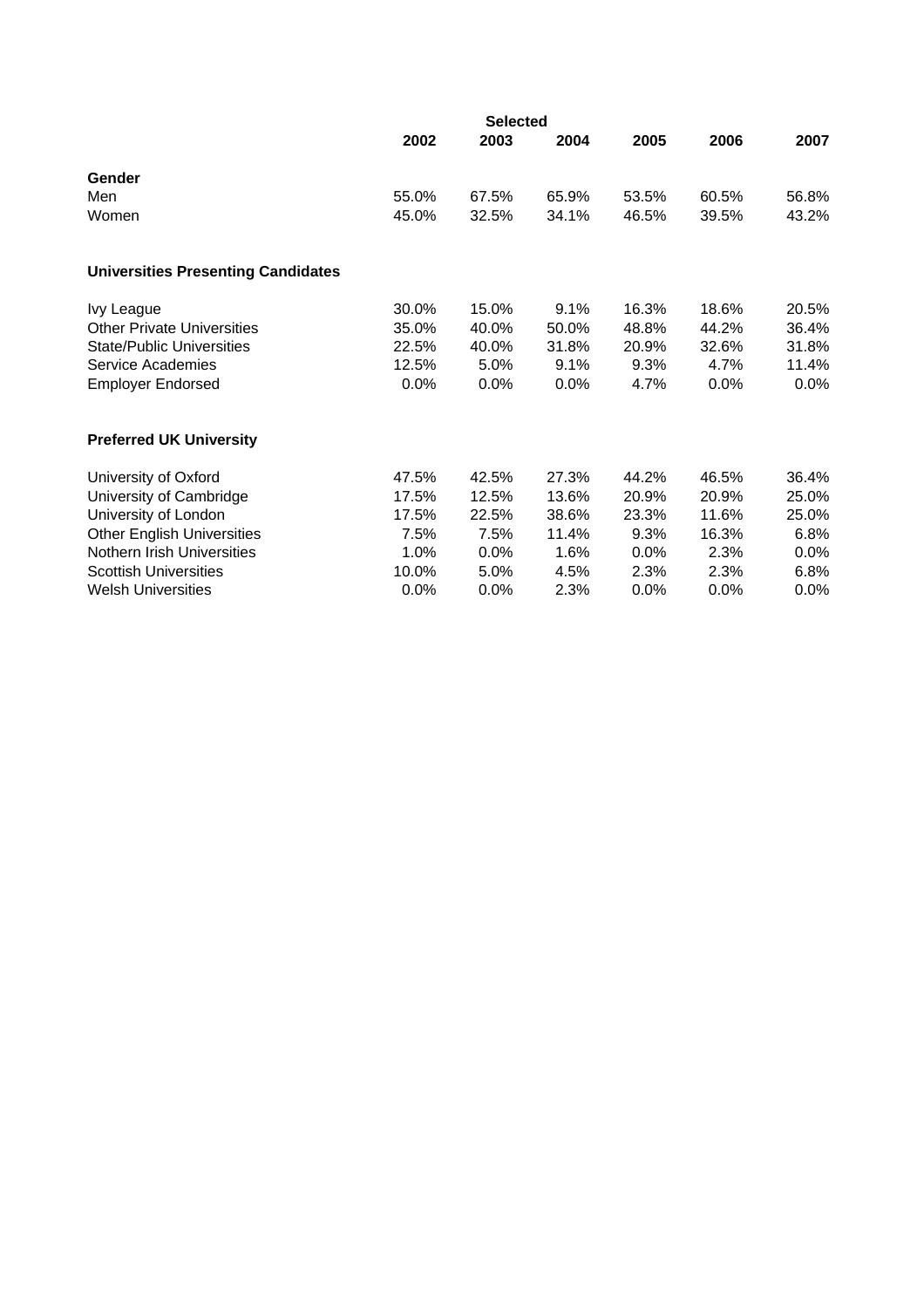#### **Total Number of Endorsed**

|                                        | <b>ATL</b>     | BOS        | <b>CHIG</b>  | DC         | HOU        | LA             | NΥ           | SF           | TOTAL |
|----------------------------------------|----------------|------------|--------------|------------|------------|----------------|--------------|--------------|-------|
| <b>BY REGION</b><br>% of national pool | 159<br>16.6%   | 93<br>9.7% | 200<br>20.9% | 86<br>9.0% | 95<br>9.9% | 89<br>9.3%     | 139<br>14.5% | 97<br>10.1%  | 958   |
| <b>GENDER</b>                          |                |            |              |            |            |                |              |              |       |
| Men                                    | 77             | 42         | 112          | 38         | 44         | 44             | 75           | 47           | 479   |
| % of regional pool                     | 48.4%          | 45.2%      | 56.0%        | 44.2%      | 46.3%      | 49.4%          | 54.0%        | 48.5%        |       |
| % of national pool                     | 8.0%           | 4.4%       | 11.7%        | 4.0%       | 4.6%       | 4.6%           | 7.8%         | 4.9%         | 50.0% |
| Women                                  | 82             | 51         | 88           | 48         | 51         | 45             | 64           | 50           | 479   |
| % of regional pool                     | 51.6%          | 54.8%      | 44.0%        | 55.8%      | 53.7%      | 50.6%          | 46.0%        | 51.5%        |       |
| % of national pool                     | 8.6%           | 5.3%       | 9.2%         | 5.0%       | 5.3%       | 4.7%           | 6.7%         | 5.2%         | 50.0% |
| UNIVERSITIES PRESENTING CANDIDATES     |                |            |              |            |            |                |              |              |       |
| <b>Ivy League</b>                      | 11             | 25         | 18           | 12         | 3          | 12             | 26           | 11           | 118   |
| % of regional pool                     | 6.9%           | 26.9%      | 9.0%         | 14.0%      | 3.2%       | 13.5%          | 18.7%        | 11.3%        |       |
| % of national pool                     | 1.1%           | 2.6%       | 1.9%         | 1.3%       | 0.3%       | 1.3%           | 2.7%         | 1.1%         | 12.3% |
| <b>Other Private Universities</b>      | 80             | 51         | 96           | 43         | 45         | 46             | 78           | 53           | 492   |
| % of regional pool                     | 50.3%          | 54.8%      | 48.0%        | 50.0%      | 47.4%      | 51.7%          | 56.1%        | 54.6%        |       |
| % of national pool                     | 8.4%           | 5.3%       | 10.0%        | 4.5%       | 4.7%       | 4.8%           | 8.1%         | 5.5%         | 51.4% |
| <b>State/Public Universities</b>       | 58             | 13         | 75           | 25         | 44         | 28             | 27           | 30           | 300   |
| % of regional pool                     | 36.5%          | 14.0%      | 37.5%        | 29.1%      | 46.3%      | 31.5%          | 19.4%        | 30.9%        |       |
| % of national pool                     | 6.1%           | 1.4%       | 7.8%         | 2.6%       | 4.6%       | 2.9%           | 2.8%         | 3.1%         | 31.3% |
| <b>Service Academies</b>               | 9              | 3          | 11           | 5          | 3          | $\overline{2}$ | 7            | 3            | 43    |
| % of regional pool                     | 5.7%           | 3.2%       | 5.5%         | 5.8%       | 3.2%       | 2.2%           | 5.0%         | 3.1%         |       |
| % of national pool                     | 0.9%           | 0.3%       | 1.1%         | 0.5%       | 0.3%       | 0.2%           | 0.7%         | 0.3%         | 4.5%  |
| <b>Employer Endorsed</b>               | 1              | 1          | 0            | 1          | 0          | 0              | $\mathbf{1}$ | 0            | 4     |
| % of regional pool                     | 0.6%           | 1.1%       | 0.0%         | 1.2%       | 0.0%       | 0.0%           | 0.7%         | 0.0%         |       |
| % of national pool                     | 0.1%           | 0.1%       | 0.0%         | 0.1%       | 0.0%       | 0.0%           | 0.1%         | 0.0%         | 0.4%  |
| PREFERRED UK UNIVERSITY                |                |            |              |            |            |                |              |              |       |
| University of Oxford                   | 51             | 28         | 50           | 30         | 39         | 37             | 50           | 25           | 310   |
| % of regional pool                     | 32.1%          | 30.1%      | 25.0%        | 34.9%      | 41.1%      | 41.6%          | 36.0%        | 25.8%        |       |
| % of national pool                     | 5.3%           | 2.9%       | 5.2%         | 3.1%       | 4.1%       | 3.9%           | 5.2%         | 2.6%         | 32.4% |
| <b>University of Cambridge</b>         | 17             | 13         | 29           | 13         | 10         | 9              | 16           | 18           | 125   |
| % of regional pool                     | 10.7%          | 14.0%      | 14.5%        | 15.1%      | 10.5%      | 10.1%          | 11.5%        | 18.6%        |       |
| % of national pool                     | 1.8%           | 1.4%       | 3.0%         | 1.4%       | 1.0%       | 0.9%           | 1.7%         | 1.9%         | 13.0% |
| <b>University of London</b>            | 40             | 25         | 58           | 24         | 22         | 25             | 38           | 24           | 256   |
| % of regional pool                     | 25.2%          | 26.9%      | 29.0%        | 27.9%      | 23.2%      | 28.1%          | 27.3%        | 24.7%        |       |
| % of national pool                     | 4.2%           | 2.6%       | 6.1%         | 2.5%       | 2.3%       | 2.6%           | 4.0%         | 2.5%         | 26.7% |
| <b>Other English Universities</b>      | 32             | 17         | 36           | 14         | 15         | 10             | 24           | 21           | 169   |
| % of regional pool                     | 20.1%          | 18.3%      | 18.0%        | 16.3%      | 15.8%      | 11.2%          | 17.3%        | 21.6%        |       |
| % of national pool                     | 3.3%           | 1.8%       | 3.8%         | 1.5%       | 1.6%       | 1.0%           | 2.5%         | 2.2%         | 17.6% |
| <b>Nothern Irish Universities</b>      | $\overline{c}$ | 2          | 2            | 1          | 2          | 0              | 1            | 0            | 10    |
| % of regional pool                     | 1.3%           | 2.2%       | 1.0%         | 1.2%       | 2.1%       | 0.0%           | 0.7%         | 0.0%         |       |
| % of national pool                     | 0.2%           | 0.2%       | 0.2%         | 0.1%       | 0.2%       | 0.0%           | 0.1%         | 0.0%         | 1.0%  |
| <b>Scottish Universities</b>           | 15             | 8          | 24           | 3          | 7          | $\overline{7}$ | 10           | 8            | 82    |
| % of regional pool                     | 9.4%           | 8.6%       | 12.0%        | 3.5%       | 7.4%       | 7.9%           | 7.2%         | 8.2%         |       |
| % of national pool                     | 1.6%           | 0.8%       | 2.5%         | 0.3%       | 0.7%       | 0.7%           | 1.0%         | 0.8%         | 8.6%  |
| <b>Welsh Universities</b>              | 2              | 0          | 1            | 1          | 0          | $\mathbf{1}$   | 0            | $\mathbf{1}$ | 6     |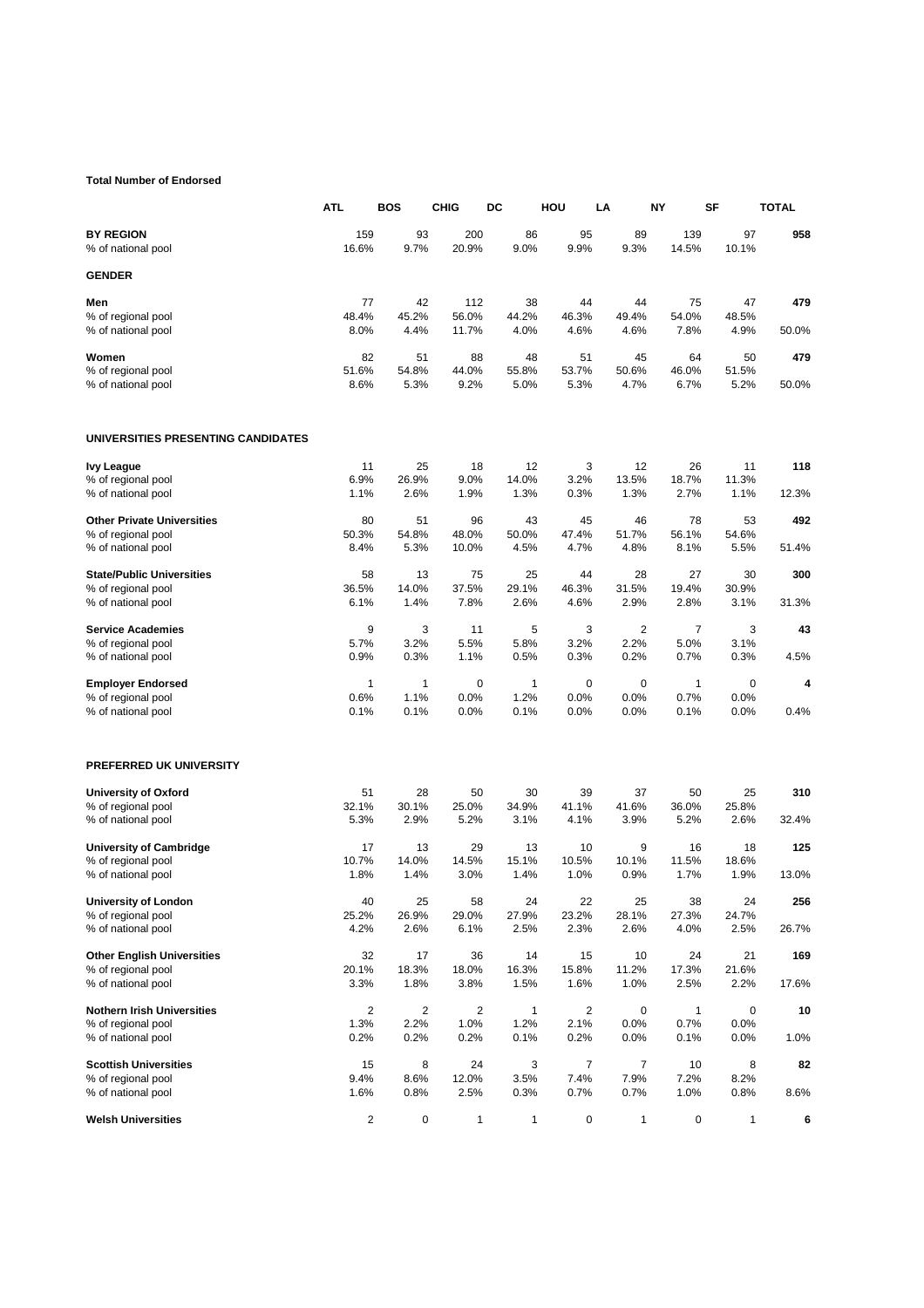| % of regional pool | .3%     | 0.0%    | 0.5% | $1.2\%$ | $0.0\%$ | 1.1% | $0.0\%$ | 1.0%    |      |
|--------------------|---------|---------|------|---------|---------|------|---------|---------|------|
| % of national pool | $0.2\%$ | $0.0\%$ | 0.1% | $0.1\%$ | $0.0\%$ | 0.1% | $0.0\%$ | $0.1\%$ | 0.6% |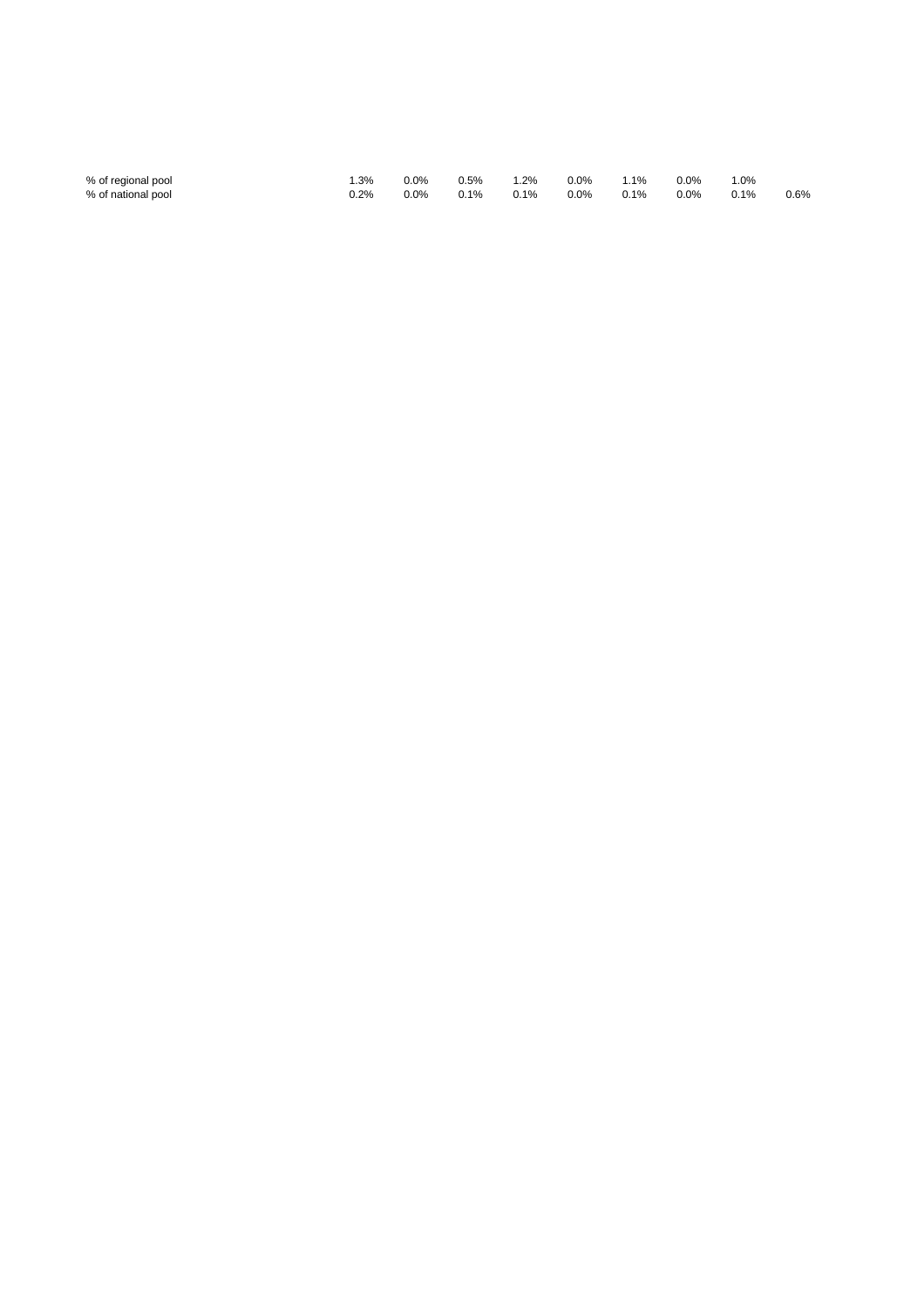## **Universities Presenting Candidates - Endorsed**

|                                                                                     | ATL | BOS            | CHIG         | DC               | HOU                        | LA                      | NΥ          | SF                      | <b>TOTAL</b>   |                |
|-------------------------------------------------------------------------------------|-----|----------------|--------------|------------------|----------------------------|-------------------------|-------------|-------------------------|----------------|----------------|
| <b>ALABAMA</b>                                                                      |     |                |              |                  |                            |                         |             |                         |                |                |
| Jacksonville State University                                                       |     | 1              | 0            | 0                | 0                          | 0                       | 0           | 0                       | 0              |                |
| <b>Samford University</b>                                                           |     | 1              | $\pmb{0}$    | 0                | $\mathbf 0$                | $\mathbf 0$             | 0           | $\mathbf 0$             | $\mathbf 0$    | 1              |
| University of Alabama - Tuscaloosa                                                  |     | $\overline{2}$ | 0            | $\mathbf 0$      | $\mathbf 0$                | 0                       | 0           | 0                       | $\mathbf 0$    | 2              |
| <b>ARIZONA</b>                                                                      |     |                |              |                  |                            |                         |             |                         |                |                |
| Arizona State University                                                            |     | 1              | 0            | 0                | $\mathbf 0$                | 0                       | 3           | 0                       | 0              | 4              |
| University of Arizona                                                               |     | 0              | 0            | 0                | $\mathbf 0$                | 0                       | 2           | 0                       | 0              | 2              |
| <b>ARKANSAS</b>                                                                     |     |                |              |                  |                            |                         |             |                         |                |                |
| <b>Hendrix College</b>                                                              |     | 0              | 0            | 0                | 0                          | 1                       | 0           | 0                       | 0              | 1              |
| University of Arkansas - Fayetteville                                               |     | 0              | $\mathbf 0$  | $\mathbf 0$      | $\mathbf 0$                | 5                       | 0           | $\mathbf 0$             | 0              | 5              |
| <b>CALIFORNIA</b>                                                                   |     |                |              |                  |                            |                         |             |                         |                |                |
| Antioch University-Los Angeles                                                      |     | 0              | 0            | 0                | $\mathbf 0$                | 0                       | 1           | 0                       | 0              | 1              |
| Azusa Pacific University                                                            |     | 0              | 0            | $\mathbf 0$      | $\mathbf 0$                | 0                       | 1           | $\mathbf 0$             | 0              | 1              |
| California Institute of Technology                                                  |     | 0              | $\mathbf 0$  | 0                | $\mathbf 0$                | 0                       | 2           | 0                       | 1              | 3              |
| California State University - Fresno                                                |     | 0              | 0<br>0       | 0<br>$\mathbf 0$ | $\mathbf 0$                | 0<br>0                  | 0           | 0<br>0                  | 1              | 1              |
| California State University - Fullerton<br>California State University - Sacramento |     | 0<br>0         | $\mathbf 0$  | $\mathbf 0$      | $\mathbf 0$<br>$\mathbf 0$ | 0                       | 1<br>0      | 0                       | 0<br>1         | 1<br>1         |
| Claremont McKenna College                                                           |     | 0              | 0            | 0                | $\mathbf 0$                | 1                       | 1           | 0                       | 2              | 4              |
| Harvey Mudd College                                                                 |     | 0              | 0            | 0                | $\mathbf 0$                | 0                       | 1           | 0                       | 0              | 1              |
| Loyola Marymount University                                                         |     | 0              | 0            | 0                | $\mathbf 0$                | 0                       | 5           | 0                       | 0              | 5              |
| Mills College                                                                       |     | 0              | 0            | 0                | $\mathbf 0$                | 0                       | 1           | $\mathbf 0$             | 0              | 1              |
| <b>Occidental College</b>                                                           |     | 0              | 0            | $\mathbf 0$      | $\mathbf 0$                | 2                       | 2           | 0                       | 1              | 5              |
| Pepperdine University                                                               |     | 0              | 0            | 0                | $\mathbf 0$                | 0                       | 1           | 0                       | 0              | 1              |
| Pitzer College                                                                      |     | 0              | 0            | $\mathbf 0$      | $\mathbf 0$                | 1                       | 1           | 0                       | 0              | 2              |
| Point Loma Nazarene College                                                         |     | 0              | $\mathbf 0$  | 0                | $\mathbf 0$                | 0                       | 1           | $\mathbf 0$             | $\mathbf 0$    | 1              |
| Pomona College                                                                      |     | 0              | 0            | 1                | $\mathbf{1}$               | 0                       | 2           | $\mathbf{1}$            | 1              | 6              |
| <b>Scripps College</b>                                                              |     | 0              | 0            | 0                | $\mathbf 0$                | 0                       | 1           | 0                       | 1              | $\overline{2}$ |
| <b>Stanford University</b>                                                          |     | 2              | 1            | 1                | 1                          | $\overline{4}$          | 2           | 8                       | 15             | 34             |
| University of California - Berkeley                                                 |     | 0              | 0            | $\mathbf 0$      | $\mathbf 0$                | 0                       | 1           | 0                       | 4              | 5              |
| University of California - Davis                                                    |     | 0              | 0            | 0                | $\mathbf 0$                | 0                       | 0           | $\mathbf 0$             | 1              | 1              |
| University of California - Irvine                                                   |     | 0              | 0            | $\mathbf 0$      | $\mathbf 0$                | 0                       | 5           | 0                       | 0              | 5              |
| University of California - Los Angeles                                              |     | 0              | 0            | 0                | $\mathbf 0$                | 0                       | 7           | 0                       | 0              | 7              |
| University of California - Merced                                                   |     | 0<br>0         | 0<br>0       | 0<br>0           | $\mathbf 0$<br>$\mathbf 0$ | 0<br>0                  | 0<br>1      | 0<br>$\mathbf 0$        | 1<br>0         | 1<br>1         |
| University of California - Riverside<br>University of California - San Diego        |     | 0              | 0            | 0                | $\mathbf 0$                | 0                       | 0           | 0                       | 2              | 2              |
| University of California - Santa Barbara                                            |     | 1              | 0            | 0                | $\mathbf 0$                | 0                       | 2           | 0                       | 1              | 4              |
| University of California - Santa Cruz                                               |     | 0              | 0            | $\mathbf 0$      | $\mathbf 0$                | 0                       | 0           | 0                       | 3              | 3              |
| University of San Diego                                                             |     | 0              | 0            | $\mathbf 0$      | $\mathbf 0$                | 0                       | 1           | $\mathbf 0$             | 0              | 1              |
| University of San Francisco                                                         |     | 0              | $\mathbf 0$  | 0                | $\mathbf 0$                | 0                       | 0           | 0                       | 1              | 1              |
| University of Southern California                                                   |     | 1              | 0            | 0                | $\mathbf 0$                | 1                       | 9           | 0                       | 0              | 11             |
| <b>Whittier College</b>                                                             |     | 0              | 0            | $\mathbf 0$      | $\mathbf 0$                | 0                       | 1           | 0                       | 0              | 1              |
| <b>COLORADO</b>                                                                     |     |                |              |                  |                            |                         |             |                         |                |                |
| Colorado Christian University                                                       |     | 0              | 0            | 1                | 0                          | 1                       | 0           | 0                       | 0              | 2              |
| Colorado College                                                                    |     | 0              | 0            | $\mathbf 0$      | $\mathbf 0$                | 1                       | 0           | 0                       | 0              | 1              |
| Colorado State University                                                           |     | 0              | $\mathbf 0$  | 0                | $\mathbf 0$                | 1                       | 0           | $\mathbf 0$             | 0              | 1              |
| Mesa State College                                                                  |     | 0              | 0            | 0                | 0                          | 1                       | 0           | 0                       | 0              |                |
| United States Air Force Academy                                                     |     | 2              | 0            | 3                | $\mathbf{1}$               | $\overline{\mathbf{c}}$ | 0           | $\overline{\mathbf{c}}$ | $\mathbf{1}$   | 11             |
| University of Colorado System - Boulder                                             |     | 0              | 0            | 0                | 0                          | 4                       | 0           | 0                       | 0              | 4              |
| University of Denver                                                                |     | 0              | 0            | 0                | $\mathbf 0$                | 3                       | 0           | 0                       | 0              | 3              |
| <b>CONNECTICUT</b>                                                                  |     |                |              |                  |                            |                         |             |                         |                |                |
| <b>Eastern Connecticut State University</b>                                         |     | 0              | 1            | 0                | 0                          | 0                       | 0           | 0                       | 0              | 1              |
| <b>Trinity College</b>                                                              |     | 0              | $\mathbf 0$  | $\mathbf 0$      | 0                          | 0                       | 0           | 1                       | 0              | 1              |
| United States Coast Guard Academy                                                   |     | 1              | $\pmb{0}$    | $\mathbf 0$<br>0 | $\mathbf 0$                | 0                       | $\mathbf 0$ | 0<br>1                  | 0              | 1              |
| University of Bridgeport<br>University of Connecticut                               |     | 0<br>0         | 0<br>2       | 0                | 0<br>0                     | 0<br>0                  | 0<br>0      | 0                       | 0<br>0         | 1<br>2         |
| University of Hartford                                                              |     | 0              | $\mathbf{1}$ | 0                | $\mathbf 0$                | 0                       | 0           | $\mathbf 0$             | 0              | 1              |
| <b>Wesleyan University</b>                                                          |     | 0              | 4            | 0                | $\mathbf 0$                | $\mathbf 0$             | 0           | 1                       | 0              | 5              |
| <b>Yale University</b>                                                              |     | 4              | 6            | 6                | $\overline{2}$             | 0                       | 4           | 6                       | $\overline{2}$ | 30             |
| <b>DELAWARE</b><br>University of Delaware                                           |     | 0              | 0            | 1                | $\overline{2}$             | 0                       | 0           | $\overline{c}$          | 0              | 5              |
|                                                                                     |     |                |              |                  |                            |                         |             |                         |                |                |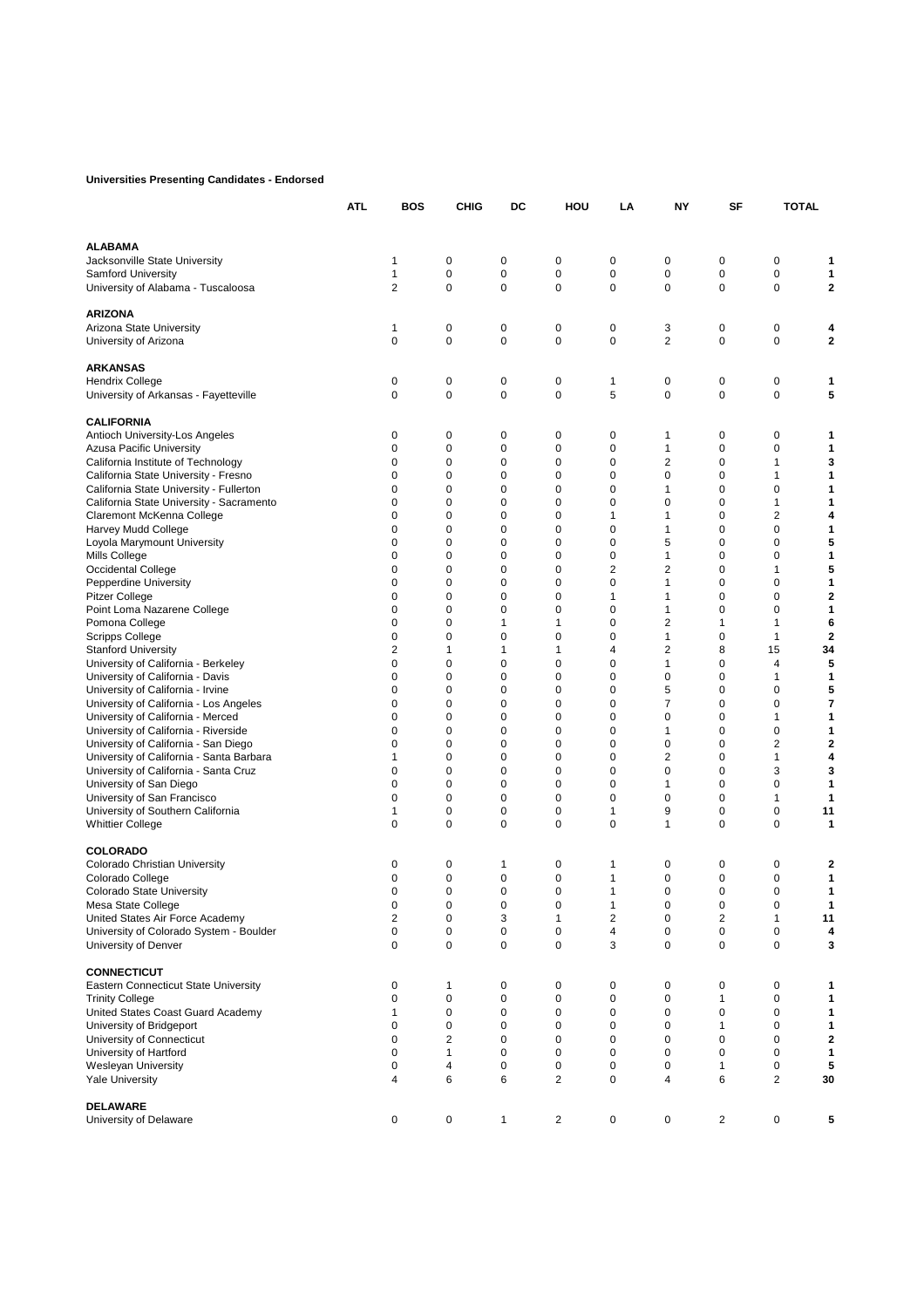| <b>DISTRICT OF COLUMBIA</b><br>George Washington University<br>Georgetown University<br><b>Howard University</b><br>The Catholic University of America                                                                                                                                                                                                                                                                               | 0<br>2<br>0<br>1                                                   | 0<br>1<br>0<br>0                                                                                                     | 0<br>$\mathbf 0$<br>$\mathbf 0$<br>$\mathbf 0$                                                                                               | 2<br>4<br>1<br>3                                                             | 1<br>1<br>$\mathbf 0$<br>$\mathbf 0$                                                                                 | 0<br>0<br>0<br>0                                                   | 0<br>0<br>0<br>0                                                                       | 0<br>3<br>$\mathbf 0$<br>$\mathbf 0$                                                                                 | 3<br>11<br>1<br>4                                                  |
|--------------------------------------------------------------------------------------------------------------------------------------------------------------------------------------------------------------------------------------------------------------------------------------------------------------------------------------------------------------------------------------------------------------------------------------|--------------------------------------------------------------------|----------------------------------------------------------------------------------------------------------------------|----------------------------------------------------------------------------------------------------------------------------------------------|------------------------------------------------------------------------------|----------------------------------------------------------------------------------------------------------------------|--------------------------------------------------------------------|----------------------------------------------------------------------------------------|----------------------------------------------------------------------------------------------------------------------|--------------------------------------------------------------------|
| <b>FLORIDA</b><br>Clearwater Christian College<br><b>Eckerd College</b><br>Florida Atlantic University<br><b>Florida State University</b><br>New College of Florida<br>Saint Leo College<br><b>Stetson University</b><br>University of Central Florida<br>University of Florida<br>University of Miami<br>University of North Florida<br>University of South Florida                                                                 | 1<br>0<br>1<br>2<br>1<br>1<br>1<br>1<br>4<br>3<br>1<br>1           | 0<br>$\mathbf 0$<br>0<br>0<br>0<br>$\mathbf 0$<br>$\mathbf 0$<br>$\mathbf 0$<br>0<br>$\mathbf 0$<br>0<br>$\mathbf 0$ | 0<br>$\mathbf 0$<br>0<br>0<br>0<br>$\mathbf 0$<br>$\mathbf 0$<br>0<br>0<br>$\mathbf 0$<br>$\mathbf 0$<br>$\mathbf 0$                         | 0<br>0<br>0<br>0<br>0<br>0<br>0<br>0<br>0<br>0<br>0<br>0                     | 0<br>$\mathbf 0$<br>0<br>0<br>0<br>$\mathbf 0$<br>$\mathbf 0$<br>0<br>0<br>$\mathbf 0$<br>$\mathbf 0$<br>$\mathbf 0$ | 0<br>0<br>0<br>0<br>0<br>0<br>0<br>0<br>0<br>0<br>0<br>0           | 0<br>0<br>0<br>0<br>0<br>0<br>0<br>0<br>0<br>0<br>0<br>0                               | 0<br>1<br>0<br>0<br>0<br>$\mathbf 0$<br>$\mathbf 0$<br>0<br>0<br>$\mathbf 0$<br>$\mathbf 0$<br>$\mathbf 0$           | 1<br>1<br>1<br>2<br>1<br>1<br>1<br>1<br>4<br>3<br>1<br>1           |
| <b>GEORGIA</b><br>Agnes Scott College<br>Armstrong Atlantic State University<br><b>Berry College</b><br><b>Covenant College</b><br><b>Emory University</b><br>Georgia College & State University<br>Georgia Institute of Technology<br>Georgia State University<br><b>Mercer University</b><br>Morehouse College<br>Savannah College of Art & Design<br>Spelman College<br>State University of West Georgia<br>University of Georgia | 1<br>1<br>1<br>2<br>7<br>1<br>6<br>1<br>3<br>4<br>2<br>2<br>1<br>3 | 0<br>0<br>0<br>0<br>$\mathbf 0$<br>0<br>0<br>$\mathbf 0$<br>$\mathbf 0$<br>$\mathbf 0$<br>0<br>0<br>0<br>$\mathbf 0$ | 0<br>0<br>0<br>0<br>$\mathbf{1}$<br>0<br>0<br>$\mathbf 0$<br>$\mathbf 0$<br>0<br>0<br>$\mathbf 0$<br>0<br>$\mathbf 0$                        | 0<br>0<br>0<br>0<br>0<br>0<br>0<br>0<br>0<br>0<br>0<br>$\mathbf 0$<br>0<br>0 | 0<br>0<br>0<br>0<br>$\mathbf 0$<br>0<br>0<br>0<br>0<br>0<br>0<br>$\mathbf 0$<br>0<br>$\mathbf 0$                     | 0<br>0<br>0<br>0<br>1<br>0<br>0<br>0<br>0<br>0<br>0<br>0<br>0<br>0 | 0<br>0<br>0<br>$\mathbf 0$<br>0<br>0<br>0<br>0<br>$\mathbf 0$<br>0<br>0<br>1<br>0<br>0 | 0<br>$\mathbf 0$<br>0<br>0<br>0<br>0<br>0<br>$\mathbf 0$<br>$\mathbf 0$<br>0<br>0<br>$\mathbf 0$<br>0<br>$\mathbf 0$ | 1<br>1<br>1<br>2<br>9<br>1<br>6<br>1<br>3<br>4<br>2<br>3<br>1<br>3 |
| <b>HAWAII</b><br>University of Hawaii - Hilo<br>University of Hawaii - Manoa                                                                                                                                                                                                                                                                                                                                                         | 0<br>$\mathbf 0$                                                   | 0<br>$\mathbf 0$                                                                                                     | 0<br>$\mathbf 0$                                                                                                                             | 0<br>0                                                                       | 0<br>$\mathbf 0$                                                                                                     | 1<br>$\overline{2}$                                                | 0<br>$\mathbf 0$                                                                       | 0<br>$\mathbf 0$                                                                                                     | 1<br>2                                                             |
| <b>IDAHO</b><br>Albertson College of Idaho                                                                                                                                                                                                                                                                                                                                                                                           | 0                                                                  | 0                                                                                                                    | 0                                                                                                                                            | 0                                                                            | 0                                                                                                                    | 0                                                                  | $\pmb{0}$                                                                              | $\mathbf{1}$                                                                                                         | 1                                                                  |
| <b>ILLINOIS</b><br><b>DePaul University</b><br>Illinois Wesleyan University<br>Lake Forest College<br>Loyola University Chicago<br>Moody Bible Institute<br>Northwestern University<br>Roosevelt University<br>Southern Illinois University System - Carbondale<br>University of Chicago<br>University of Illinois - Urbana-Champaign<br><b>Wheaton College</b>                                                                      | 0<br>0<br>0<br>0<br>0<br>1<br>0<br>0<br>1<br>0<br>$\mathbf 0$      | 0<br>0<br>$\mathbf 0$<br>0<br>0<br>$\mathbf 0$<br>0<br>$\Omega$<br>0<br>$\pmb{0}$<br>0                               | $\mathbf 1$<br>$\mathbf{1}$<br>$\mathbf{1}$<br>$\overline{2}$<br>1<br>5<br>$\mathbf{1}$<br>$\overline{\mathbf{c}}$<br>3<br>4<br>$\mathbf{1}$ | 0<br>0<br>0<br>0<br>0<br>0<br>0<br>0<br>1<br>0<br>0                          | 0<br>0<br>$\mathbf 0$<br>0<br>0<br>0<br>0<br>0<br>$\pmb{0}$<br>$\pmb{0}$<br>$\mathbf 0$                              | 0<br>0<br>0<br>0<br>0<br>1<br>0<br>0<br>1<br>0<br>0                | 0<br>0<br>$\mathbf 0$<br>0<br>0<br>1<br>0<br>0<br>2<br>$\mathbf 0$<br>0                | 0<br>$\mathbf 0$<br>$\mathbf 0$<br>0<br>0<br>1<br>$\mathbf 0$<br>0<br>$\overline{\mathbf{c}}$<br>0<br>0              | 1<br>1<br>1<br>$\overline{2}$<br>1<br>9<br>1<br>2<br>10<br>4<br>1  |
| <b>INDIANA</b><br>Earlham College<br>Hanover College<br><b>Indiana University</b><br><b>Purdue University</b><br>Saint Mary's College<br>University of Notre Dame<br>Valparaiso University<br>Wabash College                                                                                                                                                                                                                         | 0<br>0<br>0<br>0<br>0<br>1<br>0<br>0                               | 0<br>$\mathbf 0$<br>$\pmb{0}$<br>0<br>0<br>0<br>$\mathbf 0$<br>0                                                     | 1<br>$\overline{c}$<br>3<br>1<br>$\mathbf{1}$<br>$\overline{4}$<br>$\mathbf{1}$<br>1                                                         | 0<br>0<br>0<br>0<br>0<br>0<br>0<br>0                                         | 0<br>$\mathbf 0$<br>$\mathbf 0$<br>0<br>0<br>0<br>$\pmb{0}$<br>$\mathbf 0$                                           | 0<br>0<br>0<br>0<br>0<br>1<br>0<br>0                               | 0<br>0<br>0<br>0<br>0<br>0<br>$\pmb{0}$<br>0                                           | 0<br>0<br>$\mathbf 0$<br>0<br>0<br>$\mathbf{1}$<br>0<br>0                                                            | 1<br>2<br>3<br>1<br>1<br>7<br>1<br>1                               |
| <b>IOWA</b><br><b>Cornell College</b><br><b>Grinnell College</b><br>Iowa State University                                                                                                                                                                                                                                                                                                                                            | 0<br>0<br>0                                                        | $\pmb{0}$<br>0<br>0                                                                                                  | $\mathbf{1}$<br>$\overline{\mathbf{c}}$<br>$\mathbf{1}$                                                                                      | 0<br>0<br>0                                                                  | $\pmb{0}$<br>$\pmb{0}$<br>$\mathbf 0$                                                                                | $\pmb{0}$<br>0<br>0                                                | $\pmb{0}$<br>0<br>0                                                                    | $\pmb{0}$<br>0<br>0                                                                                                  | 1<br>2<br>1                                                        |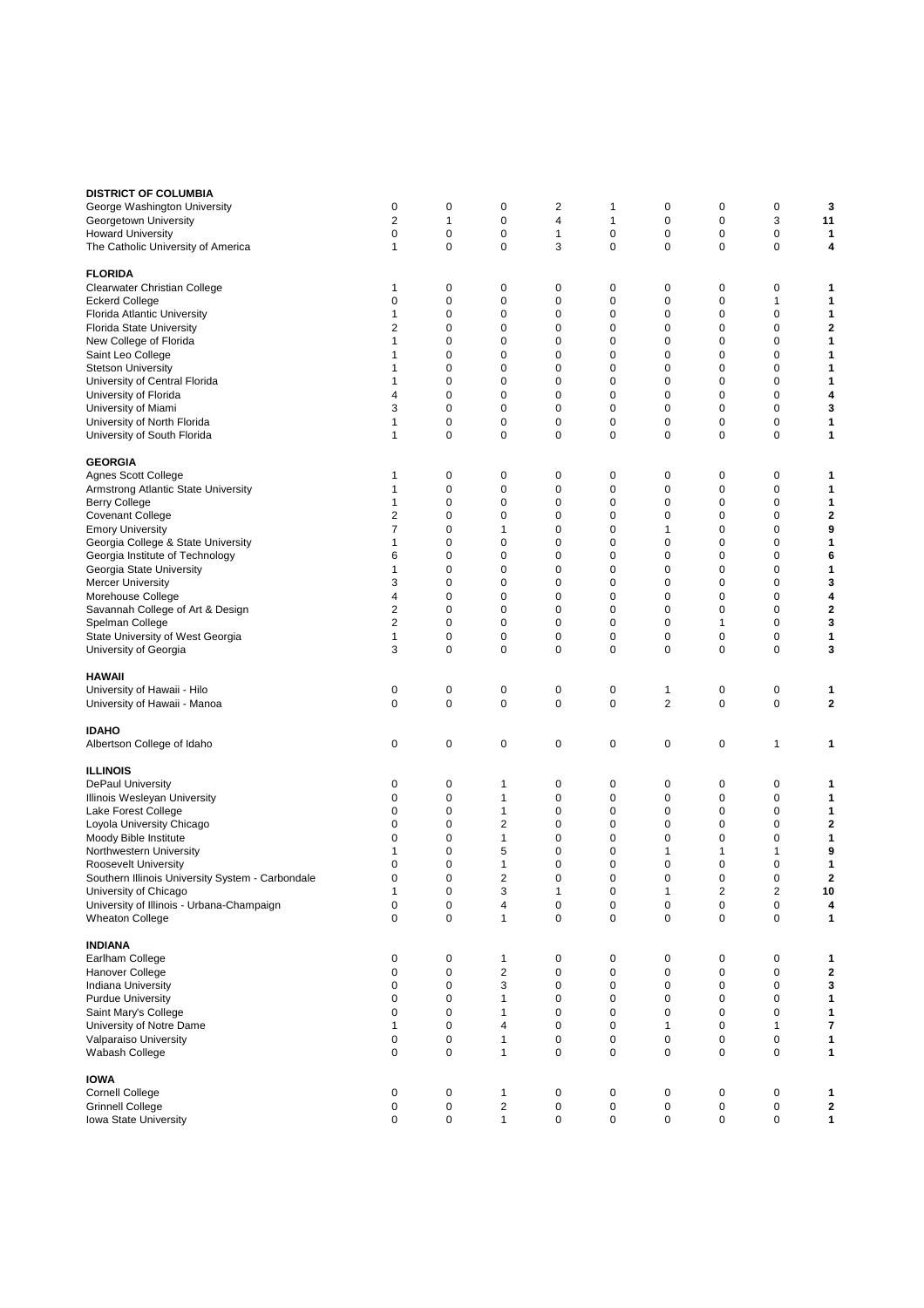| Loras College                                | 0              | 0              | 1                       | 0              | 0              | 0 | 0              | 0              | 1  |
|----------------------------------------------|----------------|----------------|-------------------------|----------------|----------------|---|----------------|----------------|----|
| University of Iowa                           | 0              | $\mathbf 0$    | 4                       | $\mathbf 0$    | 0              | 0 | 0              | 0              | 4  |
|                                              | 0              | 0              | 1                       | 0              | 0              | 0 | $\mathbf 0$    | 0              | 1  |
| University of Northern Iowa                  |                |                |                         |                |                |   |                |                |    |
|                                              |                |                |                         |                |                |   |                |                |    |
| <b>KANSAS</b>                                |                |                |                         |                |                |   |                |                |    |
| <b>Friends University</b>                    | 0              | 0              | 1                       | 0              | 0              | 0 | 0              | 0              | 1  |
| Kansas State University                      | 0              | 0              | 4                       | 0              | 0              | 0 | 0              | $\mathbf 0$    | 4  |
| University of Kansas                         | 0              | $\mathbf 0$    | 5                       | $\mathbf 0$    | 0              | 0 | 0              | $\pmb{0}$      | 5  |
| <b>Washburn University</b>                   | 0              | $\mathbf 0$    | $\mathbf{1}$            | $\mathbf 0$    | $\mathbf 0$    | 0 | $\mathbf 0$    | $\mathbf 0$    | 1  |
|                                              |                |                |                         |                |                |   |                |                |    |
| <b>KENTUCKY</b>                              |                |                |                         |                |                |   |                |                |    |
| <b>Berea College</b>                         | 0              | 0              | 1                       | 0              | 0              | 0 | 0              | 0              | 1  |
| Murray State University                      | 1              | $\mathbf 0$    | 0                       | 0              | $\mathbf 0$    | 0 | $\mathbf 0$    | 0              | 1  |
| University of Kentucky                       | 0              | $\mathbf 0$    | 3                       | $\mathbf 0$    | $\mathbf 0$    | 0 | $\mathbf 0$    | $\mathbf 0$    | 3  |
| University of Louisville                     | 0              | 0              | 1                       | $\mathbf 0$    | 0              | 0 | $\mathbf 0$    | 0              | 1  |
|                                              |                |                |                         |                |                |   |                |                |    |
| LOUISIANA                                    |                |                |                         |                |                |   |                |                |    |
|                                              |                | 0              |                         |                |                | 0 | 0              |                |    |
| Louisiana State University - Baton Rouge     | 1              |                | 0                       | 0              | 5              |   |                | 0              | 6  |
| Loyola University New Orleans                | 0              | 0              | 0                       | 0              | $\overline{2}$ | 0 | $\mathbf 0$    | 0              | 2  |
| Southeastern Louisiana University            | 0              | 0              | 0                       | $\mathbf 0$    | 1              | 0 | 0              | 0              | 1  |
| <b>Tulane University</b>                     | 0              | $\mathbf 0$    | 0                       | $\mathbf 0$    | 1              | 0 | $\mathbf 0$    | $\mathbf 0$    | 1  |
|                                              |                |                |                         |                |                |   |                |                |    |
| <b>MAINE</b>                                 |                |                |                         |                |                |   |                |                |    |
| <b>Bowdoin College</b>                       | 0              | 4              | 0                       | 0              | 0              | 0 | 0              | 0              | 4  |
| <b>Colby College</b>                         | 0              | $\mathbf{1}$   | $\mathbf 0$             | 0              | 0              | 0 | 0              | $\mathbf 0$    | 1  |
| Maine College of Art                         | 0              | $\mathbf{1}$   | 0                       | 0              | $\mathbf 0$    | 0 | $\mathbf 0$    | 0              | 1  |
| University of Maine - Farmington             | 0              | $\mathbf{1}$   | 0                       | 0              | 0              | 0 | 0              | 0              | 1  |
| University of Southern Maine                 | 0              | $\mathbf{1}$   | 0                       | 0              | 0              | 0 | 0              | 0              | 1  |
|                                              |                |                |                         |                |                |   |                |                |    |
|                                              |                |                |                         |                |                |   |                |                |    |
| <b>MARYLAND</b>                              |                |                |                         |                |                |   |                |                |    |
| Goucher College                              | 0              | 0              | 0                       | 1              | 0              | 0 | 0              | 0              | 1  |
| <b>Hood College</b>                          | 0              | 0              | 0                       | 1              | 0              | 0 | 0              | $\mathbf 0$    | 1  |
| Johns Hopkins University                     | 0              | 0              | $\overline{\mathbf{c}}$ | 4              | $\overline{2}$ | 1 | $\mathbf 0$    | 0              | 9  |
| <b>Salisbury University</b>                  | 0              | 0              | 0                       | 1              | $\mathbf 0$    | 0 | $\mathbf 0$    | 0              | 1  |
| St. John's College - Annapolis               | 1              | 0              | 0                       | 0              | $\mathbf 0$    | 0 | $\mathbf 0$    | 0              | 1  |
| United States Naval Academy                  | 2              | $\mathbf{1}$   | 3                       | 3              | 0              | 1 | $\overline{2}$ | 1              | 13 |
| University of Maryland - Baltimore County    | 0              | 0              | 1                       | 0              | 0              | 0 | 0              | 0              | 1  |
|                                              |                |                |                         |                |                |   |                |                |    |
| University of Maryland - College Park        | 0              | 0              | 0                       | 4              | 0              | 0 | 0              | 0              | 4  |
| <b>Washington College</b>                    | 0              | $\mathbf 0$    | 0                       | 1              | $\mathbf 0$    | 0 | $\mathbf 0$    | $\mathbf 0$    | 1  |
|                                              |                |                |                         |                |                |   |                |                |    |
| <b>MASSACHUSETTS</b>                         |                |                |                         |                |                |   |                |                |    |
| <b>Amherst College</b>                       | 2              | 0              | 0                       | 0              | 0              | 0 | 1              | 1              | 4  |
| <b>Assumption College</b>                    | 0              | $\overline{2}$ | 0                       | 0              | $\mathbf 0$    | 0 | $\mathbf 0$    | 0              | 2  |
| <b>Bentley College</b>                       | 0              | $\mathbf{1}$   | 0                       | 0              | 0              | 0 | $\mathbf 0$    | 0              | 1  |
| <b>Boston College</b>                        | 0              | $\overline{2}$ | 0                       | $\overline{2}$ | 0              | 0 | 1              | 0              | 5  |
| <b>Boston University</b>                     | 0              | $\mathbf{1}$   | 0                       | 1              | $\mathbf 0$    | 0 | 0              | 0              | 2  |
| <b>Brandeis University</b>                   | 0              | 3              | $\mathbf{1}$            | $\mathbf 0$    | $\mathbf 0$    | 0 | 1              | 0              | 5  |
| <b>Emerson College</b>                       | 0              | $\mathbf{1}$   | 0                       | 0              | 0              | 0 | $\mathbf 0$    | 0              | 1  |
|                                              | 0              | $\mathbf{1}$   | 0                       | 0              | 0              | 0 | 0              | 0              | 1  |
| Harvard Medical School                       |                |                |                         |                |                |   |                |                |    |
| <b>Harvard University</b>                    | 0              | $\overline{7}$ | 3                       | 3              | 0              | 4 | 4              | 0              | 21 |
| Massachusetts Institute of Technology        | $\overline{2}$ | $\overline{2}$ | $\mathbf{1}$            | 1              | 1              | 1 | 0              | $\overline{2}$ | 10 |
| Mount Holyoke College                        | o              | 0              |                         | 1              | 0              | o | O              |                | З  |
| Northeastern University                      | 0              | $\overline{c}$ | 0                       | 0              | 0              | 0 | 0              | 0              | 2  |
| <b>Tufts University</b>                      | 0              | 3              | 0                       | $\mathbf 0$    | $\pmb{0}$      | 1 | 1              | 0              | 5  |
| University of Massachusetts System - Amherst | 0              | $\overline{2}$ | 0                       | 1              | $\mathbf 0$    | 0 | $\mathbf 0$    | 0              | 3  |
| University of Massachusetts System - Boston  | 0              | $\mathbf{1}$   | 0                       | $\mathbf 0$    | $\mathbf 0$    | 0 | $\mathbf 0$    | 0              | 1  |
| <b>Wellesley College</b>                     | 1              | 3              | 0                       | 0              | 1              | 0 | 0              | 1              | 6  |
| <b>Wheaton College</b>                       | 0              | $\mathbf{1}$   | 0                       | $\mathbf 0$    | 0              | 0 | 0              | 0              | 1  |
| <b>Wheelock College</b>                      | 0              | 1              | 0                       | 0              | 0              | 0 | 0              | 0              | 1  |
| Williams College                             | 1              | $\overline{2}$ | $\overline{\mathbf{c}}$ | 1              | $\pmb{0}$      | 1 | $\overline{c}$ | $\mathbf{1}$   | 10 |
| Worcester Polytechnic Institute              | 0              | 2              | 0                       | $\mathbf 0$    | 0              | 0 | 0              | 0              | 2  |
|                                              |                |                |                         |                |                |   |                |                |    |
| <b>MICHIGAN</b>                              |                |                |                         |                |                |   |                |                |    |
|                                              |                | $\pmb{0}$      | 1                       |                |                | 0 |                | 0              |    |
| <b>Andrews University</b>                    | 0              |                |                         | 0              | 0              |   | 0              |                | 1  |
| Calvin College                               | 0              | 0              | 1                       | 0              | 0              | 0 | 0              | 0              | 1  |
| <b>Grand Valley State University</b>         | 0              | 0              | 1                       | 0              | 0              | 0 | 0              | 0              | 1  |
| Hope College                                 | 0              | 0              | 1                       | $\mathbf 0$    | 0              | 0 | 0              | 0              | 1  |
| <b>Madonna University</b>                    | 0              | $\mathbf 0$    | $\mathbf{1}$            | $\mathbf 0$    | $\mathbf 0$    | 0 | 0              | 0              | 1  |
| Michigan State University                    | 0              | 0              | 4                       | 0              | 1              | 1 | 0              | 0              | 6  |
| University of Detroit Mercy                  | 0              | 0              | 1                       | $\pmb{0}$      | 0              | 0 | 0              | 0              | 1  |
| University of Michigan System - Ann Arbor    | 0              | 0              | 4                       | 1              | $\mathbf 0$    | 0 | 0              | 0              | 5  |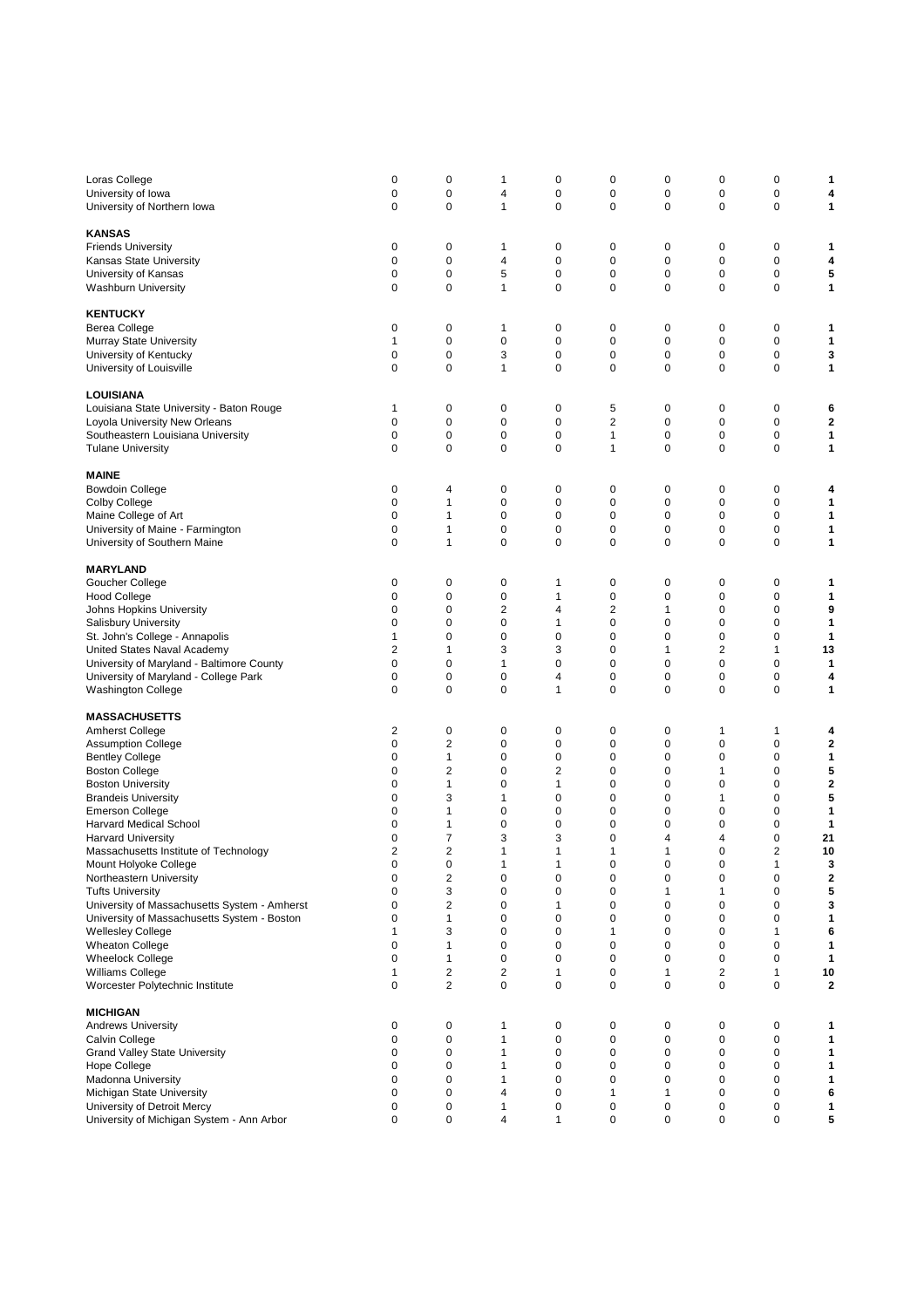| University of Michigan System - Dearborn<br>University of Michigan System - Flint<br>Wayne State University | 0<br>0<br>$\mathbf 0$ | 0<br>0<br>$\pmb{0}$ | 1<br>1<br>$\mathbf{1}$  | 0<br>0<br>$\mathbf 0$ | 0<br>0<br>0             | 0<br>0<br>0 | 0<br>0<br>$\mathbf 0$   | 0<br>0<br>$\mathbf 0$   | 1<br>1<br>1                  |
|-------------------------------------------------------------------------------------------------------------|-----------------------|---------------------|-------------------------|-----------------------|-------------------------|-------------|-------------------------|-------------------------|------------------------------|
| <b>MINNESOTA</b>                                                                                            |                       |                     |                         |                       |                         |             |                         |                         |                              |
| Carleton College                                                                                            | 0                     | 0                   | 4                       | 0                     | 1                       | 0           | 0                       | 0                       | 5                            |
| College of St. Scholastica                                                                                  | 0                     | 0                   | 1                       | 0                     | 0                       | 0           | 0                       | 0                       | 1                            |
| Gustavus Adolphus College                                                                                   | 0                     | $\mathbf 0$         | 1                       | 0                     | 0                       | 0           | $\mathbf 0$             | 0                       | 1                            |
| <b>Hamline University</b>                                                                                   | 0                     | 0                   | 1                       | 0                     | 0                       | 0           | $\mathbf 0$             | 0                       | 1                            |
| Saint Olaf College                                                                                          | 0                     | 0                   | 2                       | 0                     | 0                       | 0           | 0                       | 0                       | 2                            |
| University of Minnesota System - Duluth                                                                     | 0                     | $\mathbf 0$         | 1                       | 0                     | 0                       | 0           | $\mathbf 0$             | $\mathbf 0$             | 1                            |
| University of Minnesota System - Morris                                                                     | $\mathbf 0$           | $\mathbf 0$         | 1                       | 0                     | 0                       | 0           | $\mathbf 0$             | $\mathbf 0$             | 1                            |
| University of Minnesota System - Twin Cities                                                                | $\mathbf 0$           | 0                   | 2                       | 0                     | 0                       | 0           | 0                       | 0                       | 2                            |
| <b>MISSISSIPPI</b>                                                                                          |                       |                     |                         |                       |                         |             |                         |                         |                              |
| Millsaps College                                                                                            | 1                     | 0                   | 0                       | 0                     | 0                       | 0           | 0                       | 0                       | 1                            |
| Mississippi College                                                                                         | 1                     | $\mathbf 0$         | $\mathbf 0$             | 0                     | 0                       | $\mathbf 0$ | $\mathbf 0$             | $\mathbf 0$             | 1                            |
| University of Mississippi                                                                                   | 2                     | 0                   | 0                       | 0                     | 0                       | 0           | 0                       | 0                       | 2                            |
| University of Southern Mississippi                                                                          | 1                     | 0                   | 0                       | 0                     | 0                       | 0           | $\mathbf 0$             | $\mathbf 0$             | 1                            |
|                                                                                                             |                       |                     |                         |                       |                         |             |                         |                         |                              |
| <b>MISSOURI</b>                                                                                             |                       |                     |                         |                       |                         |             |                         |                         |                              |
| College of the Ozarks                                                                                       | 0                     | 0                   | 1                       | 0                     | 0                       | 0           | 0                       | 0                       | 1                            |
| Kansas City Art Institute                                                                                   | 0                     | 0                   | 1                       | 0                     | 0                       | 0           | 0                       | 0                       | 1                            |
| Saint Louis University                                                                                      | 0                     | $\mathbf 0$         | 1<br>0                  | 0                     | 0                       | 0           | $\mathbf 0$             | $\mathbf 0$             | 1<br>1                       |
| Southwest Missouri State University                                                                         | 0                     | $\mathbf 0$         |                         | 0                     | 0                       | 0           | $\mathbf 0$             | 1                       |                              |
| <b>Truman State University</b>                                                                              | $\mathbf 0$           | 0                   | 1                       | 0                     | 0                       | 0           | $\mathbf 0$             | 0                       | 1                            |
| University of Missouri System - Columbia                                                                    | 0<br>0                | 0<br>0              | 1<br>1                  | 0<br>0                | 0<br>0                  | 0<br>0      | 0<br>$\mathbf 0$        | 0<br>0                  | 1<br>1                       |
| University of Missouri System - Kansas City                                                                 | 1                     | $\mathbf 0$         | 3                       | 0                     | 1                       | 0           | $\mathbf 0$             | $\mathbf 0$             |                              |
| Washington University in St. Louis                                                                          | $\mathbf 0$           | 0                   | 2                       | $\mathbf 0$           | 0                       | 0           | $\mathbf 0$             | 0                       | 5<br>$\overline{\mathbf{2}}$ |
| William Jewell College                                                                                      |                       |                     |                         |                       |                         |             |                         |                         |                              |
| <b>MONTANA</b>                                                                                              |                       |                     |                         |                       |                         |             |                         |                         |                              |
| Montana State University System - Bozeman                                                                   | 0                     | 0                   | 0                       | 0                     | 0                       | 0           | 0                       | 3                       | 3                            |
| University of Montana - Missoula                                                                            | 0                     | 0                   | 0                       | 0                     | 0                       | 0           | 0                       | $\mathbf{1}$            | 1                            |
|                                                                                                             |                       |                     |                         |                       |                         |             |                         |                         |                              |
| <b>NEBRASKA</b>                                                                                             |                       |                     |                         |                       |                         |             |                         |                         |                              |
| <b>Creighton University</b>                                                                                 | 0                     | 0                   | $\overline{\mathbf{c}}$ | 0                     | 0                       | 0           | 0                       | 0                       | 2                            |
| Doane College                                                                                               | $\mathbf 0$           | $\mathbf 0$         | $\mathbf{1}$            | 0                     | 0                       | 0           | 0                       | 0                       | 1                            |
| University of Nebraska System - Lincoln                                                                     | 0                     | 0                   | $\overline{2}$          | 0                     | 0                       | 0           | 0                       | 0                       | 2                            |
| University of Nebraska System - Omaha                                                                       | 0                     | 0                   | 1                       | 0                     | 0                       | 0           | $\mathbf 0$             | 0                       | 1                            |
| <b>NEW HAMPSHIRE</b>                                                                                        |                       |                     |                         |                       |                         |             |                         |                         |                              |
| Dartmouth College                                                                                           | 0                     | $\overline{2}$      | 2                       | 0                     | 0                       | 0           | $\overline{2}$          | 1                       | 7                            |
| Keene State College                                                                                         | 0                     | 1                   | $\pmb{0}$               | 0                     | 0                       | 0           | 0                       | $\mathbf 0$             | 1                            |
| University of New Hampshire                                                                                 | $\mathbf 0$           | $\overline{2}$      | 0                       | 0                     | 0                       | 0           | $\mathbf 0$             | $\mathbf 0$             | 2                            |
|                                                                                                             |                       |                     |                         |                       |                         |             |                         |                         |                              |
| <b>NEW JERSEY</b>                                                                                           |                       |                     |                         |                       |                         |             |                         |                         |                              |
| <b>Princeton University</b>                                                                                 | 3                     | 2                   | 3                       | 4                     | 1                       | 2           | 5                       | 2                       | 22                           |
| Rutgers University - Camden                                                                                 | 0                     | 0                   | 0                       | 0                     | 0                       | 0           | 1                       | 0                       | 1                            |
| <b>Rutgers University - New Brunswick</b>                                                                   | 0                     | $\mathbf 0$         | 0                       | 0                     | 0                       | 0           | $\overline{2}$          | $\mathbf 0$             | 2                            |
| Saint Peter's College                                                                                       | 0                     | $\mathbf 0$         | 1                       | 0                     | 0                       | 0           | $\mathbf 0$             | 0                       | 1                            |
| Seton Hall University                                                                                       | 0                     | 0                   | 0                       | 0                     | 0                       | ∩           | 1                       | 0                       | 1                            |
| The College of New Jersey                                                                                   | 0                     | $\pmb{0}$           | $\pmb{0}$               | $\mathbf 0$           | 0                       | 0           | $\mathbf{1}$            | $\pmb{0}$               | 1                            |
| <b>NEW MEXICO</b>                                                                                           |                       |                     |                         |                       |                         |             |                         |                         |                              |
| College of Santa Fe                                                                                         | 0                     | 0                   | 0                       | 0                     | 1                       | 0           | 0                       | 0                       | 1                            |
| New Mexico State University                                                                                 | 0                     | $\pmb{0}$           | 0                       | 0                     | $\overline{\mathbf{c}}$ | 0           | $\pmb{0}$               | 0                       | $\mathbf{2}$                 |
| University of New Mexico                                                                                    | 0                     | $\pmb{0}$           | 0                       | 0                     | $\overline{\mathbf{c}}$ | 0           | $\pmb{0}$               | 0                       | $\mathbf{2}$                 |
|                                                                                                             |                       |                     |                         |                       |                         |             |                         |                         |                              |
| <b>NEW YORK</b>                                                                                             |                       |                     |                         |                       |                         |             |                         |                         |                              |
| <b>Bard College</b>                                                                                         | 0                     | 0                   | 0                       | 0                     | 0                       | 0           | 1                       | 0                       | 1                            |
| <b>Barnard College</b>                                                                                      | $\mathbf 0$           | $\mathbf{1}$        | 0                       | $\pmb{0}$             | 0                       | 0           | $\boldsymbol{2}$        | 0                       | 3                            |
| City University of New York - Hunter College                                                                | 0                     | $\mathbf 0$         | 0                       | 0                     | 0                       | 0           | 4                       | 0                       | 4                            |
| City University of New York - Lehman College                                                                | 0                     | 0                   | 0                       | 0                     | 0                       | 0           | 1                       | 0                       | 1                            |
| <b>Columbia University</b>                                                                                  | 1                     | 1                   | 2                       | 1                     | 1                       | 1           | 4                       | 4                       | 15                           |
| <b>Cornell University</b>                                                                                   | 1                     | 1                   | $\mathbf{1}$            | $\mathbf 0$           | 1                       | 0           | $\overline{\mathbf{c}}$ | 0                       | 6                            |
| Fordham University                                                                                          | 1                     | $\mathbf 0$         | 3                       | 1                     | 1                       | 0           | 3                       | $\overline{\mathbf{c}}$ | 11                           |
| Hobart and William Smith Colleges                                                                           | 0                     | 0                   | 0                       | $\mathbf 0$           | 0                       | 0           | $\overline{2}$          | 0                       | 2                            |
| Iona College                                                                                                | $\mathbf 0$           | 0                   | 1                       | 0                     | 0                       | 0           | 1                       | 0                       | 2                            |
| Ithaca College                                                                                              | 1                     | 0                   | $\pmb{0}$               | 0                     | 0                       | 0           | $\overline{\mathbf{c}}$ | 0                       | 3                            |
| Marist College                                                                                              | 0                     | 0                   | 0                       | 0                     | $\mathbf 0$             | 0           | $\mathbf{1}$            | 0                       | 1                            |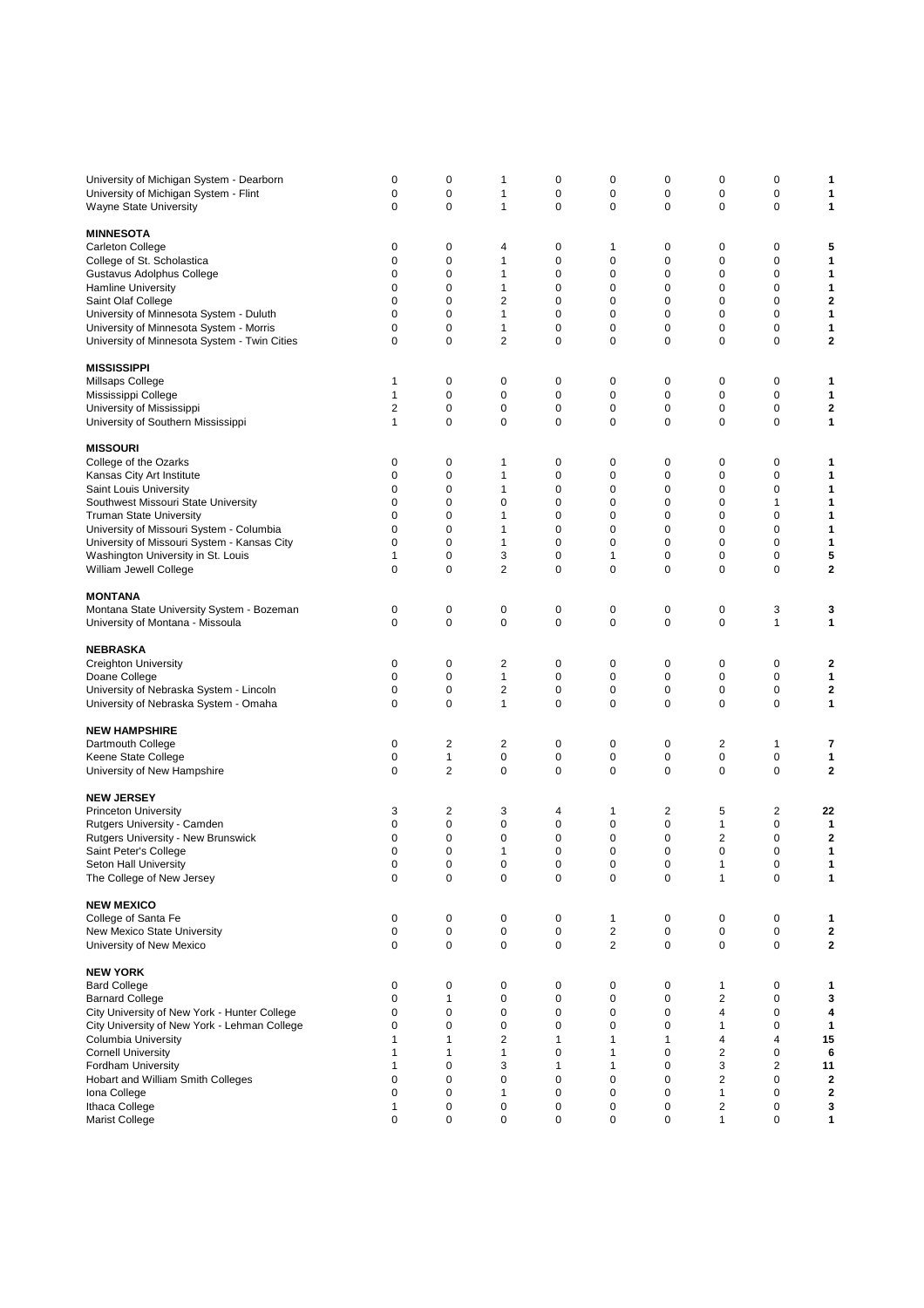| New York University                               | 1              | 0              | 1              | 1            | 0              | 0           | 5              | 0              | 8              |
|---------------------------------------------------|----------------|----------------|----------------|--------------|----------------|-------------|----------------|----------------|----------------|
|                                                   |                |                |                |              |                |             |                |                |                |
| Pace University                                   | 0              | 0              | 0              | 0            | 0              | 0           | $\mathbf{1}$   | 0              | 1              |
| Rensselaer Polytechnic Institute                  | 0              | 1              | 0              | 0            | 0              | 0           | $\overline{2}$ | 0              | 3              |
| St. Lawrence University                           | 0              | 0              | 0              | $\mathbf 0$  | 0              | 0           | $\mathbf{1}$   | 0              | 1              |
| State University of New York - Albany             | 0              | 0              | 0              | 0            | 0              | 0           | 2              | 0              | $\overline{2}$ |
| State University of New York - Buffalo            | 0              | 0              | 0              | 0            | 0              | 0           | $\mathbf{1}$   | 0              | 1              |
|                                                   |                |                |                |              |                |             |                |                |                |
| State University of New York - College at Geneseo | 0              | 0              | 0              | $\mathbf 0$  | 0              | 0           | 1              | 0              | 1              |
| State University of New York - College at Potsdam | 0              | 0              | 0              | 0            | 0              | 0           | 1              | 0              | 1              |
| State University of New York - Stony Brook        | 0              | 0              | 0              | 0            | 0              | 0           | 5              | 0              | 5              |
| <b>Syracuse University</b>                        | 0              | 0              | 0              | 0            | 0              | 0           | 1              | 0              | 1              |
|                                                   |                |                |                |              |                |             |                |                |                |
| The Sage Colleges                                 | 0              | $\mathbf{1}$   | 0              | 0            | 0              | 0           | 0              | 0              | 1              |
| <b>Union College</b>                              | 0              | $\pmb{0}$      | 0              | $\mathbf 0$  | 0              | 0           | 1              | 0              | 1              |
| United States Military Academy                    | 4              | $\overline{2}$ | 5              | 1            | $\mathbf{1}$   | 1           | 3              | 1              | 18             |
| Vassar College                                    | 0              | 0              | 0              | 0            | 0              | 0           | $\overline{2}$ | 0              | $\overline{2}$ |
|                                                   |                |                |                |              |                |             |                |                |                |
| Wells College                                     | 0              | 0              | 0              | $\mathbf 0$  | 0              | 0           | $\mathbf{1}$   | 0              | 1              |
|                                                   |                |                |                |              |                |             |                |                |                |
| <b>NORTH CAROLINA</b>                             |                |                |                |              |                |             |                |                |                |
| Appalachian State University                      | 1              | 0              | 0              | 0            | 0              | 0           | 0              | 0              | 1              |
| Davidson College                                  | $\overline{2}$ | 0              | 0              | 1            | 0              | 0           | 0              | 0              | 3              |
|                                                   |                |                |                |              |                |             |                |                |                |
| <b>Duke University</b>                            | 5              | $\mathbf{1}$   | 3              | 0            | 0              | 0           | $\mathbf 0$    | 1              | 10             |
| East Carolina University                          | 1              | 0              | 0              | $\mathbf 0$  | 0              | 0           | $\mathbf 0$    | 0              | 1              |
| <b>Elon University</b>                            | 1              | 0              | 0              | 1            | 0              | 0           | 0              | 0              | $\overline{2}$ |
| North Carolina State University                   | 4              | 0              | 0              | 0            | 0              | 0           | $\mathbf 0$    | 0              | 4              |
|                                                   |                |                |                |              |                |             |                |                |                |
| University of North Carolina - Chapel Hill        | $\overline{2}$ | 0              | 0              | 0            | 0              | 0           | 0              | 0              | 2              |
| University of North Carolina - Charlotte          | 1              | $\mathbf 0$    | 0              | 0            | 0              | 0           | $\mathbf 0$    | 0              | 1              |
| University of North Carolina - Wilmington         | 1              | 0              | 0              | 0            | 0              | 0           | 0              | 0              | 1              |
| <b>Wake Forest University</b>                     | 1              | 0              | 0              | 0            | 0              | 0           | 0              | 1              | 2              |
|                                                   |                |                |                |              |                |             |                |                |                |
|                                                   |                |                |                |              |                |             |                |                |                |
| <b>NORTH DAKOTA</b>                               |                |                |                |              |                |             |                |                |                |
| University of North Dakota                        | 0              | 0              | 1              | 0            | 0              | 0           | 0              | 0              | 1              |
|                                                   |                |                |                |              |                |             |                |                |                |
| OHIO                                              |                |                |                |              |                |             |                |                |                |
|                                                   | 0              | 0              | 1              | 0            | 0              | 0           | 0              | 0              | 1              |
| Art Academy of Cincinnati                         |                |                |                |              |                |             |                |                |                |
| <b>Baldwin-Wallace College</b>                    | 0              | 0              | 1              | 0            | 0              | 0           | 0              | 0              | 1              |
| <b>Bowling Green State University</b>             | $\mathbf 0$    | 0              | 1              | 0            | 0              | 0           | $\mathbf 0$    | 0              | 1              |
| Case Western Reserve University                   | 0              | 0              | 2              | 0            | 0              | 0           | 0              | 0              | 2              |
|                                                   | 0              | 0              | 1              | 0            |                | 0           | 0              | 0              |                |
| <b>Cedarville University</b>                      |                |                |                |              | 0              |             |                |                | 1              |
| <b>Denison University</b>                         | 0              | $\mathbf 0$    | $\overline{2}$ | 0            | 0              | 1           | 0              | 0              | 3              |
| Kenyon College                                    | 0              | 0              | 1              | 1            | 0              | 0           | $\mathbf 0$    | 0              | $\overline{2}$ |
| Miami University of Ohio                          | 0              | 0              | 3              | 0            | 0              | 0           | 0              | 0              | 3              |
| Oberlin College                                   | 0              | 0              | 2              | $\mathbf 0$  | 0              | 0           | 0              | 0              | $\overline{2}$ |
|                                                   |                |                |                |              |                |             |                |                |                |
| Ohio Northern University                          | $\mathbf 0$    | $\mathbf 0$    | 1              | 0            | 0              | 0           | 0              | 0              | 1              |
| Ohio State University System - Columbus           | 0              | 0              | 5              | 0            | 0              | 0           | $\mathbf 0$    | 0              | 5              |
| <b>Ohio University</b>                            | 0              | 0              | 1              | 0            | 0              | 0           | 0              | 0              | 1              |
| Otterbein College                                 | 0              | $\pmb{0}$      | 1              | 0            | 0              | 0           | $\mathbf 0$    | 0              | 1              |
|                                                   | $\mathbf 0$    | $\pmb{0}$      |                |              |                |             |                | $\mathbf 0$    |                |
| University of Cincinnati                          |                |                | 1              | 0            | 0              | 0           | 0              |                | 1              |
| University of Dayton                              | $\mathbf 0$    | 0              | 1              | $\mathbf 0$  | 0              | 0           | 0              | 0              | 1              |
|                                                   |                |                |                |              |                |             |                |                |                |
| <b>OKLAHOMA</b>                                   |                |                |                |              |                |             |                |                |                |
| <b>East Central University</b>                    | 0              | 0              | 0              | 0            | 1              | 0           | 0              | 0              | 1              |
|                                                   |                |                |                |              |                |             |                |                |                |
| Oklahoma City University                          | $\mathbf 0$    | $\pmb{0}$      | 0              | $\mathbf 0$  | 1              | 0           | 0              | 0              | 1              |
| Oklahoma State University System                  | 0              | 0              | 1              | 0            | 3              | $\Omega$    | 0              | 0              | Δ              |
| University of Oklahoma                            | $\pmb{0}$      | $\pmb{0}$      | 0              | $\pmb{0}$    | 4              | $\pmb{0}$   | $\pmb{0}$      | 0              | 4              |
| University of Tulsa                               | 0              | 0              | 0              | $\mathbf{1}$ | $\overline{2}$ | $\mathbf 0$ | $\mathbf 0$    | 0              | 3              |
|                                                   |                |                |                |              |                |             |                |                |                |
|                                                   |                |                |                |              |                |             |                |                |                |
| <b>OREGON</b>                                     |                |                |                |              |                |             |                |                |                |
| Oregon State University                           | 0              | 0              | 0              | 0            | 0              | 0           | 0              | 1              | 1              |
| <b>Portland State University</b>                  | $\mathbf 0$    | 0              | 0              | 0            | 0              | 0           | 0              | $\overline{2}$ | 2              |
| <b>Reed College</b>                               | 0              | $\pmb{0}$      | 0              | $\mathbf 0$  | 0              | 0           | 0              | 1              | 1              |
|                                                   |                |                |                |              |                |             |                |                |                |
| University of Oregon                              | $\mathbf 0$    | 0              | 0              | 0            | 0              | 0           | 0              | 1              | 1              |
| University of Portland                            | 0              | 0              | 0              | 0            | 0              | 0           | 0              | 1              | 1              |
| <b>Willamette University</b>                      | $\mathbf 0$    | 0              | 0              | 0            | 0              | 0           | 0              | 3              | 3              |
|                                                   |                |                |                |              |                |             |                |                |                |
| <b>PENNSYLVANIA</b>                               |                |                |                |              |                |             |                |                |                |
|                                                   |                |                |                |              |                |             |                |                |                |
| <b>Bucknell University</b>                        | 0              | 0              | 0              | 0            | 0              | 0           | $\mathbf{1}$   | 0              | 1              |
| Carnegie Mellon University                        | 0              | 0              | 0              | 0            | 0              | 0           | 3              | 0              | 3              |
| Chatham College                                   | 0              | $\pmb{0}$      | 0              | 0            | 0              | 0           | $\mathbf{1}$   | 0              | 1              |
| Dickinson College                                 | 0              | 0              | 0              | 0            | 0              | 0           | $\overline{2}$ | 0              | 2              |
| Franklin & Marshall College                       | 0              | 0              | 0              | 0            | 0              | 0           | $\mathbf{1}$   | 0              | 1              |
|                                                   |                |                |                |              |                |             |                |                |                |
| Gettysburg College                                | 0              | 0              | 0              | 0            | 0              | 0           | $\overline{2}$ | 0              | 2              |
| Haverford College in Pennsylvania                 | 0              | 0              | 0              | 0            | 0              | 0           | 2              | 0              | 2              |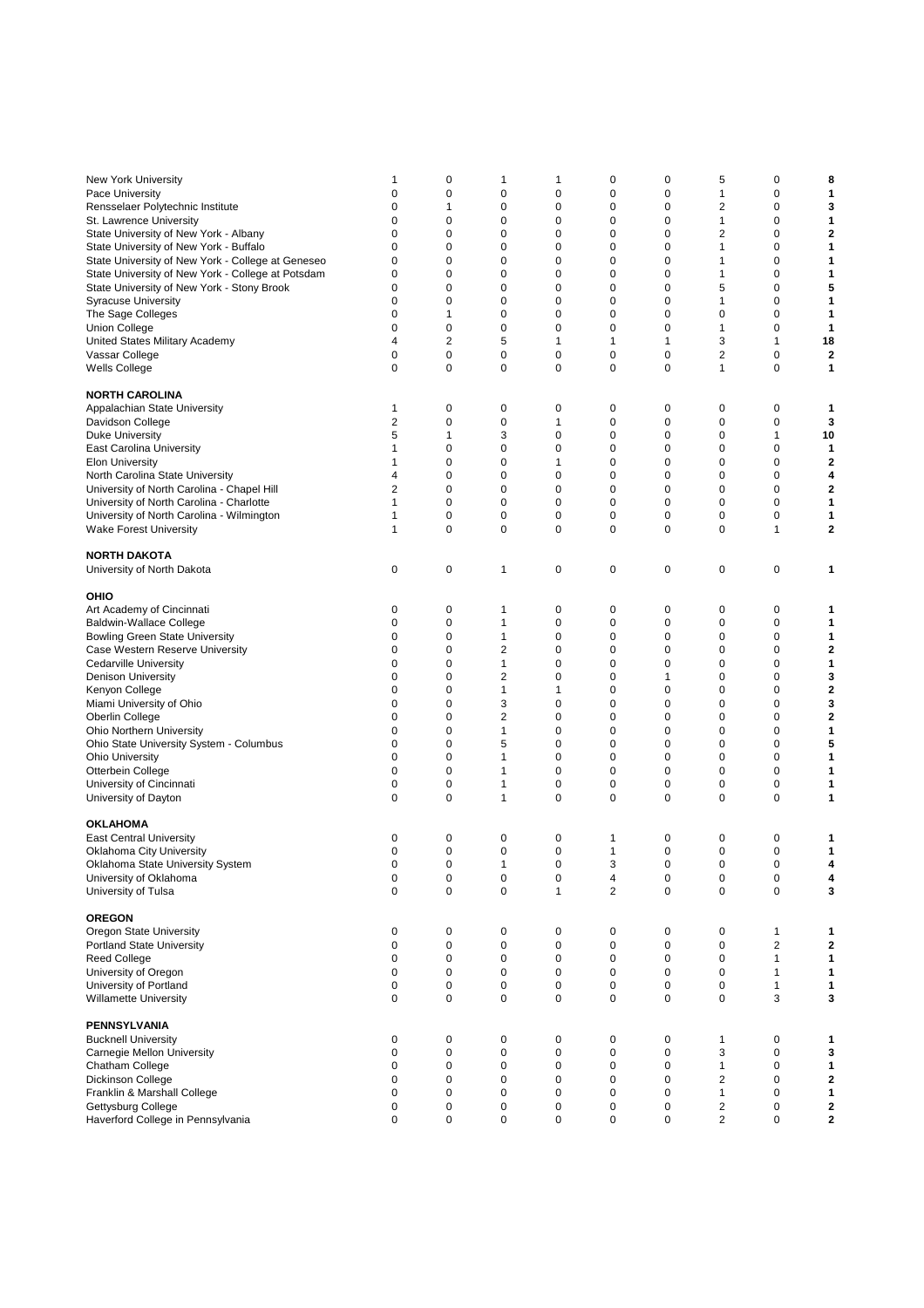| LaSalle University                      | 0              | 0              | 0            | 0           | 0                       | 0              | 1              | 0           | 1                       |
|-----------------------------------------|----------------|----------------|--------------|-------------|-------------------------|----------------|----------------|-------------|-------------------------|
| Pennsylvania State University           | 0              | $\mathbf 0$    | $\mathbf 0$  | 0           | 0                       | 0              | $\mathbf{1}$   | 0           | 1                       |
| Saint Francis College                   | 0              | 0              | 0            | 0           | 0                       | 0              | $\mathbf{1}$   | 0           | 1                       |
| Saint Joseph's University               | 0              | 0              | 0            | 0           | 0                       | 0              | 1              | 0           | 1                       |
| Saint Vincent College                   | 0              | $\mathbf 0$    | 0            | 0           | 0                       | 0              | 1              | 0           | 1                       |
| Shippensburg University of Pennsylvania | 0              | $\mathbf 0$    | 0            | 0           | 0                       | 0              | $\mathbf{1}$   | 0           | 1                       |
| Swarthmore College                      | 1              | 0              | 0            | 0           | 0                       | 0              | $\overline{2}$ | 1           | 4                       |
| <b>Temple University</b>                | 0              | 0              | 0            | 0           | 0                       | 0              | $\mathbf{1}$   | 0           | 1                       |
| University of Pennsylvania              | 1              | $\overline{2}$ | 0            | 2           | 1                       | 1              | 5              | 2           | 14                      |
| University of Pittsburgh                | 1              | $\pmb{0}$      | 3            | 0           | $\mathbf{1}$            | 0              | $\overline{2}$ | 0           | $\overline{\mathbf{r}}$ |
| Villanova University                    | $\mathbf 0$    | 0              | 0            | 0           | 0                       | 0              | 3              | 0           | 3                       |
| Washington and Jefferson College        | 0              | 0              | 0            | 0           | 0                       | 0              | $\overline{2}$ | 0           | 2                       |
|                                         |                |                |              |             |                         |                |                |             |                         |
| <b>PUERTO RICO</b>                      |                |                |              |             |                         |                |                |             |                         |
|                                         | 1              | 0              | 0            | 0           | 0                       | 0              | 0              | 0           | 1                       |
| University of Puerto Rico - Humacao     |                |                |              |             |                         |                |                |             |                         |
|                                         |                |                |              |             |                         |                |                |             |                         |
| <b>RHODE ISLAND</b>                     |                |                |              |             |                         |                |                |             |                         |
| <b>Brown University</b>                 | $\overline{2}$ | 5              | 1            | 2           | 0                       | 1              | 3              | 2           | 16                      |
|                                         |                |                |              |             |                         |                |                |             |                         |
| <b>SOUTH CAROLINA</b>                   |                |                |              |             |                         |                |                |             |                         |
| <b>Clemson University</b>               | 3              | 0              | 0            | 0           | 0                       | 0              | 0              | 0           | 3                       |
| Columbia College                        | 1              | 0              | 0            | 0           | 0                       | 0              | 0              | 0           | 1                       |
| <b>Francis Marion University</b>        | 1              | $\mathbf 0$    | 0            | 0           | 0                       | 0              | 0              | 0           | 1                       |
| <b>Furman University</b>                | 2              | 0              | 0            | 0           | 0                       | 0              | 0              | 0           | 2                       |
| The Citadel                             | 1              | 0              | 1            | 0           | 0                       | 0              | 0              | 0           | 2                       |
|                                         |                |                |              |             |                         |                |                |             |                         |
| University of South Carolina - Columbia | 4              | 0              | 0            | 0           | 0                       | 0              | 0              | 0           | 4                       |
| <b>Winthrop University</b>              | 1              | $\mathbf 0$    | $\mathbf 0$  | 0           | 0                       | 0              | 0              | 0           | 1                       |
| <b>Wofford College</b>                  | 1              | 0              | 0            | 0           | 0                       | 0              | 0              | 0           | 1                       |
|                                         |                |                |              |             |                         |                |                |             |                         |
| <b>SOUTH DAKOTA</b>                     |                |                |              |             |                         |                |                |             |                         |
| University of South Dakota              | 0              | $\pmb{0}$      | 1            | 0           | 0                       | 0              | $\pmb{0}$      | 0           | 1                       |
|                                         |                |                |              |             |                         |                |                |             |                         |
| <b>TENNESSEE</b>                        |                |                |              |             |                         |                |                |             |                         |
| East Tennessee State University         | 1              | 0              | 0            | 0           | 0                       | 0              | 0              | 0           | 1                       |
|                                         |                | $\mathbf 0$    | 0            |             | 0                       |                |                | $\mathbf 0$ |                         |
| Middle Tennessee State University       | 1              |                |              | 0           |                         | 0              | 0              |             | 1                       |
| <b>Rhodes College</b>                   | 1              | $\mathbf 0$    | 0            | 0           | 0                       | 0              | 0              | 0           | 1                       |
| <b>Trevecca Nazarene University</b>     | 1              | 0              | 0            | 0           | 0                       | 0              | 0              | 0           | 1                       |
| University of Tennessee - Knoxville     | 1              | 0              | 0            | 0           | 0                       | 0              | 0              | 0           | 1                       |
| University of the South                 | 4              | $\mathbf 0$    | 0            | 0           | 0                       | 0              | 0              | 0           | 4                       |
| Vanderbilt University                   | 3              | $\mathbf 0$    | $\mathbf{1}$ | 0           | 1                       | 0              | 0              | 0           | 5                       |
|                                         |                |                |              |             |                         |                |                |             |                         |
| <b>TEXAS</b>                            |                |                |              |             |                         |                |                |             |                         |
| Austin College                          | 0              | 0              | 0            | 0           | 1                       | 0              | 0              | 0           | 1                       |
| <b>Baylor University</b>                | 0              | $\mathbf 0$    | 0            | 0           | $\mathbf{1}$            | 0              | 0              | 0           | 1                       |
|                                         |                |                |              |             |                         |                |                |             |                         |
| <b>Rice University</b>                  | 0              | 0              | 1            | 0           | 3                       | 0              | 0              | 0           | 4                       |
| Saint Mary's University of San Antonio  | 0              | 0              | 0            | 0           | 1                       | 0              | 0              | 0           | 1                       |
| Southern Methodist University           | 0              | $\mathbf 0$    | 0            | 0           | 1                       | 0              | 0              | 0           | 1                       |
| Southwestern University                 | 0              | $\mathbf 0$    | 0            | 0           | 1                       | 0              | $\mathbf 0$    | 0           | 1                       |
| St. Edward's University                 | 0              | 0              | 0            | 0           | 1                       | 0              | $\mathbf 0$    | 0           | 1                       |
| Texas A&M University - College Station  | 0              | 0              | 0            | 0           | 2                       | 0              | 0              | 0           | 2                       |
| <b>Texas Christian University</b>       | 0              | $\mathbf 0$    | $\mathbf 0$  | 0           | 1                       | 0              | $\mathbf 0$    | 0           | 1                       |
| Texas Tech University                   | 0              | 0              | 0            | 0           | З                       | 0              | 0              | 0           | З                       |
| <b>Trinity University</b>               |                | $\pmb{0}$      | $\pmb{0}$    | 0           | 1                       | 0              | 0              | 0           | 1                       |
|                                         | 0              |                |              |             |                         |                |                |             |                         |
| University of North Texas               | $\mathbf 0$    | $\pmb{0}$      | 0            | $\pmb{0}$   | $\overline{\mathbf{c}}$ | 0              | 0              | 0           | $\mathbf{2}$            |
| University of Saint Thomas              | $\mathbf 0$    | $\pmb{0}$      | $\pmb{0}$    | 0           | 1                       | 0              | 0              | 0           | 1                       |
| University of Texas - Austin            | $\mathbf 0$    | $\pmb{0}$      | 0            | $\mathbf 0$ | $\mathbf{1}$            | 0              | $\mathbf 0$    | 0           | 1                       |
| University of Texas - Dallas            | $\mathbf 0$    | $\pmb{0}$      | $\pmb{0}$    | 0           | 3                       | 0              | $\mathbf 0$    | 0           | 3                       |
| University of Texas - San Antonio       | 0              | $\pmb{0}$      | $\pmb{0}$    | 0           | $\mathbf{1}$            | 0              | 0              | 0           | 1                       |
|                                         |                |                |              |             |                         |                |                |             |                         |
| <b>UTAH</b>                             |                |                |              |             |                         |                |                |             |                         |
| <b>Brigham Young University</b>         | $\mathbf 0$    | $\pmb{0}$      | $\pmb{0}$    | $\pmb{0}$   | $\pmb{0}$               | 4              | $\pmb{0}$      | 0           | 4                       |
| University of Utah                      | 0              | 0              | $\pmb{0}$    | 0           | 0                       | $\overline{2}$ | $\mathbf 0$    | 0           | $\mathbf{2}$            |
|                                         |                |                |              |             |                         |                |                |             |                         |
| <b>VERMONT</b>                          |                |                |              |             |                         |                |                |             |                         |
|                                         | $\pmb{0}$      | $\mathbf{1}$   | $\pmb{0}$    | 1           | $\mathbf 0$             | $\pmb{0}$      | $\pmb{0}$      | 0           |                         |
| Marlboro College                        |                |                |              |             |                         |                |                |             | 2                       |
| Middlebury College                      | 0              | 6              | $\pmb{0}$    | $\pmb{0}$   | 0                       | 0              | $\mathbf 0$    | 0           | 6                       |
| University of Vermont                   | 0              | $\mathbf{1}$   | $\pmb{0}$    | 0           | 0                       | 0              | $\mathbf 0$    | 0           | 1                       |
|                                         |                |                |              |             |                         |                |                |             |                         |
| <b>VIRGINIA</b>                         |                |                |              |             |                         |                |                |             |                         |
| <b>Christopher Newport University</b>   | 0              | 0              | 0            | 2           | 0                       | 0              | 0              | 0           | 2                       |
| College of William and Mary             | $\mathbf 0$    | 0              | $\mathbf{1}$ | 3           | $\mathbf{1}$            | 0              | $\mathbf{1}$   | 0           | 6                       |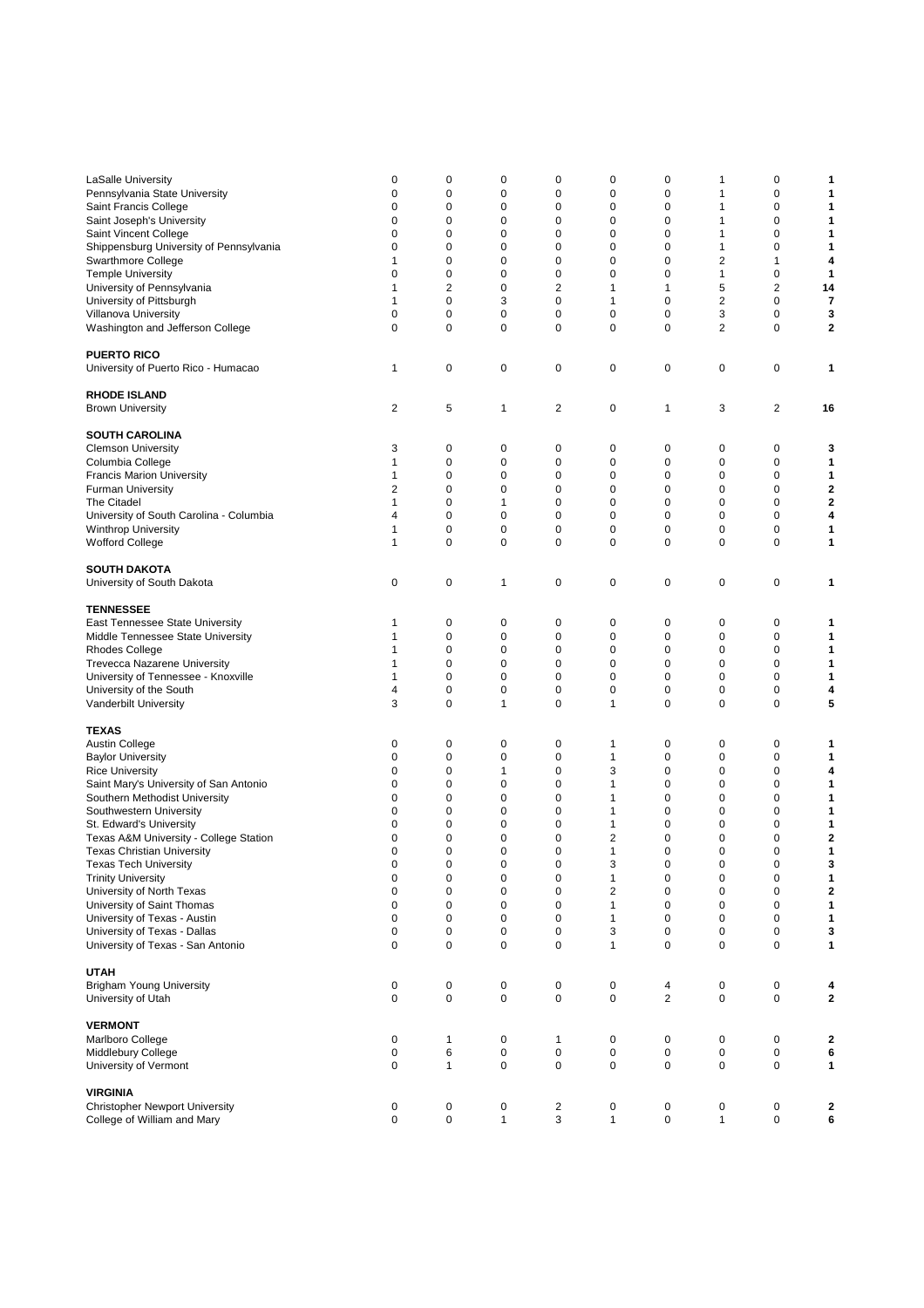| George Mason University<br>Mary Washington College<br>Sweet Briar College<br>University of Richmond<br>University of Virginia<br>Virginia Commonwealth University | 0<br>O<br>0              | 0<br>$\Omega$<br>0<br>0<br>$\Omega$<br>0 | 0<br>$\Omega$<br>$\Omega$<br>0<br>$\Omega$ | 3<br>3<br>3      | 0<br>$\Omega$<br>0<br>$\Omega$<br>$\Omega$<br>$\Omega$ | 0<br>$\Omega$<br>O<br>0<br>O<br>0 | 0<br>$\Omega$<br>0<br>0<br>$\Omega$<br>0 | 0<br>$\Omega$<br>0<br>0<br>$\Omega$<br>$\Omega$ | 3<br>3<br>2<br>5 |
|-------------------------------------------------------------------------------------------------------------------------------------------------------------------|--------------------------|------------------------------------------|--------------------------------------------|------------------|--------------------------------------------------------|-----------------------------------|------------------------------------------|-------------------------------------------------|------------------|
| Virginia Military Institute<br>Virginia Polytechnic Institute and State University<br>Washington & Lee University                                                 | o<br>0<br>$\overline{2}$ | 0<br>0<br>0                              | $\Omega$<br>0<br>0                         | $\overline{2}$   | $\Omega$<br>0<br>0                                     | O<br>0<br>$\Omega$                | 0<br>0                                   | $\Omega$<br>$\mathbf 0$                         |                  |
| <b>WASHINGTON</b>                                                                                                                                                 |                          |                                          |                                            |                  |                                                        |                                   |                                          |                                                 |                  |
| Seattle University<br>University of Puget Sound                                                                                                                   | 0<br>0                   | 0<br>0                                   | 0<br>$\Omega$                              | $\mathbf 0$<br>0 | 0<br>0                                                 | 0<br>$\Omega$                     | 0<br>$\Omega$                            | 1<br>$\overline{2}$                             | 2                |
| University of Washington - Seattle<br>Whitman College                                                                                                             | 0<br>$\Omega$            | 0<br>$\Omega$                            | 0<br>$\Omega$                              | 0<br>$\Omega$    | 0<br>0                                                 | 0<br>$\Omega$                     | 0<br>$\Omega$                            | 4<br>1                                          | 1                |
| <b>WEST VIRGINIA</b><br>West Virginia University                                                                                                                  | 0                        | 0                                        | 0                                          | 3                | 0                                                      | 0                                 | 0                                        | 0                                               | 3                |
| <b>WISCONSIN</b>                                                                                                                                                  |                          |                                          |                                            |                  |                                                        |                                   |                                          |                                                 |                  |
| Marquette University<br><b>Ripon College</b>                                                                                                                      | 0<br>0                   | 0<br>0                                   |                                            | 0<br>$\mathbf 0$ | 0<br>0                                                 | $\Omega$<br>0                     | 0<br>0                                   | 0<br>0                                          |                  |
| University of Wisconsin - Madison                                                                                                                                 | 0                        | 0                                        | 3                                          | $\Omega$         | 0                                                      | $\Omega$                          | 0                                        | $\mathbf 0$                                     | 3                |
| <b>WYOMING</b><br>University of Wyoming                                                                                                                           | 0                        | 0                                        | 0                                          | $\mathbf 0$      | 0                                                      | 0                                 | 0                                        | $\overline{2}$                                  | $\mathbf{2}$     |
| Employer                                                                                                                                                          | 1                        | 1                                        | 0                                          | 1                | 0                                                      | 0                                 | 1                                        | 0                                               |                  |
| <b>TOTAL</b>                                                                                                                                                      | 159                      | 93                                       | 200                                        | 86               | 95                                                     | 89                                | 139                                      | 97                                              | 958              |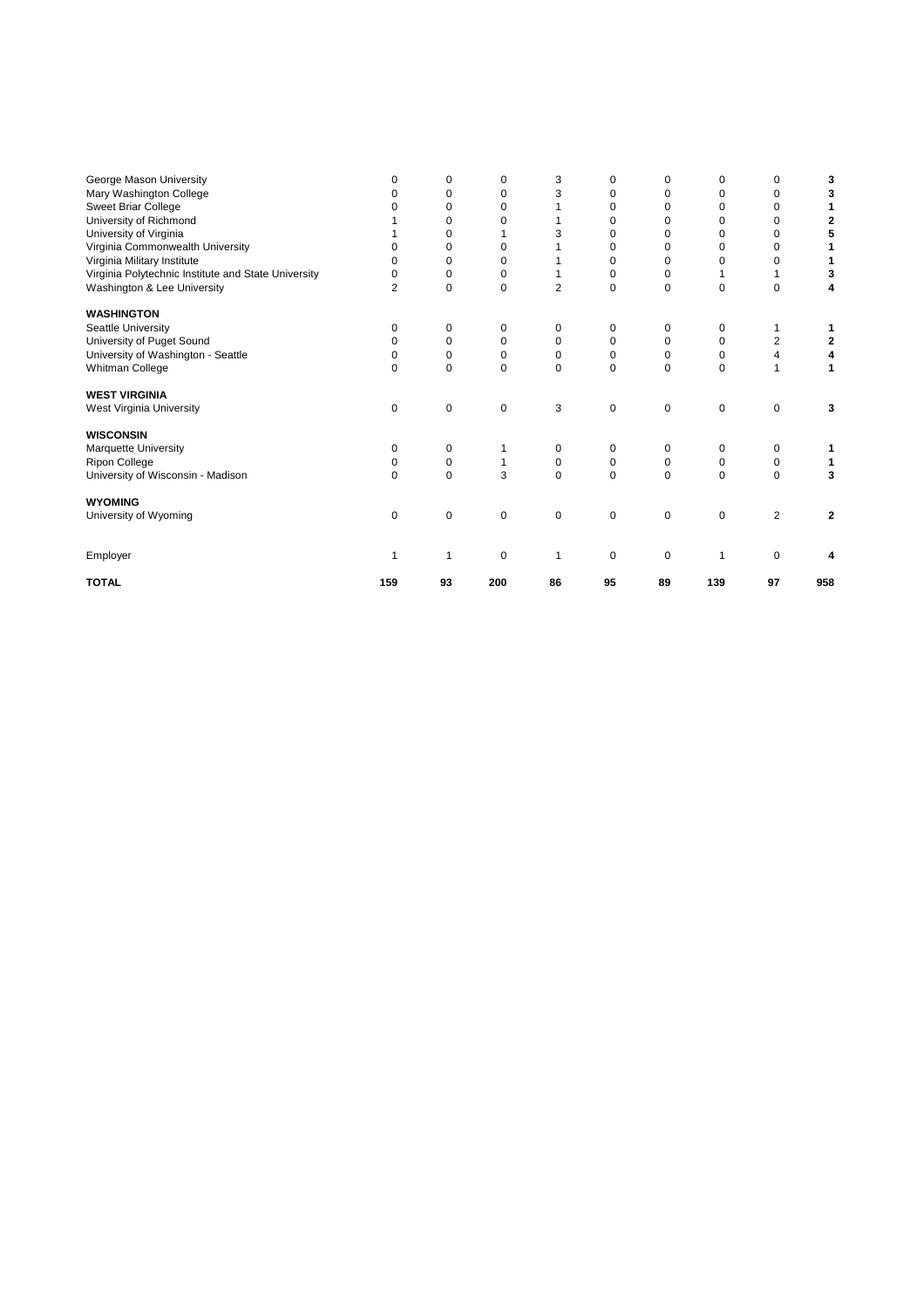#### **Proposed Field of Study - Endorsed**

|                                                                                                       | ATL | BOS    | CHIG     | DC           | HOU              | LA     | NΥ       | SF             | <b>TOTAL</b>               |                |
|-------------------------------------------------------------------------------------------------------|-----|--------|----------|--------------|------------------|--------|----------|----------------|----------------------------|----------------|
| Freshwater Ecology and Conservation                                                                   |     | 0      | 0        | 0            | 1                | 0      | 0        | 0              | 0                          |                |
| "Do Magazines Culture?": Society and Literature in African Magazines                                  |     | 0      | 0        | 1            | 0                | 0      | 0        | 0              | 0                          | 1              |
| 18th Century British and American Literature                                                          |     | 0      | 0        | 0            | 0                | 0      | 0        | 1              | 0                          | 1              |
| 19th Century Art                                                                                      |     | 1      | 0        | 0            | 0                | 0      | 0        | 0              | 0                          | 1              |
| 2D/3D Motion Graphics<br>Acting (stage)                                                               |     | 1<br>0 | 0<br>0   | 0<br>0       | 0<br>0           | 0<br>0 | 0<br>0   | 0<br>1         | 0<br>0                     | 1              |
| Acting Musical Theatre                                                                                |     | 0      | 0        | 0            | 0                | 0      | 1        | 0              | 0                          | 1              |
| <b>Advanced Chemical Engineering</b>                                                                  |     | 0      | 0        | 0            | $\mathbf 0$      | 1      | 0        | 0              | 0                          | 1              |
| Aerospace Vehicle Design                                                                              |     | 1      | 0        | 0            | 0                | 0      | 0        | 0              | 0                          | 1              |
| African Studies<br>Agricultural and Environmental Science                                             |     | 0<br>0 | 0<br>0   | 0<br>0       | 1<br>0           | 1<br>0 | 0<br>1   | 1<br>0         | 1<br>0                     | 1              |
| Agriculture                                                                                           |     | 1      | 0        | 0            | 0                | 0      | 0        | 0              | 0                          | 1              |
| American History                                                                                      |     | 1      | 0        | 0            | 0                | 0      | 0        | 0              | 0                          | 1              |
| <b>Ancient History</b>                                                                                |     | 0      | 0        | 1            | 0                | 0      | 0        | 1              | 1                          | 3              |
| Anglo-Scottish Relations: Past and Present                                                            |     | 0      | 0        | 0            | 0                | 1      | 0        | 0              | 0                          | 1              |
| Anthropology<br>Anthropology and Development                                                          |     | 0<br>0 | 1<br>0   | 0<br>0       | 0<br>0           | 0<br>0 | 0<br>1   | 0<br>0         | 0<br>$\mathbf 0$           | 1<br>1         |
| Anthropology of Development and Social Transformation                                                 |     | 0      | 1        | 0            | 1                | 0      | 0        | 0              | 0                          | 2              |
| Anthropology of Health and Illness                                                                    |     | 0      | 0        | 0            | 0                | 0      | 1        | 0              | 0                          |                |
| Applied Animal Behaviour and Animal Welfare                                                           |     | 0      | 0        | 0            | 0                | 0      | 1        | 0              | 0                          | 1              |
| Applied Meteorology                                                                                   |     | 0      | 0        | 1            | 0                | 0      | 0        | 1              | 0                          | 2              |
| <b>Applied Statistics</b><br><b>Applied Statistics</b>                                                |     | 0<br>0 | 0<br>0   | 0<br>0       | 0<br>0           | 0<br>0 | 1<br>0   | 0<br>1         | 0<br>0                     | 1<br>1         |
| Applied Theatre (Drama Education)                                                                     |     | 0      | 0        | 0            | 0                | 1      | 0        | 0              | 0                          | 1              |
| Arabic                                                                                                |     | 1      | 0        | 0            | 0                | 0      | 0        | 0              | $\mathbf 0$                | 1              |
| Archaeological Prospection                                                                            |     | 0      | 0        | 0            | 0                | 1      | 0        | 0              | $\mathbf 0$                | 1              |
| Archaeology                                                                                           |     | 2      | 0        | 0            | 0                | 0      | 0        | 0              | 0                          | 2              |
| Architectural Design<br>Area Studies (Latin America)                                                  |     | 1<br>0 | 0<br>0   | 0<br>0       | 0<br>0           | 0<br>0 | 0<br>1   | 0<br>0         | 0<br>0                     | 1              |
| Art History                                                                                           |     | 0      | 0        | 2            | 0                | 0      | 0        | 0              | 0                          | $\overline{2}$ |
| Art Therapy                                                                                           |     | 0      | 0        | 0            | 0                | 1      | 0        | 0              | 0                          | 1              |
| Art, Space, Nature, and Science                                                                       |     | 0      | 0        | 0            | 0                | 0      | 0        | 0              | 1                          | 1              |
| Arts Administration and Cultural Policy<br>Arts In Florence During the Age of Lorenzo the Magnificent |     | 0<br>0 | 1<br>0   | 0<br>0       | 0<br>0           | 0<br>0 | 0<br>0   | 0<br>1         | $\mathbf 0$<br>$\mathbf 0$ | 1<br>1         |
| Arts, Culture and Education                                                                           |     | 0      | 0        | 1            | 0                | 0      | 0        | 0              | 0                          | 1              |
| Asian History                                                                                         |     | 0      | 0        | 0            | 0                | 0      | 1        | 0              | 0                          | 1              |
| <b>Asian Politics</b>                                                                                 |     | 0      | 0        | 1            | 0                | 0      | 1        | 1              | 0                          | 3              |
| Astrophysics                                                                                          |     | 0      | 0        | 0            | 1                | 0      | 1        | $\overline{2}$ | 0                          | 4              |
| <b>Atlantic History</b><br>Atmospheric Science                                                        |     | 0<br>1 | 1<br>0   | 0<br>0       | 0<br>0           | 0<br>0 | 0<br>0   | 0<br>0         | 0<br>0                     | 1<br>1         |
| <b>BPhil in Philosophy</b>                                                                            |     | 0      | 1        | 0            | 0                | 0      | 0        | 0              | 0                          | 1              |
| Bachelor of Philosophy                                                                                |     | 1      | 0        | 0            | 0                | 0      | 0        | 0              | $\mathbf 0$                | 1              |
| Bachelor of Veterinary Medicine and Surgery                                                           |     | 0      | 0        | $\mathbf{1}$ | $\mathbf 0$      | 0      | 0        | 0              | 0                          | 1              |
| <b>Behavioural Economics</b>                                                                          |     | 0      | 1        | 0            | 0                | 0<br>0 | 0<br>0   | 0              | 0                          | 1              |
| Behavioural Neuroscience<br>Biochemistry                                                              |     | 0<br>0 | 0<br>0   | 0<br>1       | 0<br>0           | 1      | 0        | 0<br>1         | 1<br>1                     | 4              |
| Biodiversity, Conservation, and Management                                                            |     | 1      | 0        | 0            | 0                | 0      | 0        | 0              | 0                          | 1              |
| <b>Bioinformatics</b>                                                                                 |     | 0      | 0        | 0            | 0                | 0      | 0        | 1              | 0                          | 1              |
| Biological Anthropology- Human Evolution Option                                                       |     | 1      | 0        | 0            | $\mathbf 0$      | 0      | 0        | 0              | 0                          | 1              |
| <b>Biological Science</b><br><b>Biological Sciences</b>                                               |     | 0<br>0 | 0<br>0   | 0<br>0       | 0<br>$\mathbf 0$ | 0<br>0 | 1<br>0   | 0<br>1         | 0<br>$\mathbf 0$           | 1<br>1         |
| Biology                                                                                               |     | 0      | 0        | 0            | 0                | 0      | 0        | 0              | 1                          | 1              |
| <b>Biomedical Engineering</b>                                                                         |     | 2      | 2        | 1            | 0                | 0      | 0        | 0              | 0                          | 5              |
| <b>Biomedical Engineering/Bionics</b>                                                                 |     | 1      | 0        | 0            | 0                | 0      | 0        | 0              | 0                          | 1              |
| <b>Bioscience Enterprise</b><br>Bosnian Refugee Experience                                            |     | 0<br>0 | 0<br>0   | 0<br>0       | 1<br>0           | 0<br>0 | 0<br>1   | 0<br>0         | 1<br>0                     | 2<br>1         |
| <b>Byzantine Studies</b>                                                                              |     | 0      | 0        | 0            | 0                | 0      | 0        | 1              | 0                          | 1              |
| CASM                                                                                                  |     | 0      | 0        | $\mathbf{1}$ | $\mathbf 0$      | 0      | 0        | 0              | 0                          | 1              |
| Cambridge Certificate of Advanced Study in Mathematics                                                |     | O      | $\Omega$ | $\Omega$     | $\mathbf{1}$     | 0      | $\Omega$ | O              | U                          |                |
| Cell Biology, Department of Zoology<br>Centre for European Studies: European Society                  |     | 1      | 0        | 0            | 0                | 0      | 0<br>0   | 0              | 0<br>0                     |                |
| Certificate for Advanced Study in Mathematics                                                         |     | 0<br>0 | 1<br>0   | 0<br>0       | 0<br>0           | 0<br>0 | 0        | 0<br>0         | 1                          |                |
| Certificate of Advanced Study in Mathematics                                                          |     | 0      | 1        | 1            | 0                | 0      | 0        | 1              | 0                          | 3              |
| Chemical Biology                                                                                      |     | 0      | 0        | 1            | 0                | 0      | 0        | 0              | 1                          | $\overline{2}$ |
| <b>Chemical Engineering</b>                                                                           |     | 0      | 1        | 0            | 0                | 0      | 0        | 1              | 0                          | 2              |
| Chemistry<br>Chemistry, specializing in theoretical chemistry                                         |     | 1<br>0 | 0<br>0   | 0<br>1       | 0<br>0           | 0<br>0 | 1<br>0   | 0<br>0         | 2<br>0                     | 4<br>1         |
| Child Development                                                                                     |     | 0      | 0        | 1            | 0                | 0      | 0        | 0              | 0                          | 1              |
| <b>Childhood Studies</b>                                                                              |     | 1      | 0        | 0            | 0                | 0      | 0        | 0              | 0                          |                |
| China in the International Arena (Chinese Studies)                                                    |     | 0      | 0        | 1            | 0                | 0      | 0        | 0              | 0                          | 1              |
| Chinese Studies                                                                                       |     | 1      | 1        | 0            | 0                | 0      | 1        | 0              | 0                          | 3              |
| Cinemas of Asia and Africa<br>City Design and Social Science                                          |     | 0<br>0 | 0<br>0   | 1<br>0       | 0<br>0           | 0<br>0 | 0<br>0   | 0<br>0         | 0<br>1                     | 1<br>1         |
| Civil Engineering                                                                                     |     | 0      | 0        | 0            | 1                | 0      | 0        | 0              | 0                          | 1              |
| <b>Classical Acting</b>                                                                               |     | 0      | 0        | 1            | 0                | 0      | 0        | 0              | 0                          | 1              |
| <b>Classical Archaeology</b>                                                                          |     | 0      | 0        | $\mathbf 0$  | 1                | 0      | 0        | 0              | 0                          | 1              |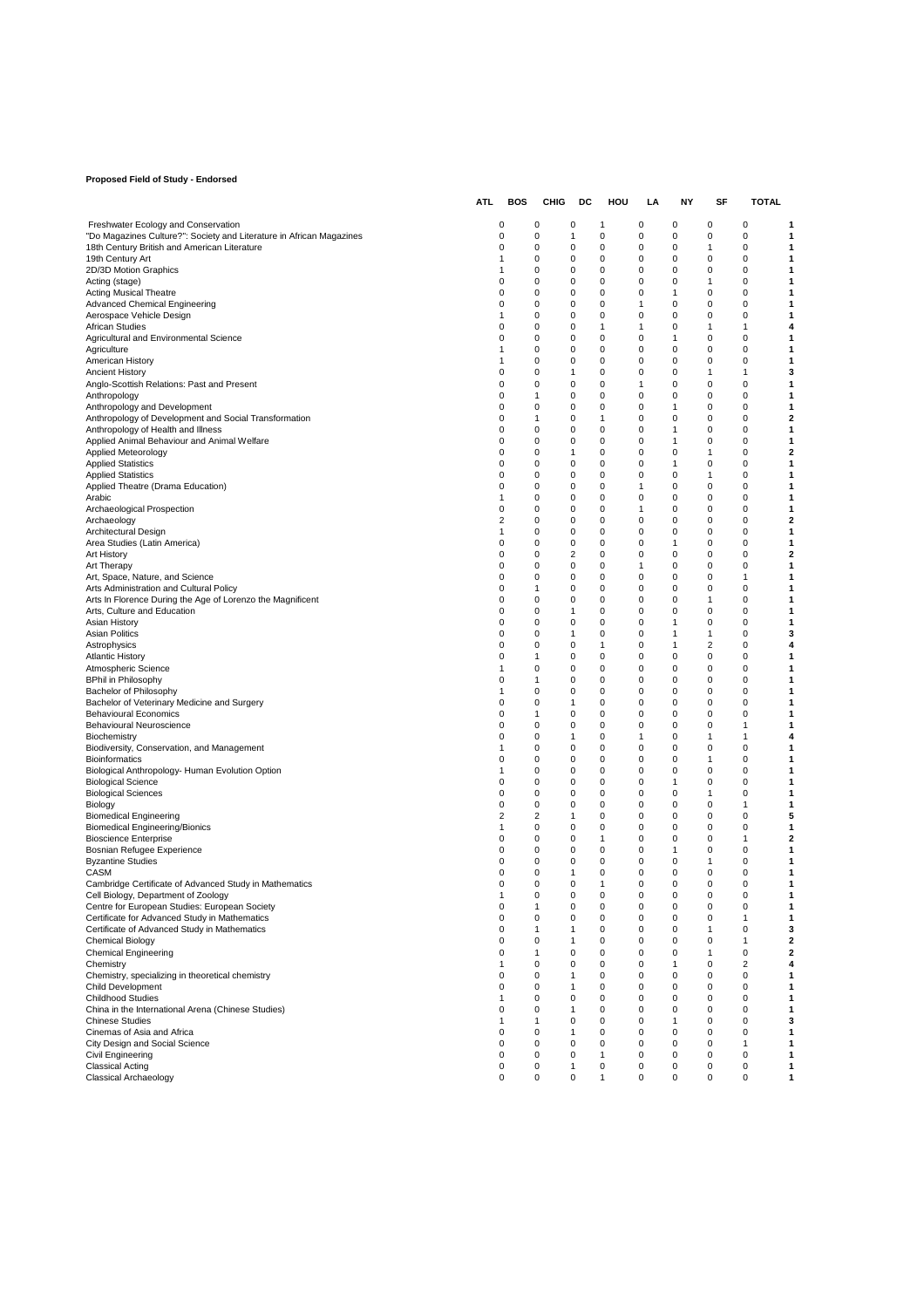| Classical Art and Archaeology                                                           | 1 | 0        | 0            | 0              | 0            | 0              | 0 | 0              | 1  |
|-----------------------------------------------------------------------------------------|---|----------|--------------|----------------|--------------|----------------|---|----------------|----|
| Classics                                                                                | 1 | 1        | 0            | 0              | 0            | 0              | 0 | 0              | 2  |
| <b>Classics and English</b>                                                             | 0 | 0        | 0            | 0              | 0            | 0              | 1 | 0              | 1  |
| Climate Change and Sustainable Development                                              | 1 | 0        | 0            | 0              | 0            | 0              | 0 | 0              | 1  |
|                                                                                         |   |          |              |                |              |                |   |                |    |
| <b>Clinical Neuroscience</b>                                                            | 0 | 0        | $\mathbf 0$  | 1              | $\mathbf 0$  | 0              | 0 | $\mathbf 0$    | 1  |
| Cognitive Science and Natural Language                                                  | 0 | 0        | 0            | 0              | 0            | 1              | 0 | $\mathbf 0$    | 1  |
| Committee for Comparative Philology, Linguistics, and Phonetics                         | 0 | 0        | $\mathbf 0$  | 0              | $\mathbf{1}$ | 0              | 0 | $\mathbf 0$    | 1  |
|                                                                                         | 0 | 0        | $\mathbf{1}$ | 0              | 0            | 0              | 0 | 0              | 1  |
| Communication Art and Design                                                            |   |          |              |                |              |                |   |                |    |
| <b>Communication Design</b>                                                             | 0 | 0        | 0            | 0              | $\mathbf 0$  | 0              | 0 | $\mathbf{1}$   | 1  |
| Communications and Digital Signal Processing                                            | 0 | 0        | 0            | 0              | 0            | 0              | 1 | 0              | 1  |
| Communities, Organizations and Social Change                                            | 0 | 0        | 0            | 1              | 0            | 0              | 0 | 0              | 1  |
|                                                                                         |   |          |              |                |              |                |   | 0              |    |
| <b>Comparative Ethnic Conflict</b>                                                      | 0 | 0        | 1            | 0              | 1            | 0              | 0 |                | 2  |
| <b>Comparative Ethnic Conflict</b>                                                      | 0 | 0        | 1            | 0              | 0            | 0              | 0 | 0              | 1  |
| <b>Comparative Government</b>                                                           | 0 | 0        | $\mathbf 0$  | $\overline{2}$ | $\mathbf 0$  | 0              | 0 | $\mathbf 0$    | 2  |
| Comparative Literature and Thought                                                      | 0 | 0        | 1            | 0              | 0            | $\pmb{0}$      | 0 | $\mathbf 0$    | 1  |
|                                                                                         |   |          |              |                |              |                |   |                |    |
| Comparative Philology                                                                   | 0 | 0        | 0            | 0              | $\mathbf 0$  | 1              | 0 | 0              | 1  |
| <b>Comparative Politics</b>                                                             | 0 | 0        | $\mathbf{1}$ | 0              | $\mathbf{1}$ | 0              | 0 | 0              | 2  |
| Comparative Politics - Democracy                                                        | 0 | 1        | 0            | 0              | 0            | 0              | 0 | 0              | 1  |
| Comparative Politics, Stream 4- Nationalism and Ethnicity                               | 0 | 0        | $\mathbf{1}$ | 0              | 0            | 0              | 0 | 0              | 1  |
|                                                                                         |   |          |              |                |              |                |   |                |    |
| Comparative Politics/Deliberative Polling                                               | 1 | 0        | 0            | 0              | 0            | 0              | 0 | 0              | 1  |
| Comparative Politics: Nationalism and Ethnicity                                         | 0 | 0        | 0            | $\mathbf{1}$   | 0            | 0              | 0 | $\mathbf 0$    | 1  |
| <b>Comparative Social Policy</b>                                                        | 1 | 0        | 2            | 0              | 1            | 2              | 0 | 1              | 7  |
|                                                                                         | 1 | 0        | $\mathbf 0$  | 0              | $\mathbf 0$  | 0              | 0 | $\mathbf 0$    | 1  |
| Comparative and General Literature                                                      |   |          |              |                |              |                |   |                |    |
| Composition                                                                             | 0 | 1        | 0            | 0              | 0            | 0              | 0 | 0              | 1  |
| <b>Computational Biology</b>                                                            | 0 | 0        | $\mathbf{1}$ | 0              | 0            | 0              | 1 | 0              | 2  |
| Computational Methods for Aeronautics, Flow Management, and Fluid-Structure Interaction | 0 | 0        | $\mathbf 0$  | 1              | 0            | 0              | 0 | 0              | 1  |
|                                                                                         |   |          |              |                |              |                |   |                |    |
| Computing and Communication Networks                                                    | 0 | 0        | 0            | 0              | 1            | 0              | 0 | 0              | 1  |
| <b>Conflict Resolution</b>                                                              | 0 | 0        | $\mathbf{1}$ | 0              | 0            | 0              | 0 | 1              | 2  |
| Conflict, Governance and International Development                                      | 0 | 0        | 0            | 0              | 0            | 0              | 1 | 0              | 1  |
|                                                                                         |   | 0        |              | 0              |              |                |   | $\mathbf 0$    |    |
| Conflict, Security & Developmentent                                                     | 0 |          | 0            |                | 0            | 1              | 0 |                | 1  |
| Conflict, Security and Development                                                      | 0 | 0        | 1            | 0              | 0            | 0              | 0 | 0              | 1  |
| Conflict, Security, and Development                                                     | 0 | 0        | $\mathbf 0$  | 0              | $\mathbf 0$  | 0              | 1 | $\mathbf 0$    | 1  |
| Conservation Science, Department of Biology                                             | 0 | 1        | 0            | 0              | 0            | 0              | 0 | 0              | 1  |
|                                                                                         |   |          |              |                |              |                |   |                |    |
| Conservation/applied ecology                                                            | 0 | 0        | $\mathbf{1}$ | 0              | $\mathbf 0$  | 0              | 0 | 0              | 1  |
| <b>Contemporary History</b>                                                             | 1 | 0        | $\mathbf 0$  | 0              | 0            | 0              | 0 | 0              | 1  |
| Contemporary History and Politics                                                       | 0 | 0        | 0            | 0              | 0            | 0              | 1 | 0              | 1  |
| Continental Philosophy                                                                  | 0 | 0        | 1            | 0              | 0            | 0              | 0 | 1              | 2  |
|                                                                                         |   |          |              |                |              |                |   |                |    |
| Control of Infectious Diseases                                                          | 0 | 0        | 0            | 0              | 0            | 0              | 1 | 0              | 1  |
| Costume Design                                                                          | 1 | 0        | $\mathbf 0$  | 0              | $\mathbf 0$  | 0              | 0 | $\mathbf 0$    | 1  |
| <b>Creative Writing</b>                                                                 | 0 | 1        | $\mathbf 0$  | 0              | 2            | 1              | 1 | $\mathbf 0$    | 5  |
|                                                                                         | 1 | $\Omega$ | 0            | 0              | 0            | 0              | 0 | 0              | 1  |
| Creative Writing - Poetry                                                               |   |          |              |                |              |                |   |                |    |
| Creative and Critical Writing                                                           | 0 | 0        | $\mathbf{1}$ | 0              | $\mathbf 0$  | 0              | 0 | 0              | 1  |
| <b>Criminal Justice Policy</b>                                                          | 0 | 0        | 0            | 0              | 1            | 0              | 0 | 0              | 1  |
| Criminology                                                                             | 0 | 0        | 1            | 0              | 0            | 0              | 1 | $\mathbf 0$    | 2  |
|                                                                                         |   |          |              |                |              |                |   |                |    |
| Criminology and Criminal Justice                                                        | 0 | 0        | 1            | 0              | 0            | 0              | 0 | 0              | 1  |
| Critical Media and Cultural Studies                                                     | 0 | 0        | 0            | 0              | 0            | 0              | 0 | 1              | 1  |
| Criticism and Culture                                                                   | 0 | 1        | 0            | 1              | 0            | 0              | 0 | 0              | 2  |
| Cross-Cultural Psychology                                                               | 0 | 0        | $\mathbf 0$  | 0              | $\mathbf{1}$ | 0              | 0 | $\mathbf 0$    | 1  |
|                                                                                         |   |          |              |                |              |                |   |                |    |
| <b>Cultural History</b>                                                                 | 0 | 0        | 0            | 0              | 0            | 0              | 1 | $\mathbf 0$    | 1  |
| <b>Cultural Visual Studies</b>                                                          | 0 | 0        | $\mathbf{1}$ | 0              | 0            | 0              | 0 | 0              | 1  |
| <b>Cultural and Critical Studies</b>                                                    | 0 | 0        | $\mathbf 0$  | 1              | 0            | 0              | 0 | 0              | 1  |
| Cultural and Intellectual History, 1300-1650                                            | 0 | 1        | 0            | 0              | 0            | 0              | 0 | 0              | 1  |
|                                                                                         |   |          |              |                |              |                |   |                |    |
| Culture and Dictatorship                                                                | 0 | 0        | $\mathbf 0$  | 0              | 0            | 0              | 0 | 1              | 1  |
| Cuneiform and Ancient Near Eastern Studies                                              | 0 | 0        | 1            | 0              | 0            | 0              | 0 | 0              | 1  |
| Democracy, Politics and Governance                                                      | 0 | 0        | 1            | 1              | 0            | 0              | 0 | 0              | 2  |
| Department of Politics, Comparative Government track                                    | 1 | 0        | 0            | 0              | 0            | 0              | 0 | 0              | 1  |
|                                                                                         |   |          |              |                |              |                |   |                |    |
| Deptartment of Zoology                                                                  | 0 | 0        | $\mathbf 0$  | 0              | $\mathbf 0$  | 0              | 1 | $\mathbf 0$    | 1  |
| Development                                                                             | 0 | 0        | 0            | 0              | $\mathbf{1}$ | 0              | 0 | 0              | 1  |
| <b>Development Studies</b>                                                              | 4 | 3        | 3            | 3              | 5            | 4              | 5 | $\overline{7}$ | 34 |
|                                                                                         | 0 | 0        | 0            | 1              | 0            | 0              | 0 | 0              | 1  |
| <b>Development Studies</b>                                                              |   |          |              |                |              |                |   |                |    |
| Diagnostic Imaging                                                                      | 0 | 0        | 0            | 0              | 1            | 0              | 0 | $\Omega$       | 1  |
| Dickens and Victorian Studies                                                           | 0 | 0        | 0            | 0              | 0            | 1              | 0 | 0              | 1  |
| Diploma in Accounting and Finance                                                       | 0 | 0        | 0            | 1              | 0            | 0              | 0 | 0              | 1  |
|                                                                                         |   | 0        | $\mathbf 0$  | 0              | 0            | 0              |   | $\mathbf 0$    | 1  |
| Diploma& Certificate in Modern Standard Arabic                                          | 0 |          |              |                |              |                | 1 |                |    |
| <b>Diplomatic Studies</b>                                                               | 1 | 0        | 0            | 0              | 0            | 0              | 0 | 0              | 1  |
| Divinity / Ecclesiastical History (with reference to Systematic Theology)               | 1 | 0        | $\mathbf 0$  | 0              | $\mathbf 0$  | 0              | 0 | $\mathbf 0$    | 1  |
| Doctor of Philosophy in Sociology                                                       | 0 | 0        | $\mathbf{1}$ | 0              | 0            | 0              | 0 | 0              | 1  |
|                                                                                         |   |          |              |                |              |                |   |                |    |
| Drama and Theatre Studies                                                               | 0 | 1        | $\mathbf 0$  | 0              | $\mathbf 0$  | 0              | 0 | 0              | 1  |
| Drama and Theatre Studies MA                                                            | 0 | 0        | 0            | 0              | 1            | 0              | 0 | 0              | 1  |
| Early Modern History                                                                    | 0 | 0        | 0            | 0              | 1            | 0              | 0 | 0              | 1  |
| Earth Science and Engineering                                                           | 0 | 0        | 0            | 0              | 1            | 0              | 0 | 0              | 1  |
|                                                                                         |   |          |              |                |              |                |   |                |    |
| Econometrics and Mathematical Economics                                                 | 0 | 0        | 0            | 1              | 0            | 0              | 0 | 1              | 2  |
| Economic History/Research                                                               | 0 | 0        | $\mathbf 0$  | 0              | 0            | 0              | 0 | $\mathbf{1}$   | 1  |
| Economic and Public Policy                                                              | 0 | 0        | $\mathbf 0$  | 0              | 0            | 0              | 0 | $\mathbf{1}$   | 1  |
|                                                                                         | 0 | 0        | 0            | 0              | 0            | 0              | 0 | 1              | 1  |
| Economic and Social History                                                             |   |          |              |                |              |                |   |                |    |
| Economics                                                                               | 5 | 2        | $\mathbf{1}$ | 3              | $\mathbf 0$  | 1              | 1 | $\mathbf 0$    | 13 |
| Economics and Social History                                                            | 0 | 0        | 0            | 0              | 1            | 0              | 0 | 0              | 1  |
| Economics for Development                                                               | 1 | 0        | 0            | 0              | 0            | $\overline{2}$ | 1 | $\mathbf{1}$   | 5  |
| Education                                                                               | 0 | 1        | 0            | 0              | 0            | 0              | 0 | 0              | 1  |
|                                                                                         |   |          |              |                |              |                |   |                |    |
| Education Studies (Comparative and International)                                       | 0 | 0        | 0            | 1              | 0            | 0              | 0 | 0              | 1  |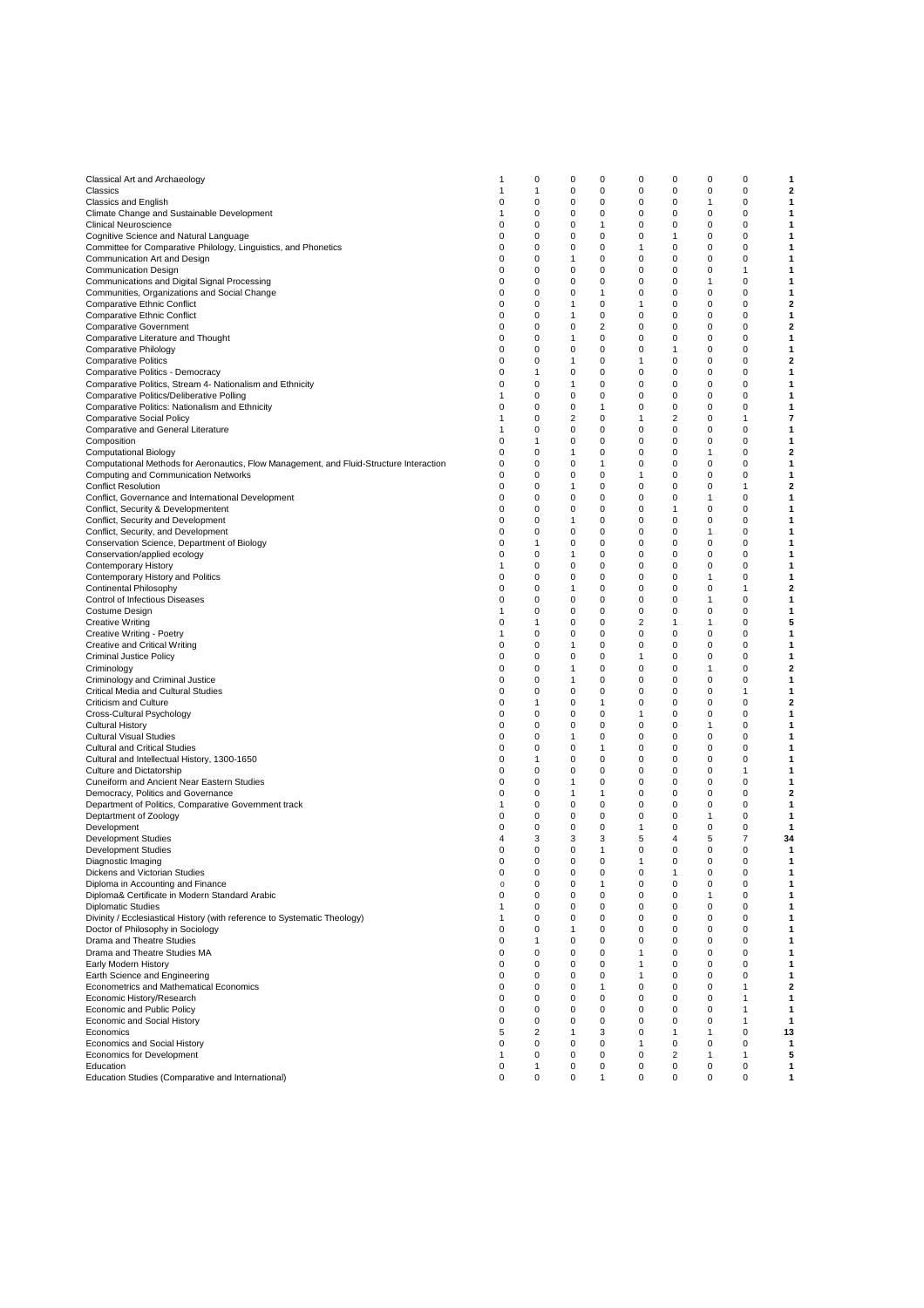| <b>Educational Research</b>                                                                  | -1             | 0 | 0            | 0 | 0        | 0        | 0        | 0            | 1 |
|----------------------------------------------------------------------------------------------|----------------|---|--------------|---|----------|----------|----------|--------------|---|
| Eighteenth-Century and Romantic Literature                                                   | 0              | 0 | $\mathbf 0$  | 0 | 0        | 1        | 0        | 0            | 1 |
| <b>Electrical Engineering</b>                                                                | 0              | 0 | 0            | 0 | 0        | 0        | 0        | $\mathbf{1}$ | 1 |
| Energy Studies w/ specialization in Energy Economics                                         | 0              | 0 | 0            | 0 | 0        | 1        | 0        | $\mathbf 0$  | 1 |
| <b>Engineering (Computer Science)</b>                                                        | 0              | 1 | 0            | 0 | 0        | 0        | 0        | 0            | 1 |
| Engineering Design, Healthcare                                                               | 0              | 0 | 1            | 0 | 0        | 0        | 0        | 0            | 1 |
|                                                                                              |                |   |              | 0 |          |          |          |              |   |
| <b>Engineering for Development</b>                                                           | 0              | 1 | 0            |   | 0        | 0        | 0        | 0            | 1 |
| <b>Engineering for Sustainable Development</b>                                               | 1              | 0 | 1            | 0 | 2        | 0        | 0        | 0            | 4 |
| English                                                                                      | 0              | 1 | 1            | 0 | 0        | 0        | 0        | 1            | 3 |
| English (Irish Writing)                                                                      | 0              | 0 | 0            | 0 | 1        | 0        | 0        | 0            | 1 |
| English Language & Literature                                                                | 0              | 0 | 0            | 0 | 0        | 0        | 1        | $\mathbf{1}$ | 2 |
| English Language and Literature                                                              | 0              | 2 | 0            | 1 | 0        | 0        | 0        | 0            | 3 |
| English Language and Literature 1780-1900                                                    | 0              | 0 | 0            | 0 | 0        | 0        | 0        | $\mathbf{1}$ | 1 |
| English Language and Literature 650-1550                                                     | 0              | 0 | 0            | 0 | 1        | 0        | 0        | 0            | 1 |
| English Language and Literature, 1780-1900                                                   | 0              | 0 | 0            | 0 | 0        | 0        | 1        | 0            | 1 |
|                                                                                              |                |   |              |   |          |          |          |              |   |
| English Language and Literature: 1780-1900                                                   | 0              | 0 | 0            | 0 | 0        | 1        | 0        | 0            | 1 |
| English Language and Literature: Interdisiplinary Approaches                                 | 0              | 0 | 0            | 1 | 0        | 0        | 0        | 0            | 1 |
| <b>English Literary Studies</b>                                                              | 0              | 0 | 3            | 0 | 0        | 0        | 0        | $\mathbf 0$  | 3 |
| English Literature                                                                           | 1              | 0 | 1            | 0 | 0        | 0        | 0        | $\mathbf{1}$ | 3 |
| English Literature (1900-Present)                                                            | 0              | 0 | 0            | 0 | 0        | 0        | 1        | 0            | 1 |
| English Literature 1550-1780                                                                 | 0              | 0 | 0            | 0 | 0        | 0        | 0        | $\mathbf{1}$ | 1 |
| English Literature 1780-1900                                                                 | 1              | 0 | 0            | 0 | 0        | 0        | 0        | 0            | 1 |
| English Literature 1900-Present                                                              | 0              | 0 | 0            | 0 | 0        | 0        | 1        | 0            | 1 |
|                                                                                              | 0              | 0 | 0            | 0 | 0        | 0        | 0        | 1            | 1 |
| English Literature: 1900-today                                                               |                |   |              |   |          |          |          |              |   |
| English Literature: Writing & Cultural Politics                                              | 2              | 0 | 0            | 0 | 0        | 0        | 0        | 0            | 2 |
| <b>English Medieval Studies</b>                                                              | 0              | 1 | 0            | 0 | 0        | 0        | 0        | 0            | 1 |
| English Studies: Culture and Criticism                                                       | 0              | 1 | 0            | 0 | 0        | 0        | 0        | $\mathbf 0$  | 1 |
| <b>English and American Studies</b>                                                          | 0              | 0 | 1            | 0 | 0        | 1        | 1        | 0            | 3 |
| English and American Studies/Modernist Literature post-World War I                           | 0              | 1 | 0            | 0 | 0        | 0        | 0        | 0            | 1 |
| English and Applied Linguistics                                                              | 0              | 0 | 0            | 0 | 1        | 0        | 0        | $\mathbf 0$  | 1 |
| English: Criticism and Culture                                                               | 1              | 0 | 0            | 0 | 0        | 0        | 0        | 0            | 1 |
|                                                                                              | 1              |   | 0            |   | 0        | 0        |          |              |   |
| English: Writing, Gender, and Culture                                                        |                | 0 |              | 0 |          |          | 0        | 0            | 1 |
| <b>Environment and Development</b>                                                           | $\overline{2}$ | 0 | 0            | 1 | 1        | 0        | 1        | 1            | 6 |
| Environment and Development (International) MSc                                              | 0              | 0 | 0            | 0 | 0        | 1        | 0        | 0            | 1 |
| Environment, Culture and Society                                                             | 0              | 0 | 0            | 0 | 0        | 1        | 0        | 0            | 1 |
| Environment, Development, and Society                                                        | 0              | 0 | $\mathbf{1}$ | 0 | 0        | 0        | 0        | $\mathbf 0$  | 1 |
| Environment, Society, and Development                                                        | 1              | 0 | 1            | 0 | 0        | 0        | 0        | 0            | 2 |
| Environmental Biotechnology                                                                  | 0              | 1 | 0            | 0 | 0        | 0        | 0        | $\mathbf 0$  | 1 |
| Environmental Change and Management                                                          | 1              | 0 | 1            | 1 | 0        | 0        | 1        | 0            | 4 |
|                                                                                              | 0              | 0 | 1            | 0 | 0        | 0        | 0        | 0            | 1 |
| Environmental Change and Management                                                          |                |   |              |   |          |          |          |              |   |
| Environmental Design in Architecture                                                         | 0              | 0 | 0            | 0 | 0        | 1        | 0        | 0            | 1 |
| <b>Environmental History</b>                                                                 | 1              | 0 | 0            | 0 | 0        | 0        | 0        | 0            | 1 |
| <b>Environmental Policy</b>                                                                  | 0              | 0 | 2            | 0 | 0        | 0        | 0        | $\mathbf{1}$ | 3 |
| Environmental Psychology                                                                     | 0              | 0 | 0            | 0 | 0        | 0        | 0        | $\mathbf{1}$ | 1 |
| <b>Environmental Sciences</b>                                                                | 0              | 0 | 1            | 0 | 0        | 0        | 0        | $\mathbf 0$  | 1 |
| <b>Environmental Technology</b>                                                              | 0              | 0 | 0            | 1 | 0        | 0        | 0        | 0            | 1 |
| <b>Environmental and Resource Economics</b>                                                  | 0              | 1 | 1            | 0 | 0        | 0        | 0        | $\mathbf 0$  | 2 |
| Epidemiology                                                                                 | 0              | 0 | 1            | 0 | 1        | 0        | 0        | 1            | 3 |
|                                                                                              | 0              | 0 | 1            | 0 | 0        | 0        | 0        | 0            | 1 |
| Epidemiology and Public Health                                                               |                |   |              |   |          |          |          |              |   |
| Ethics                                                                                       | 0              | 0 | 1            | 0 | 0        | 0        | 1        | 0            | 2 |
| Ethics and the Philosophy of Relgion                                                         | 1              | 0 | 0            | 0 | 0        | 0        | 0        | 0            | 1 |
| Ethics and the Philosophy of Religion                                                        | 0              | 0 | 1            | 0 | 0        | 0        | 0        | $\mathbf 0$  | 1 |
| Ethics, Religion and Society                                                                 | 0              | 1 | 0            | 0 | 0        | 0        | 0        | 0            | 1 |
| <b>Ethnic Conflict</b>                                                                       | 0              | 0 | 0            | 1 | 0        | 0        | 0        | $\mathbf 0$  | 1 |
| Ethnobotany                                                                                  | 0              | 0 | 0            | 1 | 0        | 0        | 0        | 0            | 1 |
| Europe, Nationality and Internationalism: Cultural Identity and European Art, c. 1907 - 1945 | 0              | 1 | 0            | 0 | 0        | 0        | 0        | 0            | 1 |
| European & Comparative Public Policy                                                         | 0              | 0 | $\mathbf 0$  | 0 | 1        | 0        | 0        | 0            | 1 |
| European Integration                                                                         | 0              | 0 | 0            | 0 | 0        | 1        | 0        | 0            | 1 |
| European Literature                                                                          | 0              | 0 | 0            | 0 |          |          | 1        | 0            | 1 |
|                                                                                              |                |   |              |   | 0        | 0        |          |              |   |
| European Literature and Culture                                                              | 0              | 0 | 0            | 0 | 0        | 0        | 1        | 0            | 1 |
| Evidence Based Social Work                                                                   | $\Omega$       | 1 | $\Omega$     | O | $\Omega$ | $\Omega$ | $\Omega$ | $\Omega$     | 1 |
| Evidence-Based Social Intervention                                                           | 1              | 0 | 0            | 0 | 0        | 0        | 0        | $\mathbf 0$  | 1 |
| Evidence-Based Social Work                                                                   | 0              | 0 | 0            | 0 | 0        | 1        | 0        | $\mathbf 0$  | 1 |
| Evolution of Language & Cognition                                                            | 1              | 0 | 0            | 0 | 0        | 0        | 0        | 0            | 1 |
| <b>Evolutionary Biology</b>                                                                  | 0              | 0 | 0            | 0 | 0        | 0        | 1        | 0            | 1 |
| <b>Experimental Psychology</b>                                                               | 0              | 0 | 1            | 0 | 0        | 0        | 0        | 0            | 1 |
| Film and Television Screenwriting                                                            | 1              | 0 | 0            | 0 | 0        | 0        | 0        | 0            | 1 |
|                                                                                              |                |   |              |   |          |          |          |              | 2 |
| <b>Financial Economics</b>                                                                   | 0              | 0 | 1            | 0 | 1        | 0        | 0        | 0            |   |
| <b>Financial Mathematics</b>                                                                 | 0              | 0 | 1            | 0 | 0        | 0        | 0        | 0            | 1 |
| Fine Art                                                                                     | 0              | 1 | $\mathbf{1}$ | 0 | 0        | 0        | 0        | $\mathbf 0$  | 2 |
| Fine Art at Byam Shaw                                                                        | 0              | 0 | 1            | 0 | 0        | 0        | 0        | 0            | 1 |
| Food Biosciences specialization in Food Microbial Sciences                                   | 0              | 0 | 1            | 0 | 0        | 0        | 0        | $\mathbf 0$  | 1 |
| <b>Food Policy</b>                                                                           | 0              | 0 | 0            | 0 | 0        | 0        | 0        | 1            | 1 |
| <b>Forced Migration</b>                                                                      | 0              | 0 | 0            | 0 | 0        | 0        | 1        | 0            | 1 |
| French and German Literature                                                                 | 0              | 0 | 1            | 0 | 0        | 0        | 0        | 0            | 1 |
| <b>Gender Studies</b>                                                                        | 1              | 0 | 0            | 0 | 0        | 0        | 0        | 0            | 1 |
| Gender and the Media                                                                         | $\Omega$       | 0 | 0            | 0 | 1        | 0        | 0        | $\mathbf 0$  | 1 |
| Gender, Development and Globalisation                                                        |                |   | 0            |   |          |          |          |              |   |
|                                                                                              | 0              | 0 |              | 0 | 1        | 0        | 0        | 0            | 1 |
| Gender, Development and Globalization                                                        | 0              | 0 | 0            | 1 | 0        | 0        | 0        | 0            | 1 |
| Gender, Development, Globalisation                                                           | 0              | 1 | 0            | 0 | 0        | 0        | 0        | 0            | 1 |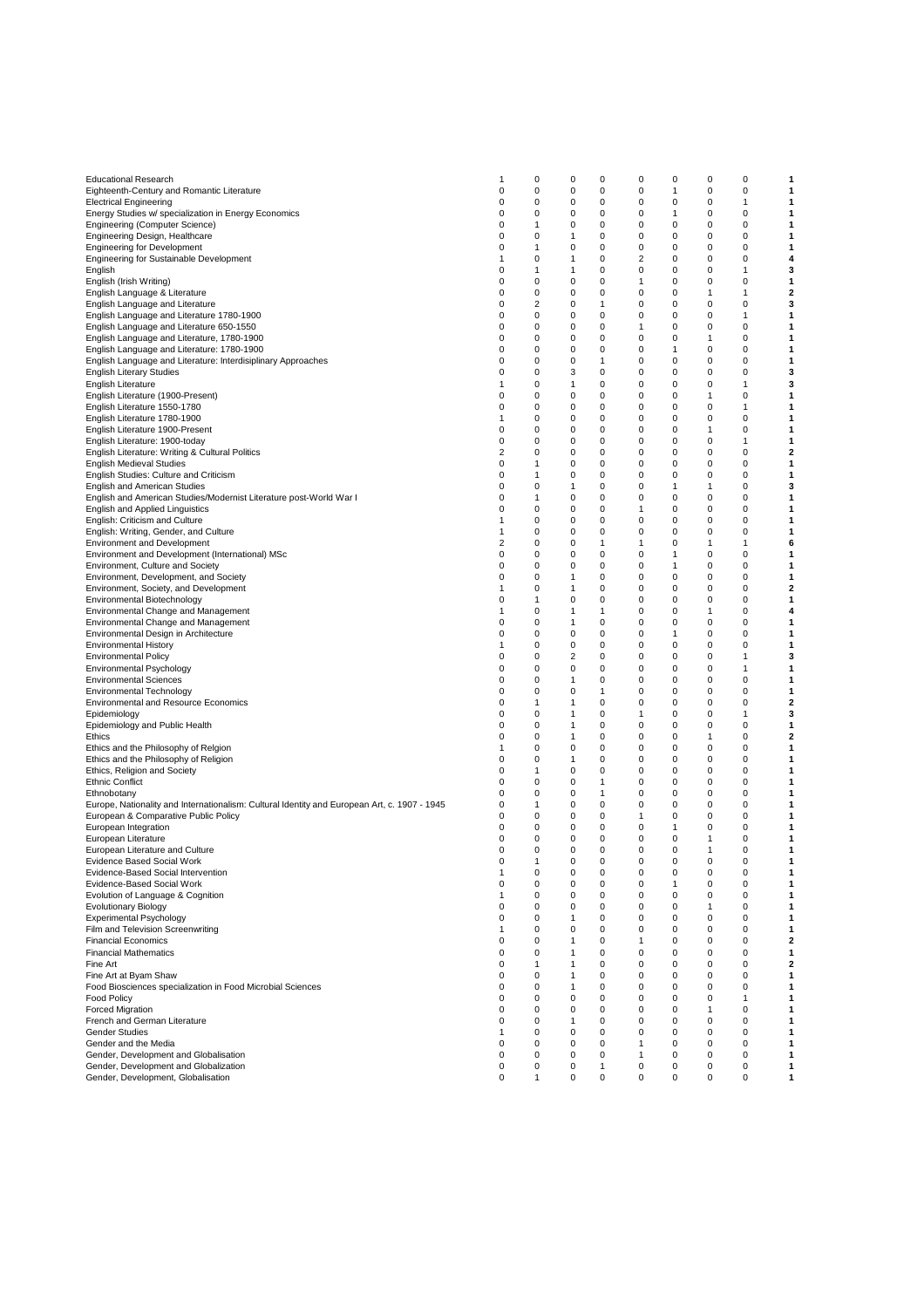| Gender, Sexuality & Culture                                           | 0 | 0            | 0              | 0           | 0            | 1        | 0            | 0           | 1  |
|-----------------------------------------------------------------------|---|--------------|----------------|-------------|--------------|----------|--------------|-------------|----|
| Genetics                                                              | 0 | 0            | 0              | 1           | 0            | 1        | $\mathbf 0$  | 0           | 2  |
|                                                                       |   |              |                |             |              |          |              |             |    |
| Geography                                                             | 0 | 0            | 0              | 0           | 1            | 0        | 0            | 0           | 1  |
| <b>Global Ethics</b>                                                  | 0 | 0            | 0              | 0           | 0            | 0        | 1            | 1           | 2  |
| Global Governance & Diplomacy                                         | 0 | 0            | 0              | 0           | 1            | 0        | 0            | 0           | 1  |
| Global Governance and Diplomacy                                       | 1 | 0            | 0              | 1           | 0            | 0        | 0            | 0           | 2  |
|                                                                       |   |              |                |             |              |          |              |             |    |
| Global Health Science                                                 | 1 | 0            | $\overline{4}$ | $\mathbf 0$ | $\mathbf{1}$ | 0        | $\mathbf 0$  | 0           | 6  |
| Global Health Studies                                                 | 1 | 0            | 0              | 0           | 0            | 0        | 0            | 0           | 1  |
| Global Health and Science                                             | 0 | 0            | $\mathbf 0$    | $\mathbf 0$ | $\mathbf 0$  | 0        | $\mathbf{1}$ | $\mathbf 0$ | 1  |
| <b>Global Market Economics</b>                                        | 1 | 0            | $\overline{2}$ | 0           | 0            | 1        | 0            | 2           | 6  |
|                                                                       |   |              |                |             |              |          |              |             |    |
| <b>Global Politics</b>                                                | 2 | $\mathbf{1}$ | $\mathbf{1}$   | 1           | 0            | 0        | $\mathbf 0$  | $\mathbf 0$ | 5  |
| Global Politics and Civil Society                                     | 0 | 0            | 0              | 0           | 0            | 1        | 0            | 0           | 1  |
| Globalisation and Development                                         | 0 | 0            | 0              | 0           | 0            | 1        | 0            | 0           | 1  |
|                                                                       |   |              | 0              |             |              | 1        |              | 0           |    |
| Globalisation and Latin American Development                          | 0 | 0            |                | 0           | 0            |          | 0            |             | 1  |
| Graduate Diploma in Econ, MSc in Econ (Middle East and North Africa)  | 0 | 0            | 0              | 0           | 0            | 0        | 1            | 0           | 1  |
| Graduate Diploma in Economics                                         | 0 | 0            | $\mathbf{1}$   | $\mathbf 0$ | 0            | $\Omega$ | $\mathbf 0$  | 0           | 1  |
| Greek and Latin Language and Literature                               | 0 | 0            | 0              | 1           | 0            | 0        | 0            | 0           | 1  |
|                                                                       |   |              |                |             |              |          |              |             |    |
| Greek and Latin Languages and Literature                              | 1 | 0            | 0              | 1           | 0            | 0        | 0            | 0           | 2  |
| <b>HIV/AIDS Prevention</b>                                            | 0 | 0            | $\mathbf 0$    | 0           | 1            | 0        | 0            | 0           | 1  |
| Health Policy, Planning, and Financing                                | 0 | 1            | 0              | 0           | 0            | 0        | 0            | 0           | 1  |
|                                                                       | 0 | 0            | 0              | 0           | 0            | 1        | 0            | 0           |    |
| Health Psychology MSc                                                 |   |              |                |             |              |          |              |             | 1  |
| Health and Society: Social Epidemiology                               | 0 | 0            | 0              | 0           | 0            | 0        | 1            | 0           | 1  |
| Henry VIII and the Social Context of the English Reformation          | 0 | 0            | $\mathbf{1}$   | 0           | 0            | 0        | 0            | 0           | 1  |
| <b>Heritage Studies</b>                                               | 0 | 0            | 0              | 0           | 0            | 0        | 1            | 0           | 1  |
|                                                                       |   |              |                |             |              | $\Omega$ |              |             |    |
| Higher and Professional Education                                     | 0 | 0            | $\mathbf 0$    | $\mathbf 0$ | 0            |          | $\mathbf{1}$ | 0           | 1  |
| <b>Historical Musicology</b>                                          | 0 | 0            | 0              | 0           | 1            | 0        | 0            | 0           | 1  |
| <b>Historical Studes</b>                                              | 0 | 0            | $\mathbf{1}$   | 0           | 0            | 0        | 0            | 0           | 1  |
|                                                                       | 1 | 1            | $\mathbf 0$    | 1           | 0            | 0        | $\mathbf 0$  | 0           | 3  |
| History                                                               |   |              |                |             |              |          |              |             |    |
| History and Philosophy of Science                                     | 1 | 0            | 1              | 0           | 0            | 0        | 0            | 1           | 3  |
| <b>History and Theories</b>                                           | 0 | 0            | $\mathbf{1}$   | 0           | 0            | 0        | 0            | 0           | 1  |
| History of Art                                                        | 0 | 0            | 0              | 1           | 0            | 0        | 0            | 0           | 1  |
|                                                                       |   |              |                |             |              |          |              |             |    |
| History of Art: Preservation of Cultural Property                     | 0 | 0            | 0              | 0           | 1            | 0        | 0            | 0           | 1  |
| History of Collecting and Collections                                 | 0 | 0            | 1              | 0           | 0            | 0        | 0            | 0           | 1  |
| History of Design, Renaissance Track                                  | 0 | $\mathbf{1}$ | $\mathbf 0$    | $\mathbf 0$ | 0            | $\Omega$ | $\mathbf 0$  | 0           | 1  |
| History of International Relations                                    | 1 | 0            | 0              | 0           | 0            | 0        | 0            | $\mathbf 0$ | 1  |
|                                                                       |   |              |                |             |              |          |              |             |    |
| History of Political Thought                                          | 0 | 0            | $\mathbf 0$    | $\mathbf 0$ | 0            | 0        | $\mathbf 0$  | 1           | 1  |
| History of Political Thought and Intellectual History                 | 1 | 0            | 0              | 0           | 1            | 0        | 0            | 0           | 2  |
| History of Science, Medicine and Technology                           | 0 | 0            | 1              | 0           | 0            | 0        | 0            | 0           | 1  |
| History of Science, Medicine and Technology (HSMT)                    | 0 | 0            | 0              | 0           | 0            | 1        | 0            | 0           | 1  |
|                                                                       |   |              |                |             |              |          |              |             |    |
| History of Science, Medicine, and Technology                          | 0 | 0            | 1              | 0           | 2            | 0        | 0            | 0           | 3  |
| History of Science, Technology, and Medicine                          | 0 | 0            | $\mathbf 0$    | 0           | 0            | 0        | 1            | 0           | 1  |
| History, Philosophy and Sociology of Science, Technology and Medicine | 0 | 0            | $\mathbf{1}$   | 0           | 0            | 0        | 0            | 0           | 1  |
| <b>Holistic Science</b>                                               | 0 | 0            | $\mathbf 0$    | 0           | 0            | 0        | $\mathbf{1}$ | 0           | 1  |
|                                                                       |   | 0            |                |             |              |          |              | $\mathbf 0$ |    |
| Human Nutrition                                                       | 1 |              | $\mathbf 0$    | 0           | 0            | 0        | 0            |             | 1  |
| Human Resource Management                                             | 0 | 0            | $\mathbf 0$    | 0           | 0            | 0        | $\mathbf{1}$ | 0           | 1  |
| Human Rights                                                          | 0 | 0            | $\overline{2}$ | 0           | 0            | 0        | 0            | 0           | 2  |
| Humanitarian Studies                                                  | 0 | 0            | 1              | 0           | 0            | 0        | 0            | 0           | 1  |
| Humanities and Cultural Studies (London Consortium)                   |   | 0            | 0              | 0           | 0            | 0        | 1            | 0           | 1  |
|                                                                       | 0 |              |                |             |              |          |              |             |    |
| Immunology                                                            | 0 | 0            | 0              | 0           | 0            | 0        | 1            | 0           | 1  |
| Immunology of Infectious Diseases                                     | 1 | 0            | $\mathbf 0$    | $\mathbf 0$ | 0            | 0        | 0            | 0           | 1  |
| Immunology of Pregnancy                                               | 0 | 0            | 0              | 1           | 0            | 0        | $\mathbf 0$  | 0           | 1  |
| Imperial and Commonwealth History                                     | 0 | 0            | $\mathbf 0$    | 0           | 0            | 0        | 1            | 1           | 2  |
|                                                                       |   |              |                |             |              |          |              |             |    |
| Industrial Design Engineering                                         | 0 | 0            | $\mathbf 0$    | 0           | 0            | 0        | $\mathbf{1}$ | $\mathbf 0$ | 1  |
| <b>Infectious Disease</b>                                             | 0 | 0            | 0              | 0           | 0            | 0        | 1            | 0           | 1  |
| Information Engineering                                               | 0 | 0            | 0              | 0           | 0            | 1        | 0            | 0           | 1  |
|                                                                       |   |              |                |             |              |          |              |             |    |
| Information Engineering/Control Group/Signal Processing               | 0 | 0            | 0              | 0           | 0            | 0        | 1            | 0           | 1  |
| Information, Communication and the Social Sciences                    | 0 | 0            | $\mathbf{1}$   | $\mathbf 0$ | 0            | 0        | 0            | 0           | 1  |
| Integrated Immunology                                                 | 0 | 0            | 0              | 0           | 1            | 0        | 0            | 1           | 2  |
| Integrated Micro and Nano Systems                                     | 1 | 0            | $\mathbf 0$    | $\mathbf 0$ | 0            | 0        | $\mathbf 0$  | $\mathbf 0$ | 1  |
|                                                                       |   |              |                |             |              |          |              |             |    |
| Intellectual History and History of Political Thought                 | 0 | 1            | $\mathbf 0$    | 0           | 0            | 0        | $\mathbf 0$  | 0           | 1  |
| <b>Internatinal Relations</b>                                         | 1 | 0            | $\Omega$       | O           | 0            | $\Omega$ | 0            | $\Omega$    | 1  |
| <b>International Conflict</b>                                         | 0 | 0            | $\mathbf 0$    | 0           | 1            | 0        | 0            | 0           | 1  |
| International Conflict and Cooperation                                | 0 | 0            | 0              | 0           | 0            | 0        | 0            | 1           | 1  |
|                                                                       |   |              |                |             |              |          |              |             |    |
| International Health Management and Development                       | 0 | 0            | 0              | 0           | 0            | 0        | 0            | 1           | 1  |
| International Human Rights Law                                        | 0 | 0            | 0              | 0           | 0            | 0        | 0            | 1           | 1  |
| International Law with International Relations                        | 1 | 0            | 0              | 0           | 0            | 0        | 0            | 0           | 1  |
| International Management                                              | 0 | 0            | $\mathbf{1}$   | 0           | 0            | 0        | 0            | 0           | 1  |
|                                                                       |   |              |                |             |              |          |              |             |    |
| International Masters in European Economy, State and Society          | 0 | 0            | $\mathbf{1}$   | $\mathbf 0$ | 0            | 0        | 0            | 0           | 1  |
| International Peace and Security                                      | 0 | 1            | $\mathbf 0$    | $\mathbf 0$ | 0            | 0        | 0            | 0           | 1  |
| International Political Economy                                       | 0 | $\mathbf 0$  | $\mathbf{1}$   | $\mathbf 0$ | 0            | 1        | 1            | 0           | 3  |
| <b>International Political Science</b>                                | 0 | 0            | 0              | 0           | 0            | 0        | 0            | 1           | 1  |
|                                                                       |   |              |                |             |              |          |              |             |    |
| International Political Thought                                       | 0 | 0            | 0              | 0           | 0            | 0        | 1            | 0           | 1  |
| <b>International Relations</b>                                        | 5 | 4            | 12             | 3           | 6            | 4        | 10           | 5           | 49 |
| International Relations (Research)                                    | 0 | 1            | 0              | 0           | 0            | 0        | 0            | 0           | 1  |
| <b>International Security Studies</b>                                 | 0 | 0            | $\mathbf{1}$   | $\mathbf 0$ | 0            | 0        | 0            | 0           | 1  |
|                                                                       | 0 | 0            | $\mathbf{1}$   | 0           | $\mathbf 0$  | 0        | 0            | 0           |    |
| International Security and Global Governance                          |   |              |                |             |              |          |              |             | 1  |
| <b>International Studies</b>                                          | 0 | 0            | $\mathbf 0$    | $\mathbf 0$ | 2            | 0        | 0            | 0           | 2  |
| International Studies & Diplomacy                                     | 0 | 0            | $\mathbf 0$    | $\mathbf 0$ | 0            | 0        | 0            | 1           | 1  |
| International Studies and Diplomacy                                   | 0 | 0            | 1              | 0           | 0            | 0        | 0            | 0           | 1  |
| International and Comparative Legal Studies                           | 0 | 0            | $\mathbf 0$    | 0           | 0            | 1        | 0            | 0           | 1  |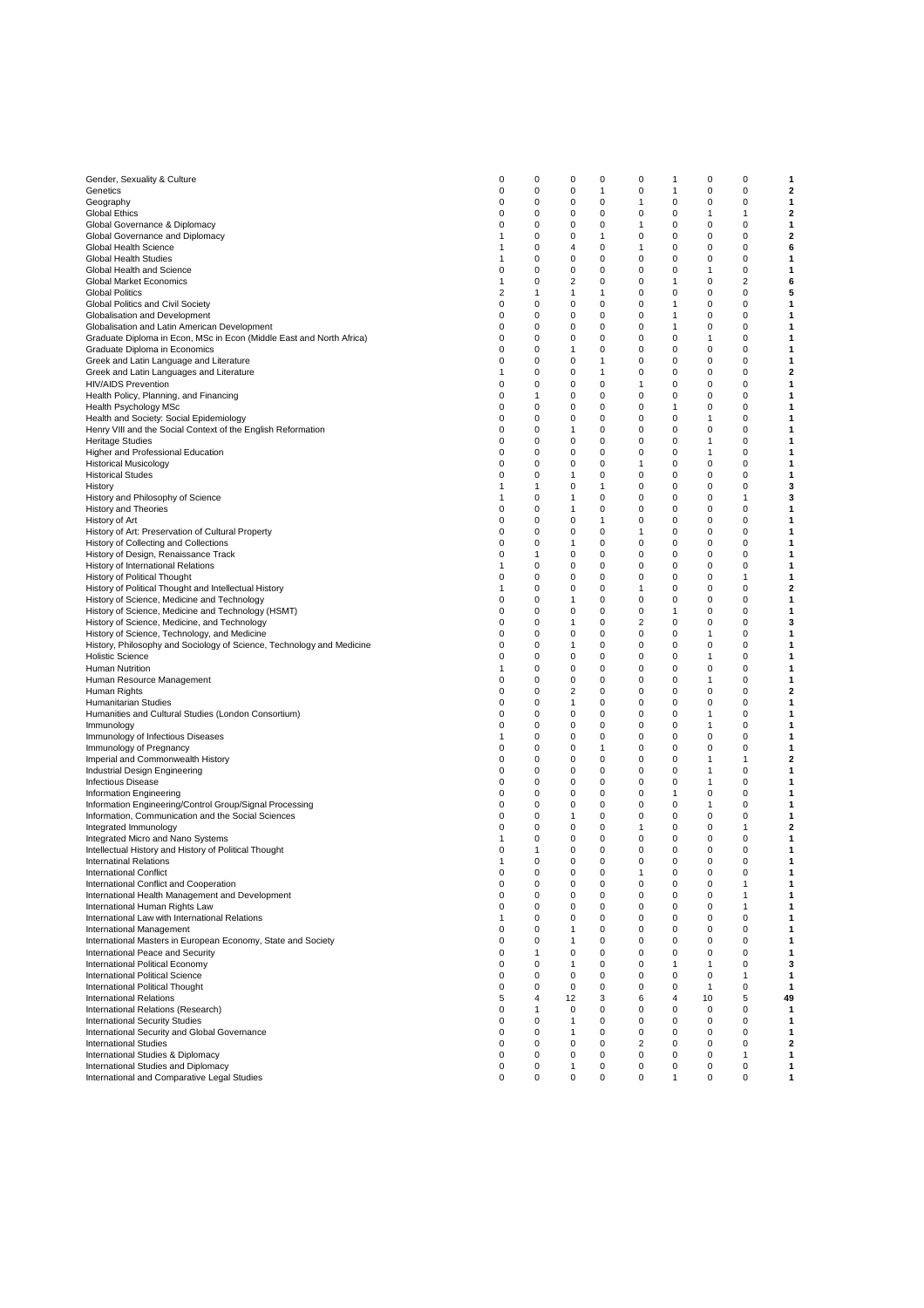| International and European Politics                                            | 1        | 0        | 0              | -1       | 0            | 1         | 0        | 0            | 3                       |
|--------------------------------------------------------------------------------|----------|----------|----------------|----------|--------------|-----------|----------|--------------|-------------------------|
| <b>Irish History</b>                                                           | 1        | 0        | 0              | 0        | 0            | 0         | 0        | 0            | 1                       |
|                                                                                |          |          |                |          |              |           |          |              |                         |
| <b>Irish Politics</b>                                                          | 0        | 1        | 0              | 0        | 0            | 0         | 0        | 0            | 1                       |
| Irish Writing                                                                  | 0        | 0        | 0              | 0        | 0            | 0         | 1        | 0            | 1                       |
| <b>Islamic Law</b>                                                             | 0        | 1        | 0              | 0        | 0            | 0         | 0        | 0            | 1                       |
| <b>Islamic Societies and Cultures</b>                                          | 0        | 0        | 1              | 0        | 0            | 0         | 0        | 0            | 1                       |
|                                                                                |          |          |                |          |              |           |          |              |                         |
| Islamic Studies                                                                | 1        | 0        | 1              | 0        | 0            | 0         | 0        | 0            | 2                       |
| Islamic and Middle Eastern Studies                                             | 0        | 0        | 1              | 0        | 0            | 0         | 0        | 0            | 1                       |
| Japan Studies                                                                  | 0        | 0        | 0              | 0        | 0            | $\pmb{0}$ | 1        | 0            | 1                       |
|                                                                                | 0        | 0        | 0              | 0        | 0            | 0         | 0        | 1            |                         |
| Japanese Studies                                                               |          |          |                |          |              |           |          |              | 1                       |
| Journalism                                                                     | 1        | 0        | $\mathbf 0$    | 0        | 0            | 0         | 0        | $\mathbf 0$  | 1                       |
| Landscape Urbanism                                                             | 0        | 0        | 0              | 0        | 0            | 0         | 1        | 0            | 1                       |
|                                                                                | 0        | 0        | 0              | 1        | 0            | 0         | 0        | 0            | 1                       |
| Language Studies                                                               |          |          |                |          |              |           |          |              |                         |
| Latin American Studies                                                         | 1        | 0        | 0              | 0        | 0            | 0         | 0        | 0            | 1                       |
| Law                                                                            | 0        | 1        | 0              | 0        | 0            | 0         | 1        | 0            | 2                       |
| Law and Accounting                                                             | 1        | 0        | 0              | 0        | 0            | 0         | 0        | 0            | 1                       |
|                                                                                |          |          |                |          |              |           |          |              |                         |
| Law and Human Rights                                                           | 0        | 0        | 1              | 0        | $\mathbf 0$  | 0         | 0        | $\mathbf 0$  | 1                       |
| Law, Anthropology and Society                                                  | 0        | 0        | 0              | 0        | 0            | 0         | 0        | 1            | 1                       |
| Legal and Political Philosophy                                                 | 0        | 0        | $\mathbf{1}$   | 0        | 0            | 0         | 0        | $\mathbf 0$  | 1                       |
|                                                                                |          |          |                |          |              |           |          |              |                         |
| Legal and Political Theory                                                     | 0        | 0        | 0              | 0        | 0            | 0         | 1        | 0            | 1                       |
| Library and Information Studies                                                | 0        | 0        | $\overline{2}$ | 0        | 0            | 0         | 0        | 0            | 2                       |
| Life Sciences Interface (Doctoral Training Center)                             | 0        | 0        | 0              | 0        | 1            | 0         | 0        | 0            | 1                       |
|                                                                                |          | 0        | 0              | 0        | 1            | 0         | 0        | 0            | 1                       |
| Local Economic Development                                                     | 0        |          |                |          |              |           |          |              |                         |
| Local Governance                                                               | 0        | 1        | $\mathbf 0$    | 0        | $\mathbf 0$  | 0         | 0        | $\mathbf 0$  | 1                       |
| M.Phil in Medieval and Renaissance Literature                                  | 1        | 0        | 0              | 0        | 0            | 0         | 0        | 0            | 1                       |
|                                                                                | 0        | 0        | $\mathbf{1}$   | 0        | $\mathbf 0$  | 0         | 0        | $\mathbf 0$  | 1                       |
| M.Phil. in International Relations                                             |          |          |                |          |              |           |          |              |                         |
| MA English Literature                                                          | 0        | 0        | $\mathbf{1}$   | 0        | 0            | 0         | 0        | 0            | 1                       |
| MA in Asian History                                                            | 0        | 0        | $\mathbf 0$    | 0        | $\mathbf 0$  | 0         | 1        | 0            | 1                       |
| MA in Classics                                                                 | 0        | 0        | 1              | 0        | 0            | 0         | 0        | 0            | 1                       |
|                                                                                |          |          |                |          |              |           |          |              |                         |
| MA in Contemporary Art Theory                                                  | 0        | 0        | 0              | 0        | 0            | 0         | 0        | 1            | 1                       |
| MA in Cultural Studies                                                         | 0        | 0        | 0              | 1        | 0            | 0         | 0        | 0            | 1                       |
| MA in European Thought                                                         | 0        | 0        | 0              | 0        | 0            | 0         | 1        | 0            | 1                       |
|                                                                                |          |          |                |          |              |           |          |              |                         |
| MA in History of Warfare                                                       | 0        | 0        | 1              | 0        | 0            | 0         | 0        | $\mathbf 0$  | 1                       |
| MA in Journalism                                                               | 1        | 0        | 0              | 0        | 0            | 0         | 0        | 0            | 1                       |
| MA in Librarianship                                                            | 0        | 1        | 0              | 0        | 0            | 0         | 0        | 0            | 1                       |
|                                                                                |          |          |                |          |              |           |          |              |                         |
| MA in Old English Studies                                                      | 0        | 0        | 0              | 0        | 0            | 0         | 1        | 0            | 1                       |
| MA in Shakespearean Studies                                                    | 0        | 1        | 0              | 0        | 0            | 0         | 0        | 0            | 1                       |
| MA in Text and Performance                                                     | 1        | 0        | 0              | 0        | 0            | 0         | 0        | 0            | 1                       |
|                                                                                |          |          |                |          |              |           | 0        |              |                         |
| MA in Theology and Religious Studies by Research                               | 1        | 0        | 0              | 0        | 0            | 0         |          | 0            | 1                       |
| MA in the History of Art                                                       | 1        | 0        | 0              | 0        | 0            | 0         | 1        | 0            | $\overline{\mathbf{2}}$ |
| MA: International Peace and Security                                           | 0        | 0        | 0              | 0        | 0            | 1         | 0        | 0            | 1                       |
|                                                                                |          | 1        | $\mathbf 0$    | 0        | $\mathbf 0$  | 0         | 0        | $\mathbf 0$  | 1                       |
| MASTER OF PHILOSOPHY IN 2D/3D MOTION GRAPHICS                                  | 0        |          |                |          |              |           |          |              |                         |
| MArch in Architecture & Urbanism                                               | 0        | 0        | 0              | 0        | 0            | 0         | 0        | $\mathbf{1}$ | 1                       |
| MFA in Fine Art                                                                | 0        | 0        | $\mathbf{1}$   | 0        | $\mathbf 0$  | 0         | 0        | $\mathbf 0$  | 1                       |
|                                                                                | 0        | 0        | 0              | 0        | 0            | 0         | 1        | 0            | 1                       |
| MLitt Mediaeval English                                                        |          |          |                |          |              |           |          |              |                         |
| MMus course, begin Opera                                                       | 0        | 0        | 0              | 1        | 0            | 0         | 0        | 0            | 1                       |
| MMus in Musicology                                                             | 0        | 0        | 1              | 0        | 0            | 0         | 0        | 0            | 1                       |
| MPhil Modern Chinese Studies                                                   | 1        | 0        | 0              | 0        | 0            | 0         | 0        | 0            | 1                       |
|                                                                                |          |          |                |          |              |           |          |              |                         |
| MPhil Politics (Comparative Government)                                        | 1        | 0        | 0              | 0        | 0            | 0         | 0        | 0            | 1                       |
| MPhil Politics: Comparative Government                                         | 1        | 0        | 0              | 0        | 0            | 0         | 0        | 0            | 1                       |
| <b>MPhil in Ancient History</b>                                                | 0        | 0        | $\mathbf 0$    | 0        | $\mathbf 0$  | 0         | 0        | $\mathbf{1}$ | 1                       |
| MPhil in Economics                                                             | 0        | 0        | $\mathbf{1}$   | 0        | 0            | 0         | 0        | 0            | 1                       |
|                                                                                |          |          |                |          |              |           |          |              |                         |
| <b>MPhil in Engineering</b>                                                    | 0        | 0        | 0              | 0        | 1            | 0         | 0        | 0            | 1                       |
| MPhil in European Literature                                                   | 1        | 0        | 0              | 0        | 0            | 0         | 0        | 0            | 1                       |
| MPhil in History, Philosophy and Sociology of Science, Technology and Medicine | 0        | 0        | 1              | 0        | 0            | 0         | 0        | 0            | 1                       |
|                                                                                |          |          |                |          |              |           |          |              |                         |
| MPhil in international relations                                               | 0        | 1        | 0              | 0        | 0            | 0         | 0        | 0            | 1                       |
| MPhil. in Geographical Research                                                | 0        | 0        | 0              | 0        | 0            | 0         | 1        | 0            | 1                       |
| MRC Dunn Human Nutrition Unit                                                  | 0        | 0        | 1              | 0        | 0            | 0         | 0        | 0            | 1                       |
| MRes in French                                                                 | 0        | 0        | 1              | 0        | 0            | 0         | 0        | 0            | 1                       |
|                                                                                |          |          |                |          |              |           |          |              |                         |
| MSc in Clinical and Public Health Aspects of Addiction                         | 0        | 1        | 0              | 0        | 0            | 0         | 0        | 0            | 1                       |
| MSc Econometrics and Mathematical Economics                                    | $\Omega$ | $\Omega$ | 1              | $\Omega$ | $\Omega$     | $\Omega$  | $\Omega$ | $\Omega$     | 1                       |
| MSc Economics and Economic History                                             | 0        | 0        | 0              | 0        | 0            | 1         | 0        | 0            | 1                       |
|                                                                                |          |          |                |          |              |           |          |              |                         |
| MSc European Identities                                                        | 0        | 0        | 0              | 0        | 0            | 0         | 0        | 1            | 1                       |
| MSc Immunology                                                                 | 0        | 0        | 0              | 0        | 0            | 0         | 1        | 0            | 1                       |
| MSc Science and Technology Studies                                             | 1        | 0        | 0              | 0        | 0            | 0         | 0        | 0            | 1                       |
| <b>MSc Social Psychology</b>                                                   | 0        | 0        | 0              | 0        | 0            | 0         | 1        | 0            | 1                       |
|                                                                                |          |          |                |          |              |           |          |              |                         |
| MSc in Asian Politics                                                          | 0        | 0        | $\mathbf 0$    | 0        | 0            | 0         | 1        | 0            | 1                       |
| MSc in Economics (with research); MRes/PhD in Economics                        | 0        | 0        | 0              | 0        | 0            | 1         | 0        | 0            | 1                       |
| MSc in Economics and Development                                               | 1        | 0        | 0              | 0        | 0            | 0         | 0        | 0            | 1                       |
|                                                                                |          |          |                |          |              |           |          |              |                         |
| MSc in Environmental Studies/Climate Change                                    | 0        | 0        | $\mathbf{1}$   | 0        | 0            | 0         | 0        | 0            | 1                       |
| MSc in Ornithology                                                             | 0        | 0        | $\mathbf{1}$   | 0        | 0            | 0         | 0        | 0            | 1                       |
| MSc in Philosophy: Mind, Language & Embodied Cognition                         | 0        | 0        | 0              | 0        | 0            | 0         | 0        | 1            | 1                       |
|                                                                                |          |          |                |          |              |           |          |              |                         |
| MSc in Sociology                                                               | 0        | 0        | 0              | 0        | 0            | 1         | 0        | 0            | 1                       |
| Magazine Journalism                                                            | 1        | 0        | 0              | 0        | 0            | 0         | 0        | 0            | 1                       |
| Magnetohydrodynamic (MHD) instabilities in plasmas                             | 0        | 1        | 0              | 0        | 0            | 0         | 0        | 0            | 1                       |
| Malaria/tuberculosis vaccine development                                       |          | 0        | $\mathbf 0$    | 0        | 0            | 0         | 0        | $\mathbf 0$  | 1                       |
|                                                                                | 1        |          |                |          |              |           |          |              |                         |
| <b>Management Science</b>                                                      | 0        | 0        | 1              | 0        | 0            | 0         | 0        | 0            | 1                       |
| Master of Architecture (Architectural Design)                                  | 0        | 0        | $\mathbf 0$    | 0        | $\mathbf{1}$ | 0         | 0        | 0            | 1                       |
| Master of Arts degree in Art History                                           | 0        | 0        | 0              | 0        | 0            | 0         | 0        | 1            | 1                       |
|                                                                                |          |          |                |          |              |           |          |              |                         |
| Master of Performance in Musical Theatre                                       | 0        | 0        | 0              | 0        | 0            | 0         | 0        | 1            | 1                       |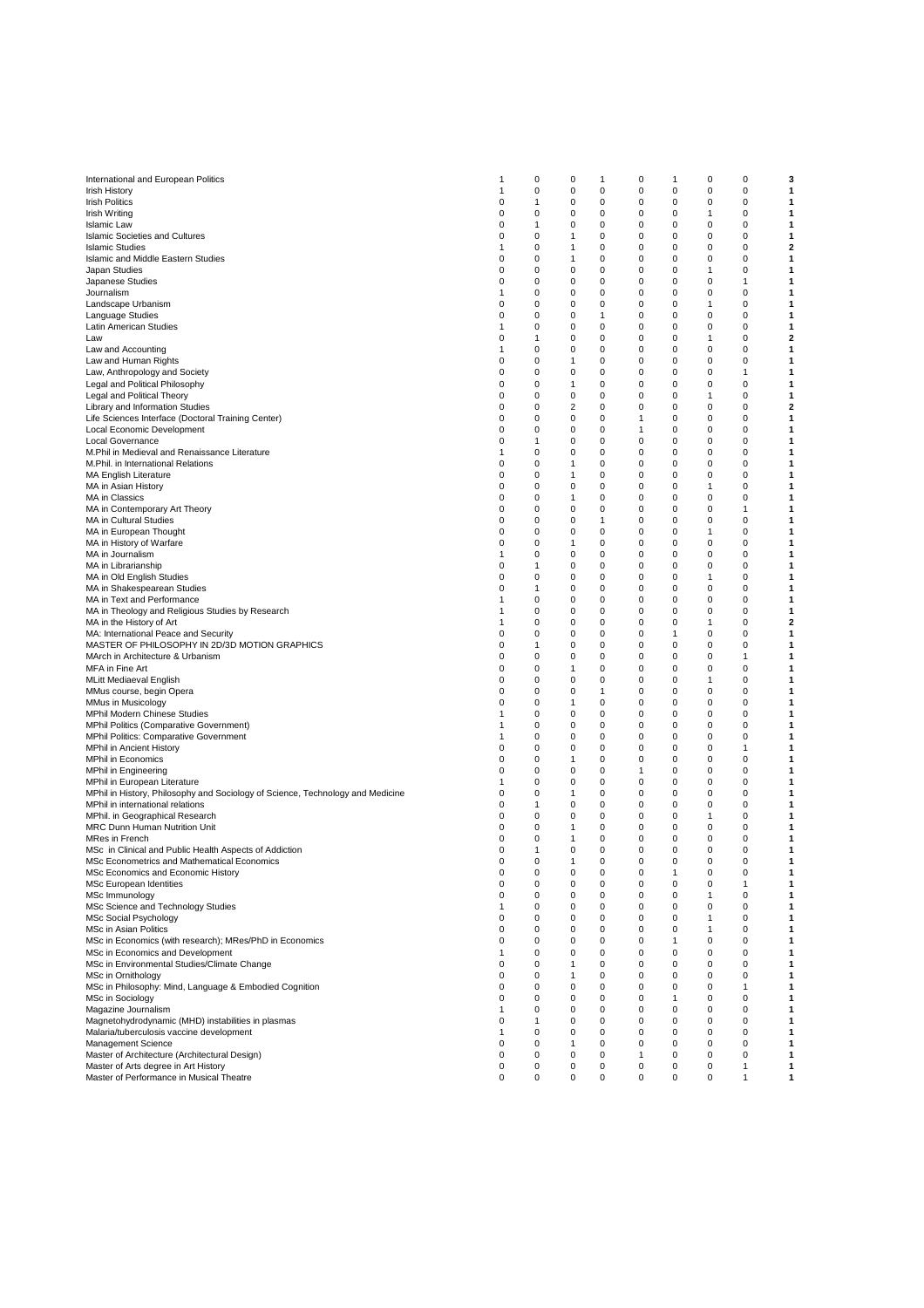| Master of Philosophy in Chemistry                                                        | 0 | 0           | 0            | 0            | 1            | 0 | 0 | 0 | 1 |
|------------------------------------------------------------------------------------------|---|-------------|--------------|--------------|--------------|---|---|---|---|
| Master of Philosophy in Modern European History                                          | 0 | 0           | 1            | 0            | 0            | 0 | 0 | 0 | 1 |
|                                                                                          |   | 0           |              |              |              |   |   |   |   |
| Master of Philosophy in Theology                                                         | 0 |             | 1            | 0            | 0            | 0 | 0 | 0 | 1 |
| Master of Public Health                                                                  | 0 | 0           | 0            | 0            | 1            | 0 | 0 | 0 | 1 |
| Master of Studies in English: 1900 to the present                                        | 1 | 0           | 0            | 0            | 0            | 0 | 0 | 0 | 1 |
| Master of music in performance and research (voice)                                      | 0 | 0           | 0            | 1            | 0            | 0 | 0 | 0 | 1 |
| Master's in Financial Economics                                                          | 0 | 0           | $\mathbf 0$  | 0            | 0            | 0 | 1 | 0 | 1 |
|                                                                                          |   |             |              |              |              |   |   |   |   |
| Masters Programme in Vocal Performance                                                   | 0 | 0           | 1            | 0            | 0            | 0 | 0 | 0 | 1 |
| Masters of Literature from the Centre of Socio-Legal Studies                             | 0 | $\mathbf 0$ | $\mathbf 0$  | 1            | 0            | 0 | 0 | 0 | 1 |
| Masters of Music in Research and Performance (Concert Project)                           | 1 | 0           | 0            | 0            | 0            | 0 | 0 | 0 | 1 |
| Masters of Public Health                                                                 | 0 | 0           | 0            | 0            | 0            | 1 | 0 | 0 | 1 |
| Material and Visual Culture                                                              | 0 | 0           | 1            | 0            | 0            | 0 | 0 | 0 | 1 |
|                                                                                          |   |             |              |              |              |   |   |   |   |
| Materials                                                                                | 1 | 0           | 0            | 0            | 0            | 0 | 0 | 0 | 1 |
| Math Tripos, Part III                                                                    | 0 | 1           | 0            | 0            | 0            | 0 | 0 | 0 | 1 |
| Mathematical Physics                                                                     | 0 | 0           | 0            | 1            | 0            | 0 | 0 | 0 | 1 |
| <b>Mathematical Sciences</b>                                                             | 0 | $\Omega$    | $\mathbf 0$  | 0            | 0            | 0 | 1 | 0 | 1 |
|                                                                                          |   |             |              |              |              |   |   |   |   |
| Mathematical Tripos pt III                                                               | 1 | 0           | $\mathbf 0$  | 0            | 0            | 0 | 0 | 0 | 1 |
| Mathematical Tripos: Parts Ib, II, III, and the Certificate of Advanced Study            | 0 | 0           | 0            | 0            | 0            | 0 | 1 | 0 | 1 |
| Mathematics                                                                              | 0 | 0           | 1            | 0            | 0            | 0 | 3 | 2 | 6 |
| Mathematics (Part III of the Mathematical Tripos)                                        | 0 | 0           | 0            | 0            | 0            | 0 | 0 | 1 | 1 |
| Mathematics and the Foundations of Computer Science                                      | 0 | 0           | 0            | 0            | 0            | 1 | 0 | 0 | 1 |
|                                                                                          |   |             |              |              |              |   |   |   |   |
| Mechanical Engineering                                                                   | 1 | 0           | 1            | 0            | 0            | 0 | 0 | 1 | 3 |
| Mechanical Engineering                                                                   | 0 | $\mathbf 0$ | $\mathbf{1}$ | 0            | 0            | 0 | 0 | 0 | 1 |
| Media, Technology and Political Communication                                            | 0 | $\Omega$    | $\mathbf 0$  | 1            | 0            | 0 | 0 | 0 | 1 |
| Medical Anthropology                                                                     | 0 | 1           | 1            | 0            | 1            | 0 | 1 | 0 | 4 |
|                                                                                          |   |             |              |              |              |   | 0 |   |   |
| Medical Engineering                                                                      | 0 | 0           | 1            | 0            | 0            | 0 |   | 0 | 1 |
| Medical Humanities                                                                       | 0 | 0           | 0            | 0            | 0            | 0 | 1 | 0 | 1 |
| Medical Imaging                                                                          | 1 | 0           | 0            | 0            | 0            | 0 | 0 | 0 | 1 |
| <b>Medical Statistics</b>                                                                | 2 | 0           | 0            | 0            | 0            | 0 | 0 | 0 | 2 |
|                                                                                          | 0 | $\Omega$    | 0            | 0            | 0            | 1 | 0 | 0 | 1 |
| Medieval English Studies                                                                 |   |             |              |              |              |   |   |   |   |
| Medieval History                                                                         | 0 | 1           | 1            | 0            | 0            | 0 | 0 | 0 | 2 |
| Medieval Italy - Normans                                                                 | 0 | $\Omega$    | $\mathbf{1}$ | 0            | 0            | 0 | 0 | 0 | 1 |
| Medieval Literature                                                                      | 0 | $\Omega$    | $\mathbf 0$  | 0            | 0            | 0 | 0 | 2 | 2 |
| <b>Medieval Studies</b>                                                                  | 1 | 0           | $\mathbf 0$  | 1            | $\mathbf{1}$ | 0 | 1 | 0 | 4 |
|                                                                                          |   |             |              |              |              |   |   |   |   |
| Medieval and Renaissance Literature                                                      | 1 | 0           | 0            | 0            | 0            | 0 | 0 | 0 | 1 |
| Medieval and Renaissance Studies                                                         | 1 | 0           | 0            | 0            | 0            | 0 | 0 | 0 | 1 |
| Microsystems & Nanotechnology                                                            | 0 | 0           | 0            | 0            | 0            | 1 | 0 | 0 | 1 |
| Middle Eastern Politics                                                                  | 0 | 0           | 1            | 0            | 0            | 0 | 0 | 0 | 1 |
|                                                                                          |   | 1           | $\mathbf 0$  | 2            | 0            | 1 | 0 |   |   |
| <b>Migration Studies</b>                                                                 | 2 |             |              |              |              |   |   | 1 | 7 |
| Migration and Diaspora Studies                                                           | 0 | 0           | 1            | 0            | 0            | 0 | 2 | 0 | 3 |
| Modelling Underground CO2 Storage                                                        | 0 | $\Omega$    | $\mathbf 0$  | 0            | 0            | 0 | 0 | 1 | 1 |
| Modern English Language                                                                  | 1 | $\Omega$    | 0            | 0            | 0            | 0 | 0 | 0 | 1 |
| Modern Europe                                                                            | 1 | 0           | 0            | 0            | 0            | 0 | 0 | 0 | 1 |
|                                                                                          |   |             |              |              |              |   |   |   |   |
| Modern European History                                                                  | 3 | 0           | 0            | 0            | 0            | 1 | 0 | 0 | 4 |
| Modern European history                                                                  | 0 | 0           | 0            | 0            | 0            | 0 | 1 | 0 | 1 |
| Modern Historiography                                                                    | 0 | 1           | 0            | 0            | 0            | 0 | 1 | 0 | 2 |
| <b>Modern History</b>                                                                    | 0 | 0           | 1            | 0            | 1            | 0 | 1 | 0 | 3 |
|                                                                                          | 0 | $\Omega$    | $\mathbf 0$  | 0            | $\mathbf 0$  | 0 | 1 | 0 | 1 |
| Modern History (French)                                                                  |   |             |              |              |              |   |   |   |   |
| Modern Middle East Studies                                                               | 0 | 0           | 0            | 0            | 0            | 0 | 0 | 1 | 1 |
| Modern Middle East Studies.                                                              | 0 | 0           | 0            | 0            | 0            | 0 | 0 | 1 | 1 |
| Modern Middle Eastern Studies                                                            | 1 | $\Omega$    | 0            | 0            | 1            | 1 | 2 | 0 | 5 |
| Modern Society and Global Transformation                                                 | 0 | 1           | 0            | 0            | 0            | 0 | 0 | 0 | 1 |
|                                                                                          |   |             |              |              |              |   |   |   |   |
| Modern Society and Global Transformations                                                | 0 | 0           | 0            | 0            | 0            | 1 | 0 | 0 | 1 |
| Modern Society and Global Transformations                                                | 0 | 0           | 1            | 0            | 0            | 0 | 0 | 0 | 1 |
| Modern South Asian Studies                                                               | 0 | 0           | 0            | 0            | 1            | 0 | 0 | 0 | 1 |
| Modern and Contemporary Literature                                                       | 1 | 0           | 0            | 0            | 0            | 0 | 0 | 0 | 1 |
| Modernism/Globalization                                                                  | 0 | 0           | $\mathbf 0$  | 0            | 0            | 0 | 1 | 0 | 1 |
|                                                                                          |   |             |              |              |              |   |   |   |   |
| Molecular Analysis of Neuromuscular Disorders                                            | 0 | 0           | $\mathbf 0$  | 0            | 0            | 1 | 0 | 0 | 1 |
| Molecular Biology                                                                        | 0 | $\mathbf 0$ | $\mathbf 0$  | 1            | 0            | 0 | 1 | 0 | 2 |
| Molecular Biology of Infectious Diseases                                                 | 0 | 0           | 0            | 0            | 0            | 0 | 1 | 0 | 1 |
| Molecular Biophysics (Laboratory of Biophysics and Surface Analysis, School of Pharmacy) | 0 | $\Omega$    | 0            | 0            | 0            | 0 | 1 | U | 1 |
| Molecular and Cellular Basis of Infection                                                | 0 | 0           | 0            | 0            | 0            | 1 | 0 | 0 | 1 |
|                                                                                          |   |             |              |              |              |   |   |   |   |
| <b>Movement Studies</b>                                                                  | 0 | $\mathbf 0$ | 1            | 0            | 0            | 0 | 0 | 0 | 1 |
| Msc in Global Health Science                                                             | 0 | 0           | 1            | 0            | 0            | 0 | 0 | 0 | 1 |
| Msc. Development Studies                                                                 | 1 | 0           | 0            | 0            | 0            | 0 | 0 | 0 | 1 |
| Museology                                                                                | 0 | 0           | 0            | $\mathbf{1}$ | 0            | 0 | 0 | 0 | 1 |
|                                                                                          |   |             |              | 1            | 1            |   |   |   |   |
| Museum Studies                                                                           | 0 | 0           | 0            |              |              | 0 | 0 | 0 | 2 |
| Music Composition                                                                        | 1 | 0           | 0            | 0            | 0            | 0 | 0 | 0 | 1 |
| Musicology and Performance                                                               | 0 | 0           | 1            | 0            | 0            | 1 | 0 | 0 | 2 |
| Nature, Society and Environmental Policy                                                 | 0 | 0           | 1            | 1            | 0            | 0 | 1 | 0 | 3 |
| Nature, Society, and Environmental Policy                                                | 1 | 0           | 0            | 1            | 0            | 0 | 0 | 0 | 2 |
|                                                                                          |   |             |              |              |              |   |   |   |   |
| Naval Architecture                                                                       | 1 | 0           | 0            | 0            | 0            | 0 | 0 | 0 | 1 |
| Near and Middle Eastern Studies                                                          | 0 | 1           | 0            | 0            | 0            | 0 | 0 | 0 | 1 |
| Neurology                                                                                | 1 | 0           | 0            | 0            | 0            | 0 | 0 | 0 | 1 |
| Neuroscience                                                                             | 0 | $\Omega$    | 0            | 0            | 1            | 0 | 0 | 0 | 1 |
|                                                                                          |   | 0           | 0            | 1            |              |   |   | 0 |   |
| New Media, Information, and Society                                                      | 0 |             |              |              | 0            | 0 | 0 |   | 1 |
| Newspaper Journalism                                                                     | 1 | 0           | 0            | 0            | 0            | 0 | 0 | 0 | 1 |
| Nineteenth Century Art, Architecture, and Design                                         | 0 | 0           | 1            | 0            | 0            | 0 | 0 | 0 | 1 |
| Numerical Analysis                                                                       | 0 | 0           | 0            | 0            | 1            | 0 | 0 | 0 | 1 |
| Nutrition, Physical Activity and Public Health                                           | 0 | 0           | 0            | 0            | 0            | 0 | 0 | 1 | 1 |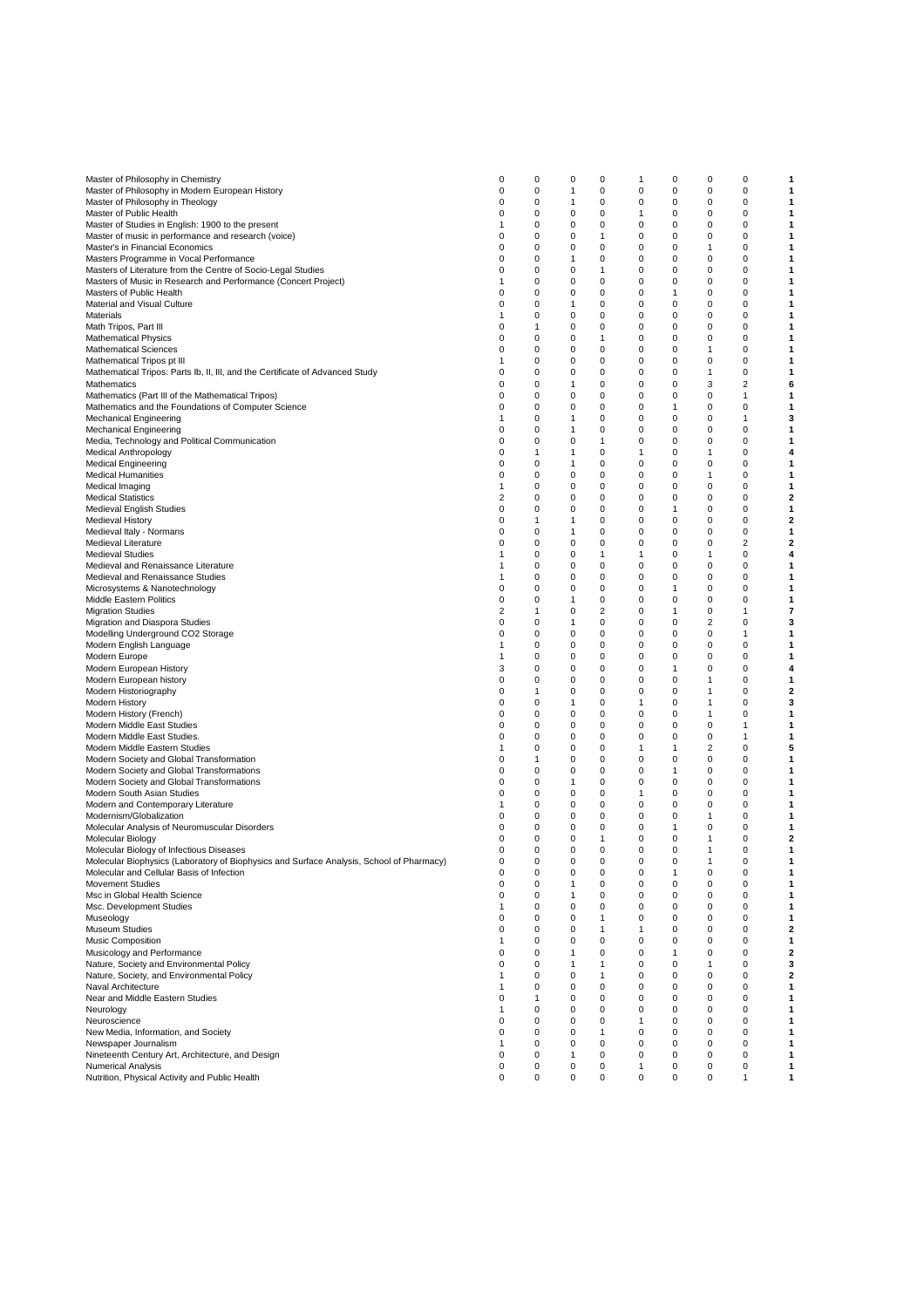| Observation Bias in Contemporary Ethical Debates                    | 0        | 0        | 0              | 0 | 0              | 0        | 1 | 0            | 1            |
|---------------------------------------------------------------------|----------|----------|----------------|---|----------------|----------|---|--------------|--------------|
| Ophthalmology                                                       | 1        | 0        | 0              | 0 | 0              | 0        | 0 | 0            | 1            |
|                                                                     |          |          |                |   |                |          |   |              |              |
| Oriental Studies (Cuneiform Studies)                                | 0        | 0        | 0              | 0 | 1              | 0        | 0 | 0            | 1            |
| Oriental Studies-Modern Middle Eastern Studies                      | 0        | 0        | 0              | 0 | 0              | 0        | 1 | $\mathbf 0$  | 1            |
| Palaeobiology                                                       | 0        | 0        | 0              | 0 | 0              | 0        | 0 | 1            | 1            |
| Palaeopathology                                                     | 1        | 0        | 0              | 0 | 0              | 0        | 0 | 0            | 1            |
| Part III of the Mathematical Tripos                                 | 0        | 0        | 1              | 0 | 0              | 0        | 0 | 0            | 1            |
|                                                                     |          |          |                |   |                |          |   |              |              |
| <b>Particle Physics</b>                                             | 0        | 1        | 1              | 0 | 0              | 1        | 0 | 0            | 3            |
| Performance Making                                                  | 0        | 0        | 0              | 0 | 0              | 1        | 0 | 0            | 1            |
| Performance Studies                                                 | 1        | 0        | 0              | 0 | 0              | 0        | 0 | 0            | 1            |
| Pharmacology                                                        | 0        | 0        | $\mathbf{1}$   | 0 | 0              | 0        | 0 | $\mathbf 0$  | 1            |
|                                                                     |          |          |                |   |                |          |   |              |              |
| Philosophical Theology                                              | 0        | 0        | 0              | 1 | 0              | 0        | 1 | 0            | $\mathbf{2}$ |
| Philosophy                                                          | 1        | 3        | 3              | 1 | $\overline{2}$ | 4        | 2 | $\mathbf{1}$ | 17           |
| Philosophy and Contemporary Critical Theory                         | 0        | 0        | 0              | 0 | 0              | 0        | 1 | 0            | 1            |
| Philosophy and Public Policy                                        | 0        | 0        | 0              | 0 | 0              | 1        | 0 | 0            | 1            |
|                                                                     |          |          |                |   |                |          |   |              |              |
| Philosophy and Theology                                             | 0        | 0        | 0              | 0 | $\overline{2}$ | 0        | 0 | 0            | 2            |
| Philosophy of Science/Contemporary Metaphysics/Logic                | 0        | 0        | 1              | 0 | 0              | 0        | 0 | 0            | 1            |
| Philosophy of the Social Sciences                                   | 0        | 0        | $\overline{2}$ | 0 | 0              | 0        | 0 | $\mathbf 0$  | 2            |
| Philosophy, Politics, and Economics                                 | 0        | 0        | 0              | 0 | 0              | 0        | 1 | $\mathbf{1}$ | 2            |
|                                                                     | 0        | 0        | 0              | 1 | 0              | 0        | 0 | $\mathbf 0$  | 1            |
| Philosophy, Politics, and Economics (PPE)                           |          |          |                |   |                |          |   |              |              |
| Photography and Urban Cultures                                      | 0        | 0        | 0              | 0 | 0              | 1        | 0 | 0            | 1            |
| Physical and forensic anthropology (osteoarchaeology)               | 0        | 0        | 0              | 0 | 0              | 0        | 0 | 1            | 1            |
| Physics                                                             | 0        | 0        | 0              | 0 | 1              | 1        | 0 | 0            | 2            |
| Physiology, Anatomy and Genetics                                    | 0        | 1        | 0              | 0 | 0              | 0        | 0 | 0            | 1            |
|                                                                     |          |          |                |   |                |          |   |              |              |
| Planning, Growth & Regeneration                                     | 0        | 0        | 0              | 0 | 1              | 0        | 0 | 0            | 1            |
| Planning, Growth and Regeneration                                   | 0        | 0        | 0              | 0 | 0              | 0        | 1 | 0            | 1            |
| Plasma Physics                                                      | 0        | 0        | 0              | 0 | 0              | 0        | 0 | $\mathbf{1}$ | 1            |
|                                                                     |          | 0        | 0              | 0 | 0              | 0        | 0 | $\mathbf{1}$ |              |
| Policy Studies in Education                                         | 0        |          |                |   |                |          |   |              | 1            |
| Political Philosophy and Philosophy of Law                          | 1        | 0        | 0              | 0 | 0              | 0        | 0 | $\mathbf 0$  | 1            |
| <b>Political Science</b>                                            | 0        | 0        | 0              | 0 | 0              | 1        | 0 | 0            | 1            |
| Political Science & International Studies                           | 1        | 0        | 0              | 0 | 0              | 0        | 0 | 0            | 1            |
| <b>Political Theory</b>                                             |          | 1        | 1              |   |                |          |   |              |              |
|                                                                     | 1        |          |                | 0 | 0              | 0        | 1 | 0            | 4            |
| Political Theory and Intellectual History                           | 0        | 1        | 0              | 0 | 0              | 0        | 0 | 0            | 1            |
| Political Thought and Intellectual History                          | 0        | 3        | $\mathbf{1}$   | 0 | 1              | 0        | 1 | 0            | 6            |
| Politics                                                            | 0        | 0        | 1              | 0 | 1              | 0        | 0 | 0            | 2            |
|                                                                     |          | 0        | $\mathbf 0$    | 0 | 0              | 0        | 0 | $\mathbf 0$  | 1            |
| Politics (Comparative Government)                                   | 1        |          |                |   |                |          |   |              |              |
| Politics (Political Theory)                                         | 0        | 1        | 0              | 0 | 0              | 1        | 0 | 0            | 2            |
| Politics and Communication                                          | 0        | 0        | 0              | 1 | 0              | 0        | 0 | $\mathbf 0$  | 1            |
| Politics and Government in the European Union                       | 0        | 0        | 0              | 1 | 0              | 0        | 0 | 0            | 1            |
| Politics and Religion                                               | 0        | 0        | 1              | 0 | 0              | 0        | 0 | 0            | 1            |
|                                                                     |          |          |                |   |                |          |   |              |              |
| Politics, Philosophy and Economics                                  | 0        | 0        | 0              | 0 | 0              | 1        | 0 | 0            | 1            |
| Politics: Comparative Government                                    | 0        | 0        | 0              | 0 | 0              | 1        | 0 | 0            | 1            |
| Politics: Political Theory                                          | 0        | 0        | 0              | 0 | 0              | 1        | 0 | $\mathbf 0$  | 1            |
| Popular Music and Film Studies                                      | 1        | 0        | 0              | 0 | 0              | 0        | 0 | 0            | 1            |
|                                                                     |          |          |                |   |                |          |   |              |              |
| Population and Development                                          | 0        | 0        | 0              | 0 | 0              | 0        | 1 | $\mathbf 0$  | 1            |
| Postgraduate Diploma in Music Performance                           | 0        | 0        | 0              | 0 | 1              | 0        | 0 | 0            | 1            |
| Poverty and Development                                             | 0        | 0        | $\mathbf{1}$   | 0 | 0              | 0        | 0 | 1            | $\mathbf{2}$ |
| <b>Primary Education</b>                                            | 0        | 0        | 1              | 0 | 0              | 0        | 0 | 0            | 1            |
|                                                                     |          |          |                |   |                |          |   |              |              |
| Protein and Membrane Chemical Biology                               | 0        | 1        | 0              | 0 | 0              | 0        | 0 | 0            | 1            |
| Psychology                                                          | 0        | 1        | 0              | 0 | 0              | 0        | 0 | 0            | 1            |
| Psychology of Music                                                 | 1        | 0        | 0              | 0 | 0              | 0        | 1 | 0            | 2            |
| Public & Economic Policy                                            | 0        | 0        | $\mathbf 0$    | 0 | 0              | 0        | 1 | $\mathbf 0$  | 1            |
| <b>Public Financial Policy</b>                                      | 0        | 0        | 1              | 0 | 0              | 0        | 0 | 0            | 1            |
|                                                                     |          |          |                |   |                |          |   |              |              |
| <b>Public Health</b>                                                | 1        | 0        | $\mathbf{1}$   | 0 | 0              | 0        | 0 | $\mathbf 0$  | 2            |
| <b>Public Health</b>                                                | 0        | 0        | $\mathbf{1}$   | 0 | 0              | 0        | 0 | 0            | 1            |
| Public Health (Health Services Research)                            | 0        | 0        | 0              | 0 | 1              | 0        | 0 | 0            | 1            |
| Public Health in Developing Countries                               | 1        | 1        | 0              | 0 | 0              | 1        | 0 | 0            | 3            |
|                                                                     | 0        | 0        | 1              | 0 | 0              | 0        | 0 | 0            | 1            |
| Public Health in Developing Countries                               |          |          |                |   |                |          |   |              |              |
| <b>Public Policy</b>                                                | 0        | 0        | 0              | 1 | 0              | 0        | 0 | 0            | 1            |
| Public Policy and Administration                                    | 1        | 0        | 0              | 0 | 0              | 0        | 0 | 0            | 1            |
| Public Policy and Management                                        | $\Omega$ | $\Omega$ | $\Omega$       | 1 | $\Omega$       | $\Omega$ | 0 | 1            | 2            |
| <b>Public Service</b>                                               | 0        | 0        | $\mathbf 0$    | 1 | $\mathbf 0$    | 0        | 0 | 0            | 1            |
|                                                                     |          |          |                |   |                |          |   |              |              |
| Public and Economic Policy                                          | 0        | 0        | 0              | 0 | 0              | 0        | 1 | $\mathbf 0$  | 1            |
| <b>Pure Mathematics</b>                                             | 0        | 0        | $\mathbf{1}$   | 0 | 0              | 0        | 0 | 0            | 1            |
| Quantitative Genetics and Genome Analysis                           | 1        | 0        | 0              | 0 | 0              | 0        | 0 | 0            | 1            |
| Quantitative Social Science                                         | 0        | 0        | $\mathbf{1}$   | 0 | 0              | 0        | 0 | 0            | 1            |
| Quantum Field and Fundamental Forces                                |          |          |                |   |                |          |   |              |              |
|                                                                     | 0        | 0        | 1              | 0 | 0              | 0        | 0 | 0            | 1            |
| Quantum Fields and Fundamental Forces                               | 1        | 0        | 0              | 0 | 0              | 0        | 0 | 0            | 1            |
| Quantum Photovoltaics Group                                         | 0        | 0        | 0              | 1 | 0              | 0        | 0 | 0            | 1            |
| Radiation Oncology and Biology                                      | 1        | 0        | 0              | 0 | 0              | $\Omega$ | 0 | $\mathbf 0$  | 1            |
| Reform in London's Urban Education: the Implications for L.A.U.S.D. |          | 0        |                |   |                |          | 0 |              |              |
|                                                                     | 0        |          | 0              | 0 | 0              | 1        |   | 0            | 1            |
| <b>Reformation Studies</b>                                          | 0        | 0        | $\mathbf{1}$   | 0 | 0              | 0        | 0 | $\mathbf 0$  | 1            |
| Rehabilitation Psychology                                           | 0        | 0        | 0              | 0 | 1              | 0        | 0 | 0            | 1            |
| Religions and Theology                                              | 0        | 0        | 0              | 1 | 0              | 0        | 0 | 0            | 1            |
| Renaissance Literature                                              | 0        | 0        | 1              | 0 | 0              | 1        | 0 | 0            | 2            |
|                                                                     |          |          |                |   |                |          |   |              |              |
| Renaissance Studies                                                 | 0        | 0        | 0              | 1 | 0              | 0        | 0 | 0            | 1            |
| Renaissance and Early Modern Studies                                | 0        | 0        | 2              | 0 | 0              | 0        | 0 | $\mathbf 0$  | 2            |
| Reproductive Biology                                                | 0        | 0        | $\mathbf 0$    | 0 | 0              | 0        | 0 | $\mathbf{1}$ | 1            |
| Reproductive and Sexual Health Research                             | 0        | 0        | 1              | 0 | 0              | 0        | 0 | $\mathbf 0$  | 1            |
|                                                                     |          |          |                |   |                |          |   |              |              |
| Research at Cavendish Laboratory                                    | 0        | 0        | 0              | 0 | 0              | 0        | 1 | 0            | 1            |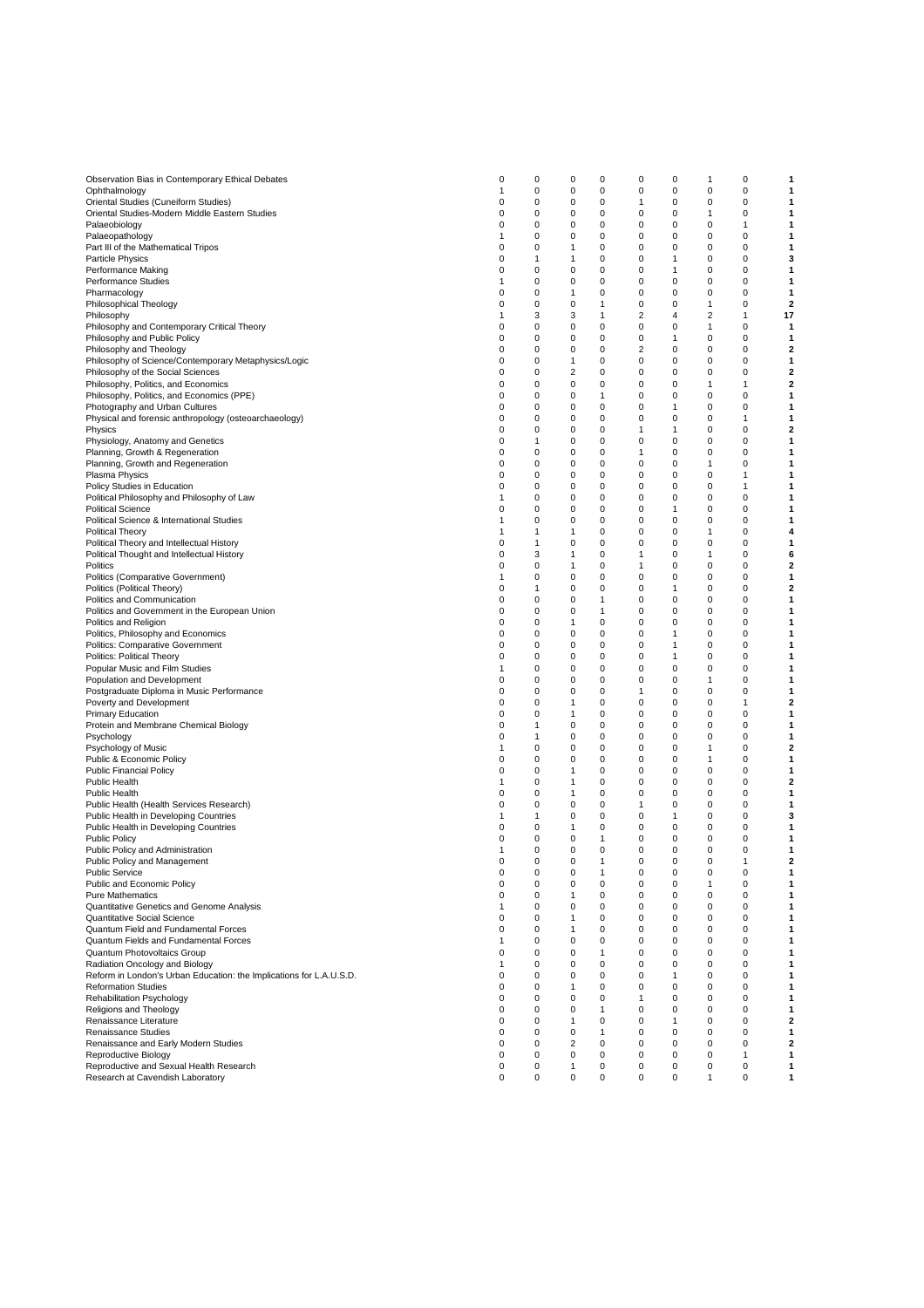| Retroviral (HIV-2) Immunology Research & Vaccine Design                           | 0 | 0            | 1              | 0 | 0 | 0            | 0            | 0            | 1                       |
|-----------------------------------------------------------------------------------|---|--------------|----------------|---|---|--------------|--------------|--------------|-------------------------|
|                                                                                   |   |              |                |   |   |              |              |              |                         |
| Roman Archaeology                                                                 | 0 | $\mathbf{1}$ | $\mathbf 0$    | 0 | 0 | 0            | 0            | 0            | 1                       |
| Romantic Studies                                                                  | 0 | 1            | 0              | 0 | 0 | 0            | 0            | 0            | 1                       |
| Rural Change                                                                      | 0 | 0            | 0              | 0 | 1 | 0            | 0            | 0            | 1                       |
| <b>Russian Studies</b>                                                            | 0 | 1            | 0              | 0 | 0 | 0            | 0            | 0            | 1                       |
|                                                                                   |   |              |                |   |   |              |              |              |                         |
| Russian and Eastern European Studies                                              | 0 | 0            | 0              | 0 | 0 | 0            | 1            | 0            | 1                       |
| School of Divinity - Religion and Culture                                         | 0 | 0            | 1              | 0 | 0 | 0            | 0            | 0            | 1                       |
| Science Communication: Creative Non-fiction Writing                               | 1 | 0            | 0              | 0 | 0 | 0            | 0            | 0            | 1                       |
|                                                                                   |   |              |                |   |   |              |              |              |                         |
| <b>Science Fiction Studies</b>                                                    | 0 | $\mathbf 0$  | 0              | 0 | 0 | 0            | 1            | 0            | 1                       |
| Science and Medicine of Athletic Performance                                      | 1 | 0            | 0              | 0 | 0 | 1            | 0            | 0            | 2                       |
| Science and Religion                                                              | 0 | 0            | $\mathbf 0$    | 1 | 0 | $\mathbf 0$  | 0            | 0            | 1                       |
|                                                                                   |   |              |                |   |   |              |              |              |                         |
| Science and Security                                                              | 0 | 0            | 0              | 0 | 0 | 0            | 1            | 0            | 1                       |
| Science and Technology Studies                                                    | 0 | 0            | 0              | 0 | 0 | 0            | 0            | 1            | 1                       |
| Science, Technology, Medicine and Society                                         | 0 | 0            | 0              | 0 | 1 | 0            | 0            | 0            | 1                       |
|                                                                                   |   |              |                |   |   |              |              |              |                         |
| Scientific Methods in Archaeology                                                 | 0 | 0            | 0              | 0 | 0 | 0            | 1            | 0            | 1                       |
| Scottish History                                                                  | 0 | $\mathbf 0$  | 1              | 0 | 0 | $\mathbf 0$  | 0            | 0            | 1                       |
| Sculpture                                                                         | 0 | 0            | 1              | 0 | 0 | 0            | 0            | 0            | 1                       |
|                                                                                   |   |              |                |   |   |              |              |              |                         |
| Security and Terrorism Studies                                                    | 0 | 0            | 1              | 0 | 0 | 0            | 0            | 0            | 1                       |
| Sexual Dissidence in Literature and Culture                                       | 0 | 0            | 1              | 0 | 0 | 0            | 0            | 0            | 1                       |
| Shakespeare in History                                                            | 0 | 0            | 0              | 0 | 0 | 0            | 1            | 0            | 1                       |
|                                                                                   |   |              |                |   |   |              |              |              |                         |
| Shakespeare, Stratford-Upon-Avon, and the Cultural History of Renaissance England | 1 | 0            | 0              | 0 | 0 | 0            | 0            | 0            | 1                       |
| Social Anthropological Analysis                                                   | 1 | 0            | 0              | 0 | 0 | 0            | 0            | 0            | 1                       |
| Social Anthropology                                                               | 0 | 0            | 1              | 1 | 2 | 0            | 0            | 0            | 4                       |
|                                                                                   |   |              |                |   |   |              |              |              |                         |
| Social Development Policy and Management                                          | 1 | 0            | 0              | 0 | 0 | 0            | 0            | 0            | 1                       |
| Social Policy                                                                     | 0 | $\mathbf 0$  | $\mathbf 0$    | 0 | 0 | 0            | 1            | 0            | 1                       |
| Social Policy and Planning                                                        | 0 | 0            | 1              | 0 | 0 | 0            | 1            | 0            | $\overline{\mathbf{2}}$ |
|                                                                                   |   |              |                |   |   |              |              |              |                         |
| Social Policy and Social Development                                              | 1 | 0            | 0              | 0 | 0 | 0            | 0            | 0            | 1                       |
| Social Political Science                                                          | 0 | $\mathbf 0$  | $\mathbf 0$    | 0 | 0 | 0            | 0            | 1            | 1                       |
| Social Research Methods                                                           | 0 | 1            | 0              | 0 | 0 | 0            | 0            | 0            | 1                       |
|                                                                                   |   |              |                |   |   |              |              |              |                         |
| Social Research Methods and Statistics                                            | 0 | 0            | 1              | 0 | 0 | 0            | 0            | 0            | 1                       |
| Social Sciences                                                                   | 0 | 0            | 0              | 0 | 0 | 0            | 0            | 1            | 1                       |
| Social and Applied Psychology                                                     | 1 | 0            | 0              | 0 | 0 | 0            | 0            | 0            | 1                       |
|                                                                                   |   |              |                |   |   |              |              |              |                         |
| Social and Cultural Geography                                                     | 0 | 0            | 0              | 1 | 0 | 0            | 1            | 0            | 2                       |
| Social and Public Communication                                                   | 1 | $\mathbf 0$  | $\mathbf 0$    | 0 | 0 | $\mathbf 0$  | 0            | 0            | 1                       |
| Socio-Legal Studies                                                               | 1 | 1            | 0              | 0 | 0 | 0            | 0            | 0            | $\overline{\mathbf{2}}$ |
|                                                                                   |   |              |                |   |   |              |              |              |                         |
| Sociology                                                                         | 0 | $\mathbf{1}$ | $\mathbf 0$    | 0 | 0 | 0            | 0            | 0            | 1                       |
| Sociology (Research project: Social Status, Lifestyle, and Cultural Consumption)  | 1 | 0            | 0              | 0 | 0 | 0            | 0            | 0            | 1                       |
| Sociology of Globalization                                                        | 0 | 1            | 0              | 0 | 0 | 0            | 0            | 0            | 1                       |
|                                                                                   |   |              |                |   |   |              |              |              |                         |
| Sound and Vibration Studies                                                       | 0 | 0            | 0              | 0 | 0 | 0            | $\mathbf{1}$ | 0            | 1                       |
| South Asian History                                                               | 0 | 0            | 0              | 1 | 0 | 0            | 0            | 0            | 1                       |
| Space Mission Analysis and Design                                                 | 0 | $\mathbf 0$  | 0              | 0 | 0 | 0            | $\mathbf{1}$ | 0            | 1                       |
|                                                                                   |   |              |                |   |   |              |              |              |                         |
| Space and Society                                                                 | 0 | 1            | 0              | 0 | 0 | 0            | 0            | 0            | 1                       |
| Special Educational Needs                                                         | 0 | 0            | 1              | 0 | 0 | 0            | 0            | 0            | 1                       |
| <b>Statistics</b>                                                                 | 0 | 0            | $\mathbf{1}$   | 0 | 1 | 0            | 0            | 0            | 2                       |
|                                                                                   |   |              |                |   |   |              |              |              |                         |
| Study of Religion                                                                 | 0 | 0            | 0              | 0 | 1 | 0            | 0            | 0            | 1                       |
| Surgery, Oncology, Reproductive Biology and Anaesthetics                          | 0 | 0            | 1              | 0 | 0 | 0            | 0            | 0            | 1                       |
| Sustainable Development for Engineers                                             | 1 | 0            | 0              | 0 | 0 | 0            | 0            | 0            | 1                       |
|                                                                                   |   |              |                |   |   | 0            | 0            | 0            | 3                       |
| <b>Technology Policy</b>                                                          | 1 | 0            | 1              | 1 | 0 |              |              |              |                         |
| Terrorism and International Relations                                             | 0 | 0            | 0              | 0 | 0 | 1            | 0            | 0            | 1                       |
| The Gothic Cathedral                                                              | 0 | 0            | 0              | 0 | 0 | 0            | 0            | 1            | 1                       |
|                                                                                   | 0 | 0            | 0              | 0 |   | 0            | 0            | 0            | 1                       |
| The MSc of Policy, Planning and Financing                                         |   |              |                |   | 1 |              |              |              |                         |
| The design of mathematical arguments                                              | 0 | 0            | 0              | 0 | 0 | 0            | 0            | $\mathbf{1}$ | 1                       |
| Theatre/Performance                                                               | 0 | 0            | $\mathbf 0$    | 0 | 0 | $\mathbf{1}$ | 0            | 0            | 1                       |
| Theological and Religious Studies                                                 | 0 | 0            | 1              | 0 | 0 | 0            | 0            | 0            | 1                       |
|                                                                                   |   |              |                |   |   |              |              |              |                         |
| Theology                                                                          | 0 | 0            | $\overline{2}$ | 1 | 1 | 0            | 0            | 0            | 4                       |
| Theology - Christian Ethics                                                       | 0 | 0            | 1              | 0 | 0 | 0            | 0            | 0            | 1                       |
| Theology / Christian Ethics                                                       | 0 | 0            | 0              | 0 | 0 | 0            | 1            | 0            | 1                       |
|                                                                                   |   |              |                |   |   |              |              |              |                         |
| Theology and Religious Studies Research                                           | 0 | 0            | 0              | 1 | 0 | 0            | 0            | 0            | 1                       |
| Theology in History                                                               | 0 | 0            | $\mathbf{1}$   | 0 | 0 | 0            | $\mathbf 0$  | 0            | 1                       |
| Theology-Christian Ethics                                                         | 1 | 0            | 0              | 1 | 0 | 0            | 0            | 0            | $\mathbf 2$             |
|                                                                                   |   |              |                |   |   |              |              |              |                         |
| <b>Theoretical Chemistry</b>                                                      | 0 | 0            | 1              | 0 | 0 | 0            | 0            | 0            | 1                       |
| <b>Theoretical Condensed Matter</b>                                               | 0 | 0            | 0              | 0 | 1 | 0            | 0            | 0            | 1                       |
| Theory and History of International Relations                                     | 0 | 0            | 0              | 0 | 0 | 0            | 1            | 0            | 1                       |
| Theory and Practice of Human rights                                               | 0 | 0            | 0              | 0 | 0 | 0            | 1            | 0            | 1                       |
|                                                                                   |   |              |                |   |   |              |              |              |                         |
| Theory, Culture, and Identity                                                     | 1 | 0            | 0              | 0 | 0 | 0            | 0            | 0            | 1                       |
| <b>Tissue Engineering</b>                                                         | 1 | 0            | 0              | 0 | 0 | 0            | 0            | 0            | 1                       |
| Towards Contemporary Art: Postmodernism and Post-Communism in Europe and Beyond   | 0 | 0            | 0              | 0 | 0 | 0            |              |              |                         |
|                                                                                   |   |              |                |   |   |              | 0            | 1            | 1                       |
| Trypanosome Genetic Regulation                                                    | 0 | $\mathbf{1}$ | $\mathbf 0$    | 0 | 0 | 0            | $\mathbf 0$  | 0            | 1                       |
| Type III One Year Course                                                          | 0 | 0            | 1              | 0 | 0 | 0            | 0            | 0            | 1                       |
|                                                                                   | 0 | $\mathbf 0$  | $\mathbf 0$    | 1 | 0 | 0            | 0            | 0            | 1                       |
| Vehicle Dynamics                                                                  |   |              |                |   |   |              |              |              |                         |
| Victorian Literature                                                              | 0 | 0            | 0              | 0 | 1 | 0            | 0            | 0            | 1                       |
| Victorian Studies                                                                 | 0 | 0            | 0              | 0 | 0 | 0            | 1            | 0            | 1                       |
| Violence, Conflict, and Development                                               | 0 | 0            | 0              | 1 | 0 | 0            | 0            | 0            | 1                       |
|                                                                                   |   |              |                |   |   |              |              |              |                         |
| War and Psychiatry                                                                | 0 | 0            | 1              | 0 | 0 | 0            | 0            | 0            | 1                       |
| Water Management                                                                  | 0 | $\mathbf 0$  | $\mathbf{1}$   | 0 | 0 | 0            | $\mathbf 0$  | 0            | 1                       |
| Water Science, Policy and Management                                              | 0 | 0            | 0              | 0 | 1 | 0            | 0            | 0            | 1                       |
|                                                                                   |   |              |                |   |   |              |              |              |                         |
| Women, Writing, and Gender                                                        | 0 | $\mathbf 0$  | $\mathbf 0$    | 0 | 1 | 0            | 0            | 1            | 2                       |
| Writing Fiction I and II                                                          | 0 | 0            | 0              | 1 | 0 | 0            | 0            | 0            | 1                       |
| Writing in the Modern Age                                                         | 0 | 0            | 1              | 0 | 0 | 0            | 0            | 0            | 1                       |
|                                                                                   |   |              |                |   |   |              |              |              |                         |
| astrodynamics                                                                     | 0 | 0            | 0              | 0 | 0 | 0            | 0            | 1            | 1                       |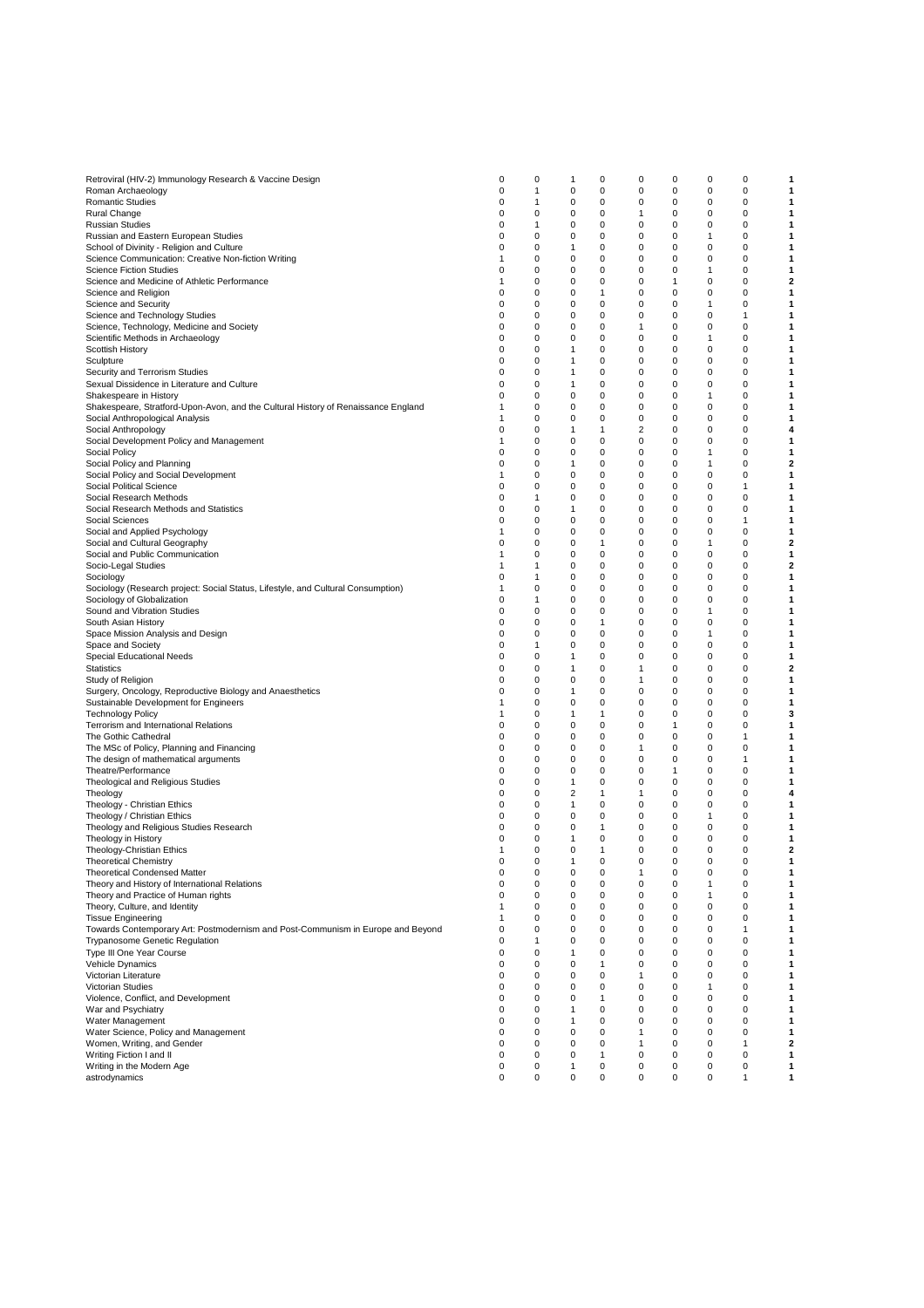| <b>TOTAL</b>                                                                     | 159 | 93 | 200 | 86       | 95 | 89 | 139 | 97 | 958 |
|----------------------------------------------------------------------------------|-----|----|-----|----------|----|----|-----|----|-----|
| studentship in the Theory of Condensed Matter Group of the Department of Physics |     |    |     |          |    |    |     |    |     |
| structural molecular biology                                                     |     |    |     | 0        |    |    |     |    |     |
| political science                                                                |     |    |     | $\Omega$ |    |    |     |    |     |
| performance                                                                      |     |    |     |          |    |    |     |    |     |
| micro-analysis of granitoids                                                     |     |    |     |          | 0  |    |     |    |     |
| classics                                                                         |     |    |     | O        |    |    |     |    |     |
| chemistry                                                                        |     |    |     | 0        |    |    |     |    |     |
| astronomy and astrophysics                                                       |     |    |     | U        | 0  |    |     |    |     |
|                                                                                  |     |    |     |          |    |    |     |    |     |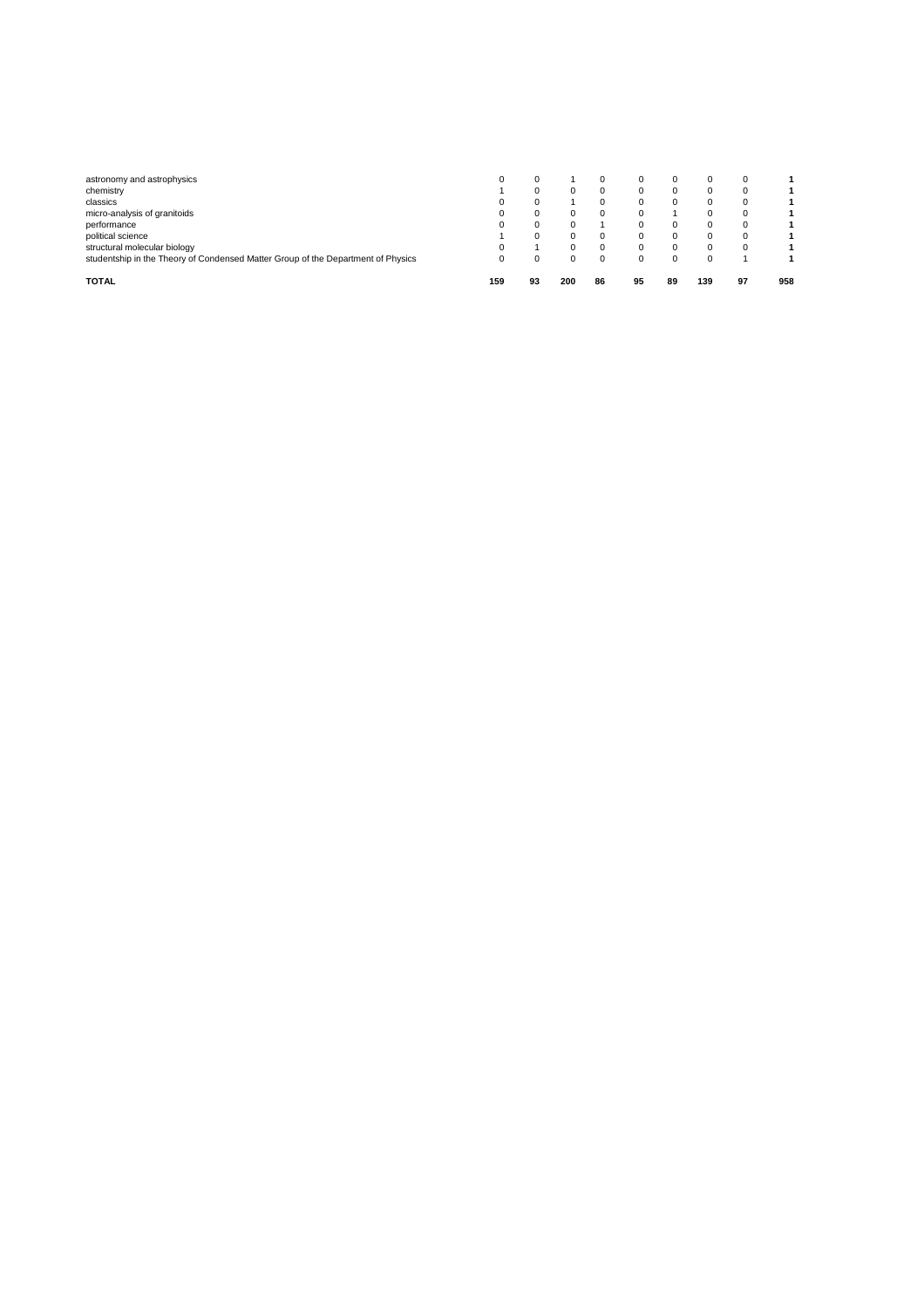## **Preferred UK University - Endorsed**

|                                                          | ATL                     | BOS                                       | CHIG                           | DC                      | HOU                 | LA                      | NΥ                  | SF                          | TOTAL                        |
|----------------------------------------------------------|-------------------------|-------------------------------------------|--------------------------------|-------------------------|---------------------|-------------------------|---------------------|-----------------------------|------------------------------|
| Architectural Association                                | 0                       | 0                                         | $\mathbf{1}$                   | 0                       | 0                   | 0                       | 1                   | 1                           | 3                            |
| <b>Bath Spa University College</b>                       | 0                       | 1                                         | 0                              | 0                       | 0                   | 0                       | 0                   | $\mathbf 0$                 | 1                            |
| Birkbeck, University of London                           | 1                       | 0                                         | $\mathbf{1}$                   | $\overline{c}$          | 0                   | 0                       | 3                   | $\mathbf 0$                 | 7                            |
| <b>Brunel University</b>                                 | 1                       | 0                                         | 0                              | 0                       | 1                   | 0                       | $\mathbf 0$         | 0                           | 2                            |
| <b>Cardiff University</b>                                | 0                       | 0                                         | $\mathbf{1}$                   | 0                       | 0                   | 0                       | 0                   | 0                           | 1                            |
| Central School of Speech and Drama                       | 0                       | 0                                         | $\overline{\mathbf{c}}$        | 0                       | 1                   | $\mathbf{1}$            | 0                   | 0                           | 4                            |
| Central St Martins College of Art and Design             | 0                       | 0                                         | 1                              | 0                       | 0                   | 0                       | 0                   | 1                           | 2                            |
| <b>City University</b>                                   | 1<br>1                  | 0                                         | $\mathbf 0$<br>$\mathbf{1}$    | 1<br>1                  | 0<br>0              | $\mathbf 0$<br>0        | 0<br>$\overline{2}$ | $\mathbf{1}$<br>3           | 3<br>9                       |
| Courtauld Institute of Art<br><b>Coventry University</b> | 0                       | 1<br>0                                    | $\mathbf 0$                    | 0                       | 1                   | 0                       | 0                   | 0                           | 1                            |
| <b>Cranfield University</b>                              | 1                       | 0                                         | 1                              | 0                       | 0                   | 1                       | $\mathbf 0$         | 0                           | 3                            |
| De Montfort University, Leicester                        | 1                       | 0                                         | $\mathbf 0$                    | 0                       | 0                   | 0                       | $\mathbf 0$         | 0                           | 1                            |
| Edinburgh College of Art                                 | 0                       | 0                                         | 1                              | 0                       | 0                   | 0                       | 0                   | 1                           | 2                            |
| Goldsmiths College, University of London                 | 0                       | 2                                         | $\mathbf 1$                    | 0                       | 0                   | $\overline{2}$          | 0                   | 1                           | 6                            |
| Guildhall School of Music and Drama                      | 0                       | 0                                         | $\mathbf 0$                    | 1                       | 0                   | 0                       | 0                   | 0                           | 1                            |
| <b>Heriot-Watt University</b>                            | 0                       | 0                                         | 1                              | 0                       | 0                   | 0                       | 0                   | $\mathbf 0$                 | 1                            |
| Imperial College London                                  | 3                       | 3                                         | $\overline{4}$                 | 3                       | 3                   | $\overline{2}$          | 4                   | $\overline{2}$              | 24                           |
| Institute of Education                                   | 0                       | 0                                         | 2                              | 0                       | 0                   | 1                       | 1                   | $\mathbf{1}$                | 5                            |
| Institute of Latin American Studies                      | $\mathbf 0$<br>7        | 0<br>4                                    | 0<br>$\overline{7}$            | 0<br>1                  | 0<br>$\overline{2}$ | $\overline{2}$<br>3     | 0<br>4              | 0<br>$\overline{2}$         | $\mathbf{2}$<br>30           |
| King's College London<br><b>Lancaster University</b>     | 0                       | 0                                         | $\mathbf 0$                    | 1                       | 1                   | $\mathbf{1}$            | 0                   | $\mathbf{1}$                | 4                            |
| London College of Communication                          | 1                       | 0                                         | 0                              | 0                       | 0                   | 0                       | 0                   | 0                           | 1                            |
| London College of Fashion                                | 1                       | 0                                         | $\mathbf 0$                    | 0                       | 0                   | 0                       | 0                   | 0                           | 1                            |
| London School of Economics and Political Science         | 14                      | 6                                         | 16                             | 11                      | 8                   | 9                       | 9                   | 10                          | 83                           |
| London School of Hygiene and Tropical Medicine           | 4                       | $\overline{c}$                            | $\overline{4}$                 | 0                       | 3                   | $\mathbf{1}$            | $\overline{2}$      | 0                           | 16                           |
| London South Bank University                             | 0                       | 0                                         | $\mathbf 0$                    | 0                       | 0                   | 0                       | 0                   | $\mathbf{1}$                | 1                            |
| <b>Middlesex University</b>                              | 0                       | 0                                         | 0                              | 0                       | 0                   | 0                       | 1                   | 0                           | 1                            |
| <b>Oxford Brookes University</b>                         | 0                       | 0                                         | $\mathbf 0$                    | 0                       | 0                   | 1                       | 0                   | 0                           | 1                            |
| Queen Mary, University of London                         | 1                       | $\mathbf 0$                               | 4                              | $\overline{0}$          | 1                   | $\overline{2}$          | 0                   | $\mathbf 0$                 | 8                            |
| Queen's University of Belfast                            | 2                       | 2                                         | 2                              | 1                       | 2                   | 0                       | 1                   | 0                           | 10                           |
| Royal Academy of Dramatic Art                            | 0<br>1                  | 0<br>0                                    | 0<br>$\mathbf 0$               | 0                       | 0<br>0              | 0<br>0                  | 1<br>0              | 0<br>0                      | 1<br>2                       |
| Royal Academy of Music<br>Royal College of Art           | 0                       | 1                                         | 1                              | 1<br>0                  | 0                   | $\mathbf 0$             | 1                   | 0                           | 3                            |
| Royal College of Music                                   | 1                       | 0                                         | $\mathbf{1}$                   | 0                       | 0                   | 0                       | 0                   | 0                           | 2                            |
| Royal Holloway, University of London                     | 2                       | 0                                         | $\overline{2}$                 | $\overline{2}$          | 0                   | 0                       | 0                   | 0                           | 6                            |
| Royal Scottish Academy of Music and Drama                | 0                       | 1                                         | 0                              | 0                       | 1                   | 0                       | $\mathbf 0$         | 1                           | 3                            |
| Royal Welsh Academy of Music and Drama                   | 0                       | $\mathbf 0$                               | $\mathbf 0$                    | 1                       | 0                   | 0                       | $\mathbf 0$         | 0                           | 1                            |
| School of Oriental and African Studies                   | 3                       | 3                                         | $\overline{7}$                 | 2                       | 1                   | 3                       | 7                   | $\overline{4}$              | 30                           |
| The Glasgow School of Art                                | 1                       | 1                                         | 1                              | 0                       | 0                   | 0                       | 0                   | 0                           | 3                            |
| University College London                                | 3                       | 3                                         | 9                              | 1                       | 4                   | 0                       | 6                   | 1                           | 27                           |
| University of Aberdeen                                   | 0                       | 0                                         | $\overline{\mathbf{c}}$        | 0                       | 0                   | 0                       | 0                   | $\mathbf 0$                 | $\mathbf{2}$                 |
| University of Bath                                       | 0<br>4                  | 0<br>2                                    | 0<br>3                         | 0<br>1                  | 0<br>1              | 0<br>0                  | 1<br>3              | 0<br>3                      | 1<br>17                      |
| University of Birmingham<br>University of Bradford       | 0                       | 0                                         | $\mathbf{1}$                   | 0                       | 1                   | 0                       | 1                   | 0                           | з                            |
| University of Bristol                                    | $\mathbf 0$             | 1                                         | $\overline{2}$                 | $\mathbf 0$             | 0                   | 0                       | $\mathbf 0$         | $\overline{2}$              | 5                            |
| University of Cambridge                                  | 17                      | 13                                        | 29                             | 13                      | 10                  | 9                       | 16                  | 18                          | 125                          |
| University of Central Lancashire                         | 1                       | 0                                         | $\mathbf 0$                    | 0                       | 0                   | 0                       | 0                   | 0                           | 1                            |
| University of Derby                                      | 0                       | 0                                         | 0                              | 0                       | 1                   | 0                       | 0                   | 0                           | 1                            |
| University of Dundee                                     | 0                       | 0                                         | 0                              | 0                       | 0                   | 1                       | 0                   | 0                           | 1                            |
| University of Durham                                     | $\overline{2}$          | 1                                         | $\overline{2}$                 | 0                       | 0                   | $\mathbf 0$             | $\mathbf 0$         | $\mathbf 0$                 | 5                            |
| University of East Anglia                                | 1                       | 0                                         | 3                              | 1                       | 0                   | 1                       | 1                   | 0                           | 7                            |
| University of Edinburgh                                  | 10                      | 2                                         | 6                              | 1                       | 4                   | 6                       | 2                   | 3                           | 34                           |
| University of Essex                                      | $\mathbf 0$<br>1        | $\overline{\mathbf{c}}$<br>$\overline{2}$ | $\mathbf{1}$<br>$\overline{2}$ | 0<br>0                  | 0<br>$\mathbf 0$    | 1<br>0                  | 1<br>1              | $\overline{2}$<br>$\pmb{0}$ | $\overline{\mathbf{r}}$<br>6 |
| University of Exeter<br>University of Glasgow            | $\overline{2}$          | 0                                         | 5                              | 1                       | 1                   | 0                       | 1                   | 0                           | 10                           |
| University of Hertfordshire                              | 1                       | 0                                         | $\mathbf 0$                    | 0                       | 0                   | 0                       | 0                   | 0                           | 1                            |
| University of Kent                                       | $\overline{\mathbf{c}}$ | 0                                         | 0                              | $\overline{\mathbf{c}}$ | 0                   | 1                       | $\mathbf 0$         | $\mathbf 0$                 | 5                            |
| University of Leeds                                      | 0                       | 1                                         | $\overline{2}$                 | $\overline{c}$          | 1                   | $\mathbf 0$             | 2                   | 0                           | 8                            |
| University of Leicester                                  | 0                       | 0                                         | $\mathbf 0$                    | $\pmb{0}$               | 2                   | 0                       | $\mathbf 0$         | 0                           | 2                            |
| University of Liverpool                                  | $\mathbf 0$             | 0                                         | $\mathbf{1}$                   | 0                       | 0                   | 0                       | 1                   | 0                           | 2                            |
| University of Manchester                                 | $\overline{2}$          | 0                                         | $\mathbf{1}$                   | 1                       | 0                   | $\overline{\mathbf{c}}$ | 1                   | 1                           | 8                            |
| University of Newcastle upon Tyne                        | $\mathbf 0$             | 0                                         | $\mathbf 0$                    | 1                       | $\mathbf{1}$        | $\mathbf{1}$            | $\mathbf{1}$        | 0                           | 4                            |
| University of Nottingham                                 | $\overline{2}$          | $\mathbf{1}$                              | $\mathbf{1}$                   | 0                       | 2                   | $\mathbf 0$             | $\overline{2}$      | $\mathbf{1}$                | 9                            |
| University of Oxford                                     | 51<br>1                 | 28<br>0                                   | 50<br>$\mathbf{1}$             | 30<br>0                 | 39<br>0             | 37<br>0                 | 50<br>1             | 25<br>$\mathbf 0$           | 310<br>3                     |
| University of Plymouth<br>University of Reading          | $\mathbf 0$             | 1                                         | $\overline{2}$                 | 0                       | $\mathbf 0$         | 0                       | 1                   | $\mathbf{1}$                | 5                            |
| University of Sheffield                                  | 4                       | 1                                         | $\mathbf 0$                    | 1                       | 1                   | $\mathbf 0$             | 1                   | 0                           | 8                            |
| University of Southampton                                | 0                       | 1                                         | $\mathbf 0$                    | 0                       | 0                   | 0                       | 1                   | 0                           | 2                            |
| University of St Andrews                                 | 2                       | 4                                         | $\overline{7}$                 | 1                       | 1                   | 0                       | $\overline{7}$      | $\overline{2}$              | 24                           |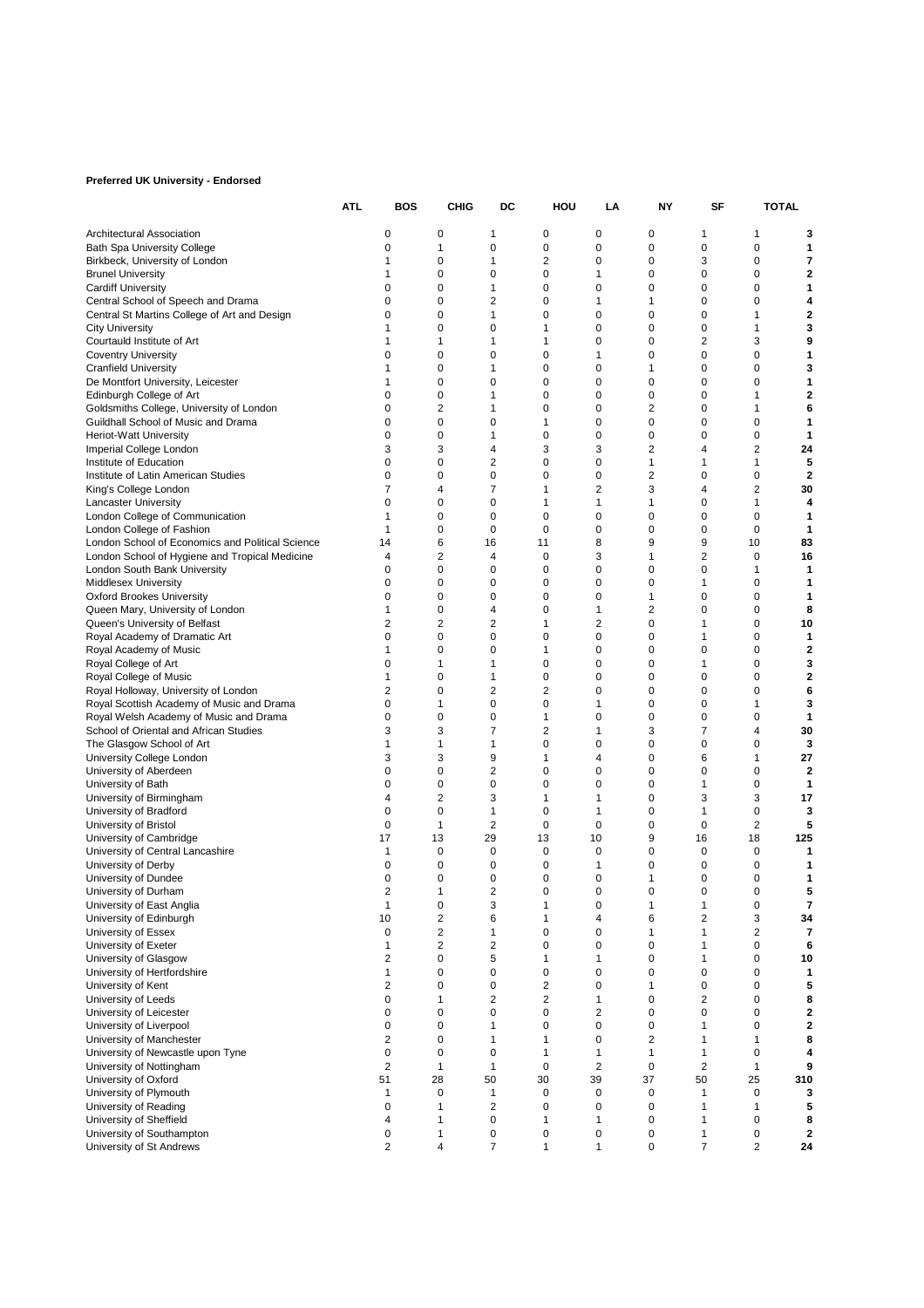| University of Stirling           |     |    |     |    |    |    |     |    |     |
|----------------------------------|-----|----|-----|----|----|----|-----|----|-----|
| University of Surrey             |     |    |     |    | 0  |    |     |    |     |
| University of Sussex             |     |    |     |    |    |    |     | 4  | 15  |
| University of Wales Swansea      |     |    |     |    | 0  |    |     |    |     |
| University of Wales, Aberystwyth |     |    |     |    |    |    |     |    |     |
| University of Warwick            |     |    |     |    |    |    |     |    |     |
| University of Westminster        |     |    |     |    |    |    |     |    |     |
| University of York               |     |    |     |    | 0  |    |     |    |     |
| Warburg Institute                |     |    |     |    | 0  |    |     |    |     |
| <b>TOTAL</b>                     | 159 | 93 | 200 | 86 | 95 | 89 | 139 | 97 | 958 |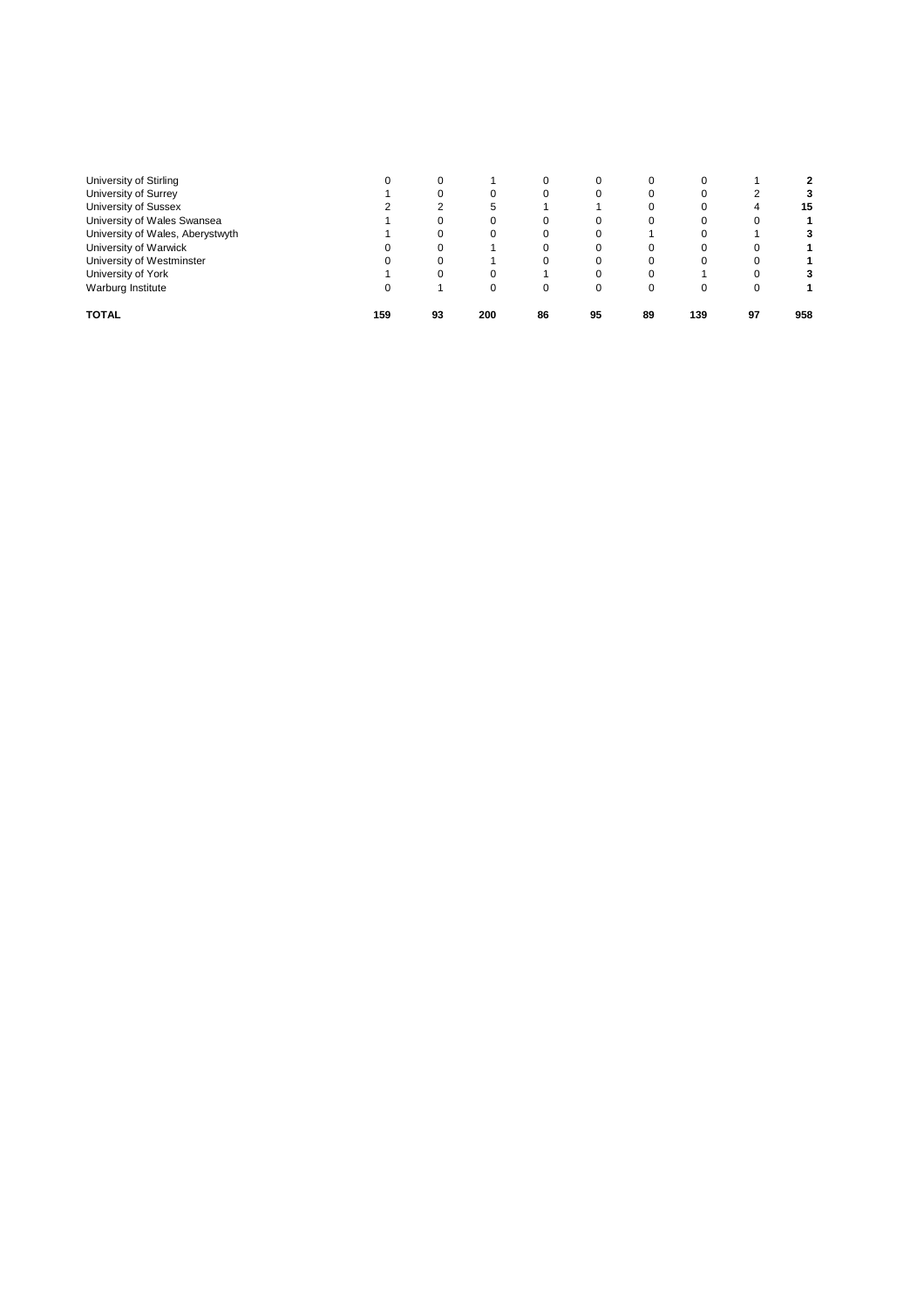## **Total Number of Interviewed**

|                                        | <b>ATL</b>  | <b>BOS</b>  | <b>CHIG</b>    | DC             | HOU         | LA         | ΝY          | SF          | TOTAL |
|----------------------------------------|-------------|-------------|----------------|----------------|-------------|------------|-------------|-------------|-------|
| <b>BY REGION</b><br>% of national pool | 20<br>12.2% | 20<br>12.2% | 25<br>15.2%    | 21<br>12.8%    | 20<br>12.2% | 16<br>9.8% | 22<br>13.4% | 20<br>12.2% | 164   |
| <b>GENDER</b>                          |             |             |                |                |             |            |             |             |       |
| Men                                    | 12          | 10          | 13             | 13             | 7           | 7          | 12          | 11          | 85    |
| % of regional pool                     | 60.0%       | 50.0%       | 52.0%          | 61.9%          | 35.0%       | 43.8%      | 54.5%       | 55.0%       |       |
| % of national pool                     | 7.3%        | 6.1%        | 7.9%           | 7.9%           | 4.3%        | 4.3%       | 7.3%        | 6.7%        | 51.8% |
| Women                                  | 8           | 10          | 12             | 8              | 13          | 9          | 10          | 9           | 79    |
| % of regional pool                     | 40.0%       | 50.0%       | 48.0%          | 38.1%          | 65.0%       | 56.3%      | 45.5%       | 45.0%       |       |
| % of national pool                     | 4.9%        | 6.1%        | 7.3%           | 4.9%           | 7.9%        | 5.5%       | 6.1%        | 5.5%        | 48.2% |
| UNIVERSITIES PRESENTING CANDIDATES     |             |             |                |                |             |            |             |             |       |
| <b>Ivy League</b>                      | 2           | 9           | $\overline{4}$ | 7              | 1           | 4          | 5           | 5           | 37    |
| % of regional pool                     | 10.0%       | 45.0%       | 16.0%          | 33.3%          | 5.0%        | 25.0%      | 22.7%       | 25.0%       |       |
| % of national pool                     | 1.2%        | 5.5%        | 2.4%           | 4.3%           | 0.6%        | 2.4%       | 3.0%        | 3.0%        | 22.6% |
| <b>Other Private Universities</b>      | 10          | 8           | 10             | 8              | 9           | 7          | 10          | 10          | 72    |
| % of regional pool                     | 50.0%       | 40.0%       | 40.0%          | 38.1%          | 45.0%       | 43.8%      | 45.5%       | 50.0%       |       |
| % of national pool                     | 6.1%        | 4.9%        | 6.1%           | 4.9%           | 5.5%        | 4.3%       | 6.1%        | 6.1%        | 43.9% |
| <b>State/Public Universities</b>       | 8           | 2           | 9              | 4              | 9           | 5          | 3           | 4           | 44    |
| % of regional pool                     | 40.0%       | 10.0%       | 36.0%          | 19.0%          | 45.0%       | 31.3%      | 13.6%       | 20.0%       |       |
| % of national pool                     | 4.9%        | 1.2%        | 5.5%           | 2.4%           | 5.5%        | 3.0%       | 1.8%        | 2.4%        | 26.8% |
| <b>Service Academies</b>               | 0           | 1           | $\overline{2}$ | $\overline{2}$ | 1           | 0          | 4           | 1           | 11    |
| % of regional pool                     | 0.0%        | 5.0%        | 8.0%           | 9.5%           | 5.0%        | 0.0%       | 18.2%       | 5.0%        |       |
| % of national pool                     | 0.0%        | 0.6%        | 1.2%           | 1.2%           | 0.6%        | $0.0\%$    | 2.4%        | 0.6%        | 6.7%  |
| <b>Employer Endorsed</b>               | 0           | 0           | 0              | 0              | 0           | 0          | 0           | 0           | 0     |
| % of regional pool                     | 0.0%        | 0.0%        | 0.0%           | 0.0%           | 0.0%        | 0.0%       | 0.0%        | 0.0%        |       |
| % of national pool                     | 0.0%        | $0.0\%$     | 0.0%           | 0.0%           | 0.0%        | 0.0%       | 0.0%        | 0.0%        | 0.0%  |
| <b>PREFERRED UK UNIVERSITY</b>         |             |             |                |                |             |            |             |             |       |
| <b>University of Oxford</b>            | 12          | 6           | 9              | 9              | 10          | 7          | 10          | 5           | 68    |
| % of regional pool                     | 60.0%       | 30.0%       | 36.0%          | 42.9%          | 50.0%       | 43.8%      | 45.5%       | 25.0%       |       |
| % of national pool                     | 7.3%        | 3.7%        | 5.5%           | 5.5%           | 6.1%        | 4.3%       | 6.1%        | 3.0%        | 41.5% |
| <b>University of Cambridge</b>         | 2           | 5           | 4              | 4              | 2           | 5          | 4           | 4           | 30    |
| % of regional pool                     | 10.0%       | 25.0%       | 16.0%          | 19.0%          | 10.0%       | 31.3%      | 18.2%       | 20.0%       |       |
| % of national pool                     | 1.2%        | 3.0%        | 2.4%           | 2.4%           | 1.2%        | 3.0%       | 2.4%        | 2.4%        | 18.3% |
| <b>University of London</b>            | 4           | 7           | 6              | 5              | 7           | 1          | 6           | 5           | 41    |
| % of regional pool                     | 20.0%       | 35.0%       | 24.0%          | 23.8%          | 35.0%       | 6.3%       | 27.3%       | 25.0%       |       |
| % of national pool                     | 2.4%        | 4.3%        | 3.7%           | 3.0%           | 4.3%        | 0.6%       | 3.7%        | 3.0%        | 25.0% |
| <b>Other English Universities</b>      | 1           | 0           | 3              | 1              | $\mathbf 1$ | 0          | 1           | 5           | 12    |
| % of regional pool                     | 5.0%        | 0.0%        | 12.0%          | 4.8%           | 5.0%        | 0.0%       | 4.5%        | 25.0%       |       |
| % of national pool                     | 0.6%        | 0.0%        | 1.8%           | 0.6%           | 0.6%        | 0.0%       | 0.6%        | 3.0%        | 7.3%  |
| <b>Nothern Irish Universities</b>      | 0           | 1           | $\mathbf{1}$   | 0              | 0           | 0          | 0           | 0           | 2     |
| % of regional pool                     | 0.0%        | 5.0%        | 4.0%           | 0.0%           | 0.0%        | 0.0%       | 0.0%        | 0.0%        |       |
| % of national pool                     | 0.0%        | 0.6%        | 0.6%           | 0.0%           | 0.0%        | 0.0%       | 0.0%        | 0.0%        | 1.2%  |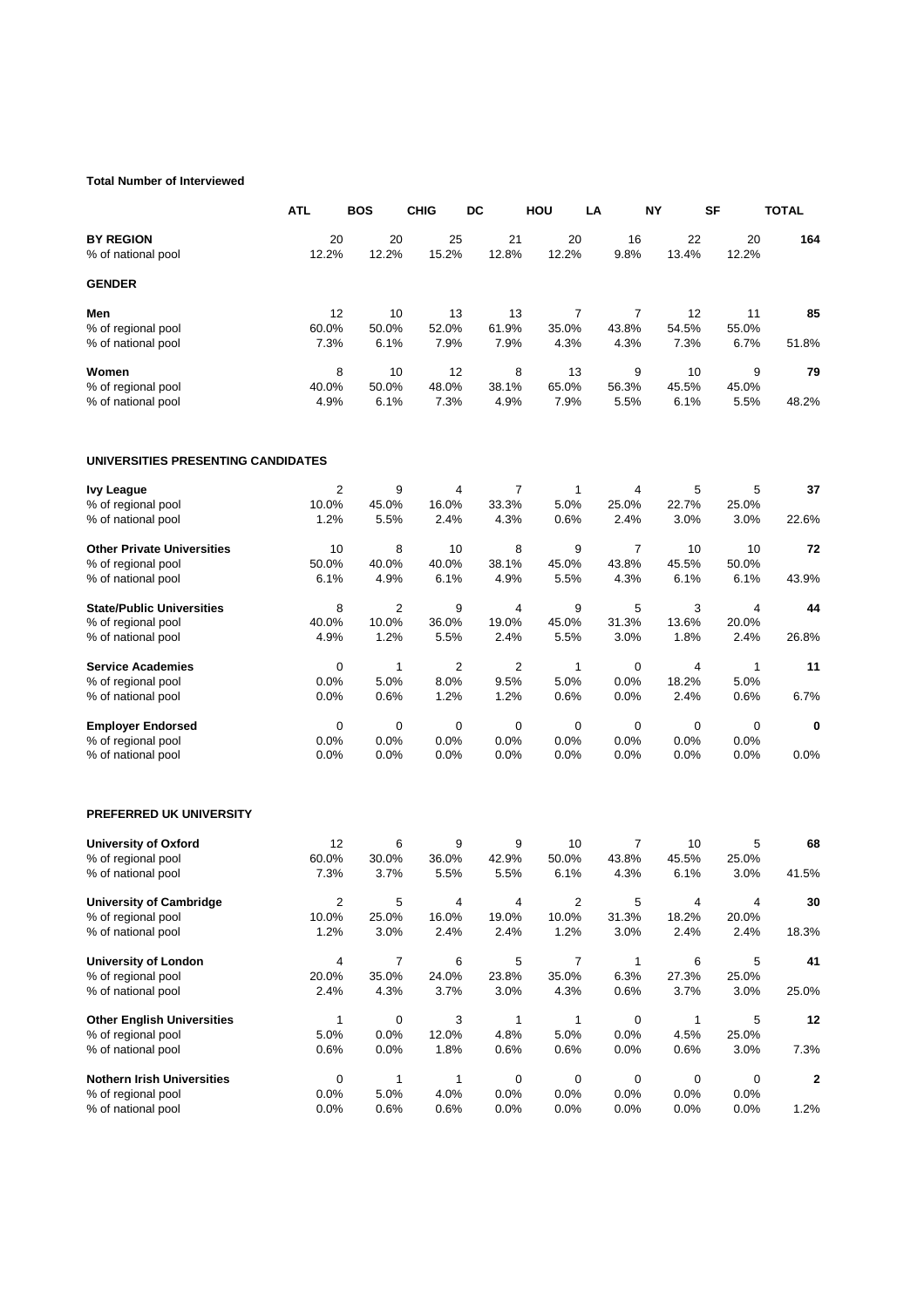| <b>Scottish Universities</b> |      |      |      |      |         |         |      |      | 8    |
|------------------------------|------|------|------|------|---------|---------|------|------|------|
| % of regional pool           | 5.0% | 5.0% | 4.0% | 4.8% | $0.0\%$ | 12.5%   | 4.5% | 5.0% |      |
| % of national pool           | 0.6% | 0.6% | 0.6% | 0.6% | 0.0%    | $1.2\%$ | 0.6% | 0.6% | 4.9% |
|                              |      |      |      |      |         |         |      |      |      |
| <b>Welsh Universities</b>    |      |      |      |      |         |         |      |      |      |
| % of regional pool           | 0.0% | 0.0% | 4.0% | 4.8% | 0.0%    | 6.3%    | 0.0% | 0.0% |      |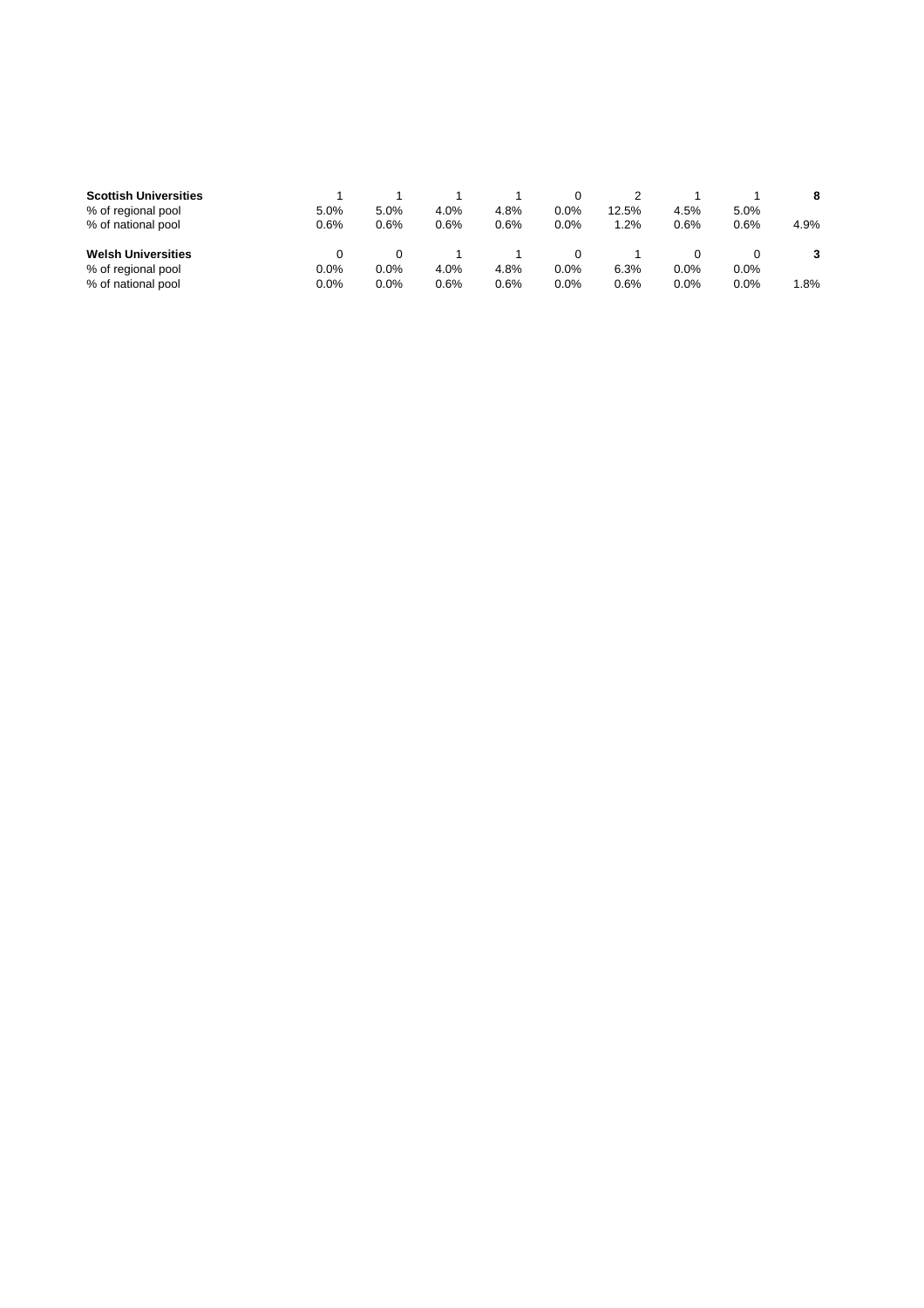#### **Universities Presenting Candidates - Interviewed**

|                                              | <b>ATL</b> | <b>BOS</b>   | <b>CHIG</b>  | DC | HOU            | LA                      | <b>NY</b>      | SF                      | <b>TOTAL</b> |                |
|----------------------------------------------|------------|--------------|--------------|----|----------------|-------------------------|----------------|-------------------------|--------------|----------------|
| <b>ARIZONA</b><br>University of Arizona      |            | 0            | 0            | 0  | 0              | 0                       | 2              | 0                       | 0            | 2              |
| <b>CALIFORNIA</b>                            |            |              |              |    |                |                         |                |                         |              |                |
| California Institute of Technology           |            | 0            | 0            | 0  | 0              | 0                       | 2              | 0                       | 0            | 2              |
| Claremont McKenna College                    |            | 0            | 0            | 0  | 0              | 0                       | $\mathbf 0$    | 0                       | 1            | 1              |
| Pepperdine University                        |            | 0            | 0            | 0  | 0              | 0                       | $\mathbf{1}$   | 0                       | 0            | 1              |
| <b>Pitzer College</b>                        |            | 0            | 0            | 0  | 0              | 0                       | 1              | 0                       | 0            | 1              |
| Pomona College                               |            | 0            | 0            | 0  | $\mathbf 0$    | 0                       | $\pmb{0}$      | 0                       | 1            | 1              |
| <b>Stanford University</b>                   |            | $\mathbf{1}$ | 0            | 0  | 0              | $\overline{\mathbf{c}}$ | $\mathbf 0$    | $\mathbf{1}$            | 3            | 7              |
| University of California - Berkeley          |            | 0            | 0            | 0  | $\mathbf 0$    | 0                       | 1              | $\mathbf 0$             | 1            | $\overline{a}$ |
| University of California - Irvine            |            | 0            | 0            | 0  | 0              | 0                       | 1              | 0                       | 0            | 1              |
| University of California - Los Angeles       |            | 0            | 0            | 0  | 0              | 0                       | 1              | 0                       | 0            | 1              |
| University of Southern California            |            | 0            | 0            | 0  | 0              | 1                       | 1              | 0                       | 0            | 2              |
| <b>COLORADO</b>                              |            |              |              |    |                |                         |                |                         |              |                |
| United States Air Force Academy              |            | 0            | 0            | 0  | $\pmb{0}$      | 1                       | $\pmb{0}$      | $\overline{\mathbf{c}}$ | $\mathbf 0$  | 3              |
| University of Colorado System - Boulder      |            | 0            | 0            | 0  | $\mathbf 0$    | 1                       | $\mathbf 0$    | $\mathbf 0$             | $\mathbf 0$  | 1              |
| <b>CONNECTICUT</b>                           |            |              |              |    |                |                         |                |                         |              |                |
| <b>Yale University</b>                       |            | $\mathbf{1}$ | 4            | 1  | 1              | 0                       | 2              | 2                       | 1            | 12             |
| <b>DISTRICT OF COLUMBIA</b>                  |            |              |              |    |                |                         |                |                         |              |                |
| Georgetown University                        |            | 1            | 1            | 0  | 1              | 0                       | $\pmb{0}$      | 0                       | $\mathbf 0$  | 3              |
| <b>Howard University</b>                     |            | 0            | 0            | 0  | 1              | 0                       | $\pmb{0}$      | 0                       | 0            | 1              |
| <b>FLORIDA</b>                               |            |              |              |    |                |                         |                |                         |              |                |
| New College of Florida                       |            | 1            | 0            | 0  | 0              | 0                       | 0              | 0                       | 0            | 1              |
| University of Florida                        |            | $\mathbf{1}$ | $\mathbf 0$  | 0  | $\mathbf 0$    | 0                       | $\pmb{0}$      | 0                       | $\mathbf 0$  | 1              |
| <b>GEORGIA</b>                               |            |              |              |    |                |                         |                |                         |              |                |
| <b>Emory University</b>                      |            | 3            | 0            | 1  | 0              | 0                       | 0              | 0                       | 0            | 4              |
| Georgia Institute of Technology              |            | $\mathbf{1}$ | 0            | 0  | 0              | 0                       | 0              | 0                       | 0            | 1              |
| Spelman College                              |            | 0            | 0            | 0  | 0              | 0                       | 0              | 1                       | 0            | 1              |
| University of Georgia                        |            | 2            | 0            | 0  | $\mathbf 0$    | 0                       | $\mathbf 0$    | $\mathbf 0$             | 0            | 2              |
| <b>IDAHO</b>                                 |            |              |              |    |                |                         |                |                         |              |                |
| Albertson College of Idaho                   |            | 0            | 0            | 0  | 0              | 0                       | 0              | 0                       | 1            | 1              |
| <b>ILLINOIS</b>                              |            |              |              |    |                |                         |                |                         |              |                |
| Illinois Wesleyan University                 |            | 0            | 0            | 1  | 0              | 0                       | 0              | 0                       | 0            | 1              |
| Northwestern University                      |            | 0            | 0            | 3  | 0              | 0                       | $\pmb{0}$      | 0                       | $\mathbf 0$  | 3              |
| University of Chicago                        |            | $\mathbf 0$  | $\mathbf 0$  | 1  | 1              | 0                       | $\mathbf 0$    | $\mathbf 0$             | $\mathbf 0$  | 2              |
| <b>INDIANA</b>                               |            |              |              |    |                |                         |                |                         |              |                |
| Indiana University                           |            | 0            | 0            | 2  | 0              | 0                       | 0              | 0                       | 0            | 2              |
| University of Notre Dame                     |            | $\mathbf{1}$ | $\mathbf 0$  | 1  | $\mathbf 0$    | 0                       | $\mathbf 0$    | $\mathbf 0$             | 0            | $\overline{a}$ |
| KANSAS                                       |            |              |              |    |                |                         |                |                         |              |                |
| Kansas State University                      |            | 0            | 0            | 1  | $\mathbf 0$    | 0                       | 0              | 0                       | 0            | 1              |
| <b>LOUISIANA</b>                             |            |              |              |    |                |                         |                |                         |              |                |
| Louisiana State University - Baton Rouge     |            | 0            | $\pmb{0}$    | 0  | 0              | 3                       | $\pmb{0}$      | 0                       | 0            | 3              |
| <b>MARYLAND</b>                              |            |              |              |    |                |                         |                |                         |              |                |
| Johns Hopkins University                     |            | 0            | 0            | 0  | 0              | 1                       | $\mathbf{1}$   | 0                       | 0            | 2              |
| United States Naval Academy                  |            | 0            | 0            | 1  | $\overline{c}$ | 0                       | 0              | $\mathbf{1}$            | 0            | 4              |
| <b>MASSACHUSETTS</b>                         |            |              |              |    |                |                         |                |                         |              |                |
| <b>Boston College</b>                        |            | 0            | 1            | 0  | 0              | 0                       | 0              | 0                       | 0            | 1              |
| <b>Harvard University</b>                    |            | $\mathbf 0$  | 3            | 1  | 3              | 0                       | $\overline{2}$ | $\mathbf{1}$            | $\mathbf 0$  | 10             |
| Massachusetts Institute of Technology        |            | $\mathbf{1}$ | $\mathbf{1}$ | 0  | $\mathbf 0$    | 0                       | $\mathbf{1}$   | 0                       | $\mathbf{1}$ | 4              |
| University of Massachusetts System - Amherst |            | 0            | 1            | 0  | 1              | 0                       | $\pmb{0}$      | 0                       | 0            | 2              |
| Wheaton College                              |            | 0            | 1            | 0  | 0              | 0                       | 0              | 0                       | 0            | 1              |
| Williams College                             |            | 0            | 2            | 0  | 1              | 0                       | 0              | 1                       | 1            | 5              |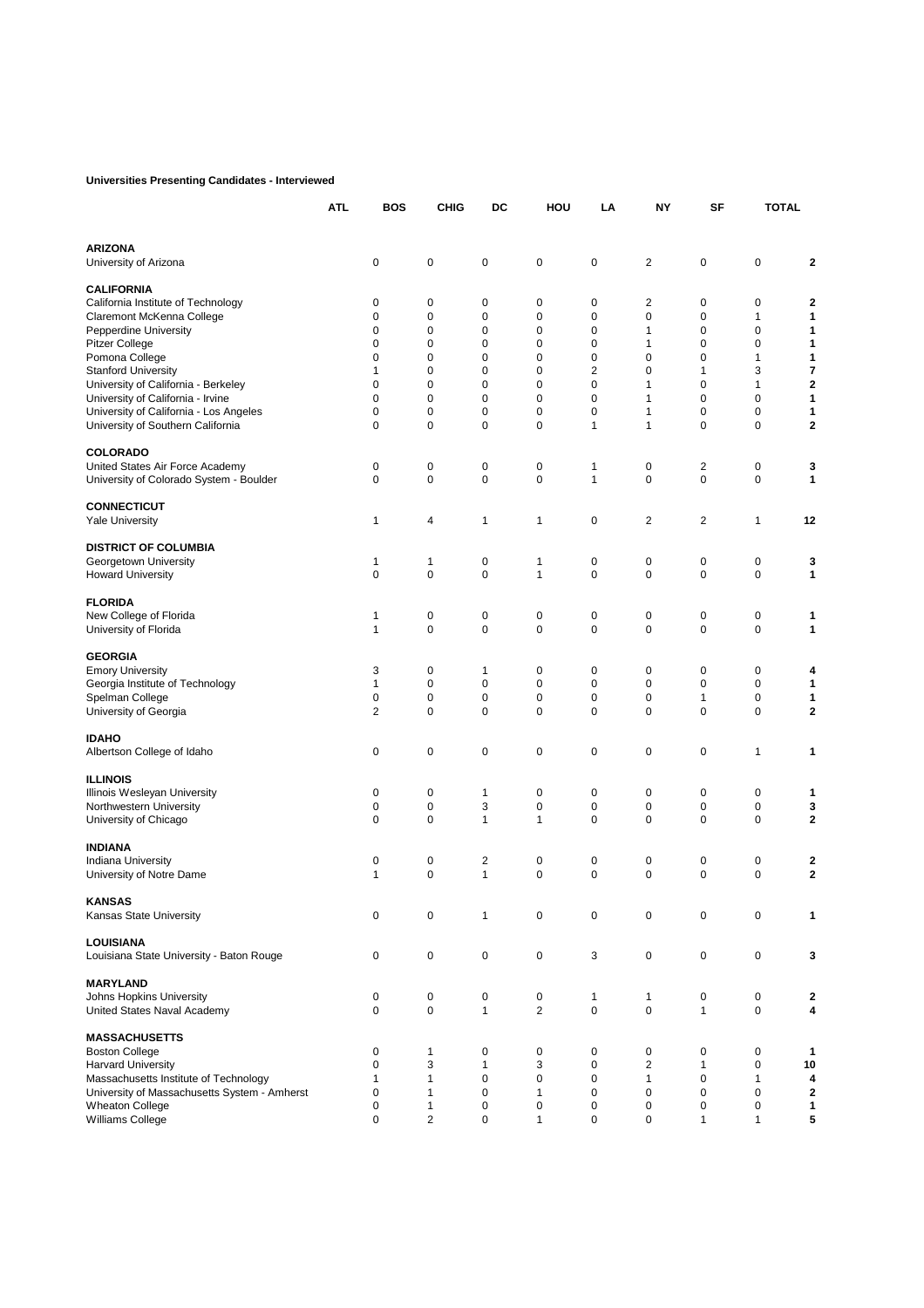| Worcester Polytechnic Institute                          | 0                      | 1                | 0                | 0                | 0           | 0      | 0            | 0            | 1                          |
|----------------------------------------------------------|------------------------|------------------|------------------|------------------|-------------|--------|--------------|--------------|----------------------------|
| <b>MICHIGAN</b>                                          |                        |                  |                  |                  |             |        |              |              |                            |
| Michigan State University                                | 0                      | 0                | 0                | 0                | 1           | 0      | 0            | 0            | 1                          |
| University of Michigan System - Ann Arbor                | 0                      | $\mathbf 0$      | $\overline{2}$   | 0                | $\mathbf 0$ | 0      | 0            | 0            | $\boldsymbol{2}$           |
| <b>MINNESOTA</b>                                         |                        |                  |                  |                  |             |        |              |              |                            |
| University of Minnesota System - Twin Cities             | 0                      | 0                | 1                | $\mathbf 0$      | 0           | 0      | 0            | 0            | 1                          |
|                                                          |                        |                  |                  |                  |             |        |              |              |                            |
| <b>MISSISSIPPI</b><br>University of Southern Mississippi | 1                      | 0                | 0                | 0                | 0           | 0      | 0            | 0            | 1                          |
|                                                          |                        |                  |                  |                  |             |        |              |              |                            |
| <b>MISSOURI</b>                                          |                        |                  |                  |                  |             |        |              |              |                            |
| Washington University in St. Louis                       | 0                      | 0                | 1                | $\mathbf 0$      | 1           | 0      | 0            | $\mathbf 0$  | 2                          |
| <b>NEBRASKA</b>                                          |                        |                  |                  |                  |             |        |              |              |                            |
| University of Nebraska System - Lincoln                  | 0                      | 0                | 1                | 0                | 0           | 0      | 0            | 0            | 1                          |
| <b>NEW HAMPSHIRE</b>                                     |                        |                  |                  |                  |             |        |              |              |                            |
| Dartmouth College                                        | 0                      | 1                | 0                | 0                | 0           | 0      | 0            | 0            | 1                          |
| <b>NEW JERSEY</b>                                        |                        |                  |                  |                  |             |        |              |              |                            |
| <b>Princeton University</b>                              | 1                      | 0                | 2                | 2                | 1           | 0      | 0            | 1            | 7                          |
| Rutgers University - New Brunswick                       | 0                      | $\mathbf 0$      | 0                | 0                | 0           | 0      | $\mathbf{1}$ | 0            | 1                          |
| <b>NEW MEXICO</b>                                        |                        |                  |                  |                  |             |        |              |              |                            |
| New Mexico State University                              | 0                      | 0                | 0                | 0                | 1           | 0      | 0            | $\mathbf 0$  | 1                          |
|                                                          |                        |                  |                  |                  |             |        |              |              |                            |
| <b>NEW YORK</b><br><b>Columbia University</b>            | 0                      | 0                | 0                | 0                | 0           | 0      | 1            | 2            | 3                          |
| <b>Cornell University</b>                                | 0                      | 1                | 0                | 0                | 0           | 0      | 1            | 0            | $\mathbf 2$                |
| Hobart and William Smith Colleges                        | $\mathbf 0$            | $\mathbf 0$      | 0                | 0                | $\mathbf 0$ | 0      | 1            | 0            | 1                          |
| New York University                                      | $\mathbf 0$            | $\mathbf 0$      | 0                | 1                | 0           | 0      | 2            | 0            | 3                          |
| United States Military Academy                           | 0                      | $\mathbf{1}$     | 1                | 0                | 0           | 0      | $\mathbf{1}$ | 1            | 4                          |
| Wells College                                            | 0                      | $\mathbf 0$      | 0                | 0                | 0           | 0      | 1            | 0            | 1                          |
| <b>NORTH CAROLINA</b>                                    |                        |                  |                  |                  |             |        |              |              |                            |
| Davidson College                                         | 1                      | 0                | 0                | 0                | 0           | 0      | 0            | 0            | 1                          |
| Duke University                                          | $\mathbf{1}$           | 0                | $\mathbf{1}$     | $\mathbf 0$      | 0           | 0      | $\mathbf 0$  | 0            | $\bf{2}$                   |
| OHIO                                                     |                        |                  |                  |                  |             |        |              |              |                            |
| Kenyon College                                           | 0                      | 0                | $\mathbf{1}$     | 0                | 0           | 0      | 0            | 0            | 1                          |
| Miami University of Ohio                                 | 0                      | 0                | 1                | 0                | 0           | 0      | 0            | 0            | 1                          |
| Ohio State University System - Columbus                  | 0                      | $\mathbf 0$      | $\mathbf{1}$     | $\mathbf 0$      | 0           | 0      | 0            | 0            | 1                          |
| <b>OKLAHOMA</b>                                          |                        |                  |                  |                  |             |        |              |              |                            |
| Oklahoma State University System                         | 0                      | 0                | 0                | 0                | 1           | 0      | 0            | 0            | 1                          |
| University of Tulsa                                      | $\mathbf 0$            | 0                | $\mathbf 0$      | 1                | $\pmb{0}$   | 0      | 0            | 0            | 1                          |
| <b>PENNSYLVANIA</b>                                      |                        |                  |                  |                  |             |        |              |              |                            |
| Franklin & Marshall College                              | 0                      | 0                | 0                | $\Omega$         | $\Omega$    | 0      | 1            | 0            |                            |
| Gettysburg College                                       | $\pmb{0}$              | 0                | $\pmb{0}$        | $\pmb{0}$        | $\pmb{0}$   | 0      | 1            | 0            | 1                          |
| LaSalle University                                       | $\pmb{0}$              | 0                | $\mathbf 0$      | $\mathbf 0$      | 0           | 0      | 1            | $\mathbf 0$  | 1                          |
| Swarthmore College                                       | 1                      | 0                | $\mathbf 0$      | $\mathbf 0$      | 0           | 0      | 0            | $\mathbf{1}$ | $\mathbf 2$                |
| <b>Temple University</b><br>University of Pennsylvania   | $\pmb{0}$<br>$\pmb{0}$ | 0                | 0                | 0                | 0<br>1      | 0<br>0 | 1<br>0       | 0<br>0       | 1                          |
| University of Pittsburgh                                 | $\mathbf{1}$           | 1<br>$\mathbf 0$ | 0<br>$\mathbf 0$ | 0<br>$\mathbf 0$ | $\mathbf 0$ | 0      | 1            | $\mathbf 0$  | $\mathbf 2$<br>$\mathbf 2$ |
|                                                          |                        |                  |                  |                  |             |        |              |              |                            |
| <b>RHODE ISLAND</b><br><b>Brown University</b>           | 0                      | 0                | $\pmb{0}$        | $\mathbf{1}$     | 0           | 0      | 0            | $\mathbf{1}$ | $\mathbf 2$                |
|                                                          |                        |                  |                  |                  |             |        |              |              |                            |
| <b>TENNESSEE</b>                                         |                        |                  |                  |                  |             |        |              |              |                            |
| Vanderbilt University                                    | 0                      | 0                | $\pmb{0}$        | $\pmb{0}$        | 1           | 0      | 0            | $\pmb{0}$    | 1                          |
| <b>TEXAS</b>                                             |                        |                  |                  |                  |             |        |              |              |                            |
| Austin College                                           | 0                      | 0                | 0                | $\mathbf 0$      | 1           | 0      | 0            | 0            | 1                          |
| <b>Rice University</b>                                   | $\pmb{0}$              | 0                | $\pmb{0}$        | 0                | 1           | 0      | 0            | 0            | 1                          |
| Texas A&M University - College Station                   | 0                      | 0                | 0                | 0                | 1           | 0      | 0            | 0            | 1                          |
| University of Texas - Dallas                             | 0                      | 0                | $\pmb{0}$        | 0                | 1           | 0      | 0            | $\mathbf 0$  | 1                          |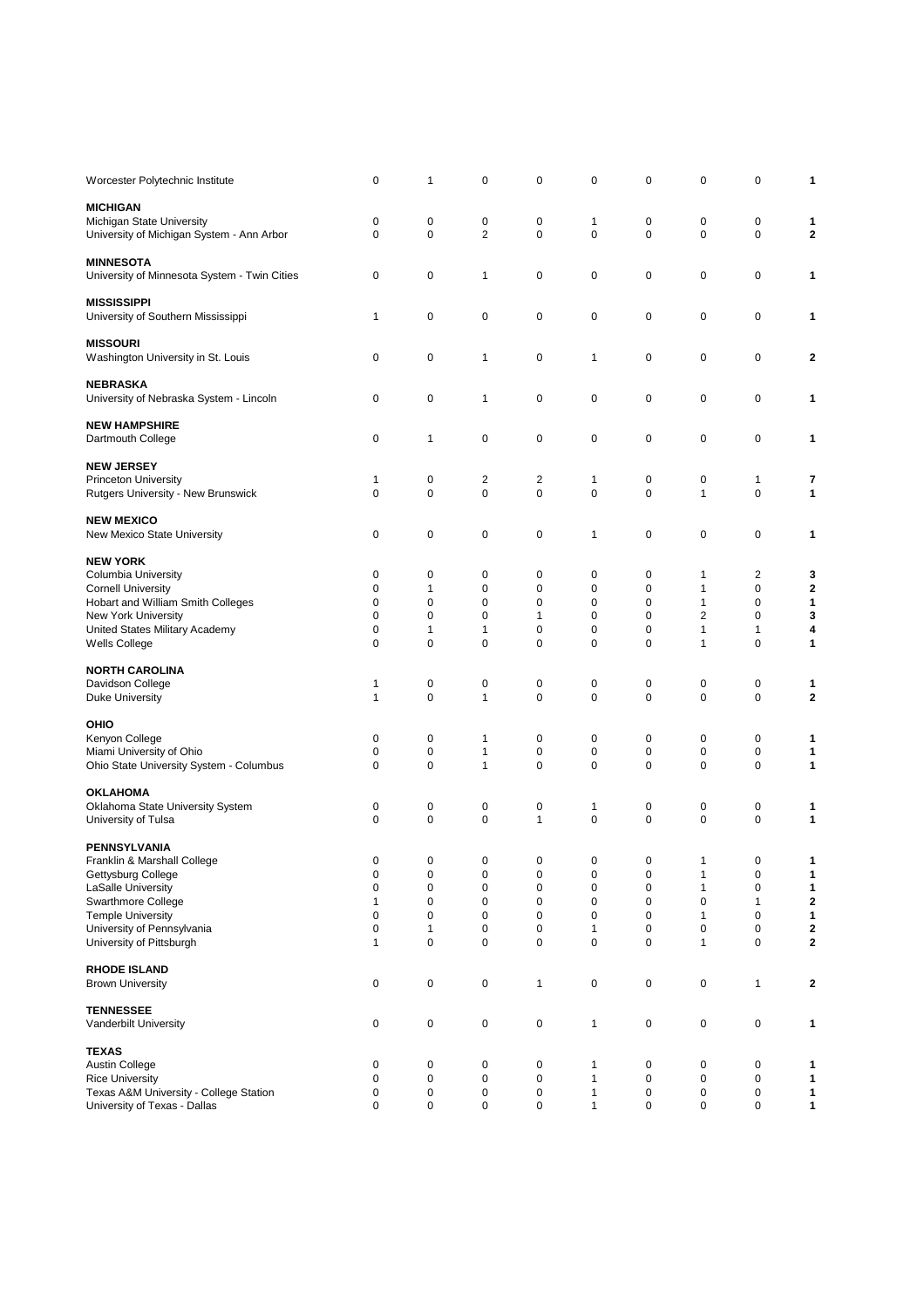| <b>VERMONT</b>                                      |          |             |             |             |             |             |          |             |     |
|-----------------------------------------------------|----------|-------------|-------------|-------------|-------------|-------------|----------|-------------|-----|
| University of Vermont                               | 0        | 1           | 0           | 0           | $\mathbf 0$ | 0           | 0        | 0           |     |
| <b>VIRGINIA</b>                                     |          |             |             |             |             |             |          |             |     |
| George Mason University                             | $\Omega$ | 0           | 0           |             | 0           | 0           | 0        | 0           |     |
| University of Richmond                              |          | 0           | 0           |             |             | 0           | 0        | 0           |     |
| University of Virginia                              |          | 0           | 0           | $\Omega$    |             | 0           | 0        | 0           |     |
| Virginia Military Institute                         | $\Omega$ | 0           | 0           |             |             | 0           | 0        | 0           |     |
| Virginia Polytechnic Institute and State University | 0        | 0           | 0           | 1           | 0           | 0           | $\Omega$ | 0           |     |
| <b>WASHINGTON</b>                                   |          |             |             |             |             |             |          |             |     |
| University of Washington - Seattle                  | 0        | 0           | 0           | 0           | 0           | 0           | 0        | 2           | 2   |
| Whitman College                                     | $\Omega$ | $\mathbf 0$ | $\Omega$    | $\mathbf 0$ | $\Omega$    | $\mathbf 0$ | $\Omega$ |             |     |
| <b>WEST VIRGINIA</b>                                |          |             |             |             |             |             |          |             |     |
| West Virginia University                            | 0        | $\mathbf 0$ | $\mathbf 0$ | 1           | $\mathbf 0$ | $\mathbf 0$ | $\Omega$ | $\mathbf 0$ |     |
| <b>WYOMING</b>                                      |          |             |             |             |             |             |          |             |     |
| University of Wyoming                               | $\Omega$ | 0           | 0           | 0           | 0           | $\mathbf 0$ | $\Omega$ |             |     |
| <b>TOTAL</b>                                        | 20       | 20          | 25          | 21          | 20          | 16          | 22       | 20          | 164 |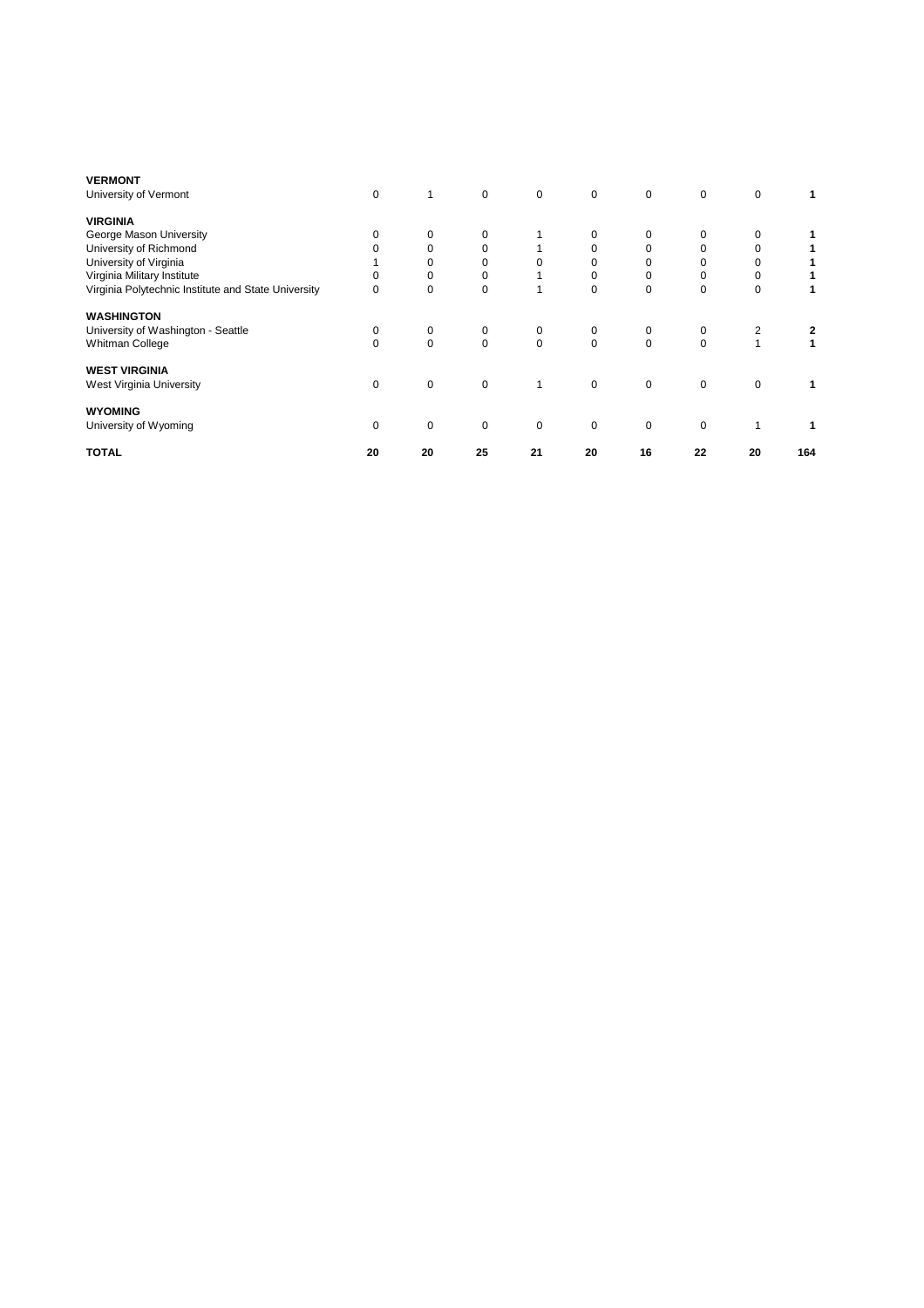#### **Proposed Field of Study - Interviewed**

|                                                                                         | <b>ATL</b> | BOS          | CHIG                    | DC     | HOU               | LA                      | ΝY                      | SF     | TOTAL       |                         |
|-----------------------------------------------------------------------------------------|------------|--------------|-------------------------|--------|-------------------|-------------------------|-------------------------|--------|-------------|-------------------------|
|                                                                                         |            | 0            | 0                       | 1      | 0                 | 0                       | 0                       | 0      | 0           | 1                       |
| "Do Magazines Culture?": Society and Literature in African Magazines<br>African Studies |            | 0            | 0                       | 0      | $\mathbf{1}$      | 0                       | 0                       | 1      | 0           | $\overline{\mathbf{2}}$ |
| Anthropology                                                                            |            | 0            | 1                       | 0      | 0                 | 0                       | 0                       | 0      | 0           | 1                       |
| Anthropology of Development and Social Transformation                                   |            | 0            | 0                       | 0      | $\mathbf{1}$      | 0                       | 0                       | 0      | 0           | 1                       |
| <b>Applied Statistics</b>                                                               |            | 0            | 0                       | 0      | 0                 | 0                       | 1                       | 0      | 0           | 1                       |
| Applied Theatre (Drama Education)                                                       |            | 0            | 0                       | 0      | 0                 | $\mathbf{1}$            | 0                       | 0      | 0           | 1                       |
| Art, Space, Nature, and Science                                                         |            | 0            | 0                       | 0      | 0                 | 0                       | 0                       | 0      | 1           | 1                       |
| Arts Administration and Cultural Policy                                                 |            | 0            | 1                       | 0      | 0                 | 0                       | 0                       | 0      | 0           | 1                       |
| Astrophysics                                                                            |            | 0            | 0                       | 0      | 0                 | $\mathbf 0$             | 1                       | 2      | 0           | 3                       |
| Biochemistry<br>Biodiversity, Conservation, and Management                              |            | 0<br>1       | 0<br>0                  | 1<br>0 | 0<br>0            | 0<br>0                  | 0<br>0                  | 1<br>0 | 0<br>0      | $\mathbf 2$<br>1        |
| <b>Biological Science</b>                                                               |            | 0            | 0                       | 0      | 0                 | 0                       | 1                       | 0      | 0           | 1                       |
| <b>Biomedical Engineering</b>                                                           |            | 0            | 1                       | 0      | 0                 | 0                       | 0                       | 0      | 0           | 1                       |
| Cell Biology, Department of Zoology                                                     |            | $\mathbf{1}$ | 0                       | 0      | 0                 | 0                       | 0                       | 0      | 0           | 1                       |
| Certificate for Advanced Study in Mathematics                                           |            | 0            | 0                       | 0      | 0                 | 0                       | 0                       | 0      | 1           | 1                       |
| <b>Chemical Biology</b>                                                                 |            | 0            | 0                       | 0      | 0                 | 0                       | 0                       | 0      | 1           | 1                       |
| <b>Chemical Engineering</b>                                                             |            | 0            | 1                       | 0      | 0                 | 0                       | 0                       | 0      | 0           | 1                       |
| Chemistry                                                                               |            | 0            | 0                       | 0      | 0                 | 0                       | 0                       | 0      | 1           | 1                       |
| Chemistry, specializing in theoretical chemistry                                        |            | 0            | 0                       | 1      | 0                 | 0                       | 0                       | 0      | 0           | 1                       |
| China in the International Arena (Chinese Studies)                                      |            | 0            | 0                       | 1      | 0                 | 0                       | 0                       | 0      | 0           | 1                       |
| Civil Engineering                                                                       |            | 0<br>0       | 0                       | 0      | $\mathbf{1}$      | 0                       | 0<br>0                  | 0<br>0 | 0           | 1<br>1                  |
| <b>Clinical Neuroscience</b><br><b>Comparative Ethnic Conflict</b>                      |            | 0            | 0<br>0                  | 0<br>1 | 1<br>0            | 0<br>0                  | 0                       | 0      | 0<br>0      | 1                       |
| <b>Comparative Politics</b>                                                             |            | 0            | 0                       | 1      | 0                 | $\mathbf{1}$            | 0                       | 0      | 0           | $\mathbf 2$             |
| Comparative Politics/Deliberative Polling                                               |            | 1            | 0                       | 0      | 0                 | 0                       | 0                       | 0      | 0           | 1                       |
| <b>Comparative Social Policy</b>                                                        |            | 1            | 0                       | 0      | 0                 | 0                       | 1                       | 0      | 0           | 2                       |
| <b>Computational Biology</b>                                                            |            | 0            | 0                       | 0      | 0                 | 0                       | 0                       | 1      | 0           | 1                       |
| Conflict, Security and Development                                                      |            | 0            | 0                       | 1      | 0                 | 0                       | 0                       | 0      | $\mathbf 0$ | 1                       |
| Conflict, Security, and Development                                                     |            | 0            | 0                       | 0      | 0                 | 0                       | 0                       | 1      | 0           | 1                       |
| Control of Infectious Diseases                                                          |            | 0            | 0                       | 0      | 0                 | 0                       | 0                       | 1      | 0           | 1                       |
| <b>Criminal Justice Policy</b>                                                          |            | 0            | 0                       | 0      | 0                 | $\mathbf{1}$            | 0                       | 0      | $\mathbf 0$ | 1                       |
| Criminology and Criminal Justice                                                        |            | 0            | 0                       | 1      | 0                 | 0                       | 0                       | 0      | 0           | 1                       |
| Criticism and Culture<br>Cultural and Intellectual History, 1300-1650                   |            | 0<br>0       | 0<br>1                  | 0<br>0 | $\mathbf{1}$<br>0 | 0<br>0                  | 0<br>0                  | 0<br>0 | 0<br>0      | 1<br>1                  |
| <b>Development Studies</b>                                                              |            | $\mathbf{1}$ | 0                       | 1      | $\mathbf{1}$      | $\overline{\mathbf{c}}$ | $\overline{\mathbf{c}}$ | 1      | 1           | 9                       |
| <b>Development Studies</b>                                                              |            | 0            | 0                       | 0      | $\mathbf{1}$      | 0                       | 0                       | 0      | 0           | 1                       |
| <b>Diplomatic Studies</b>                                                               |            | 1            | 0                       | 0      | 0                 | 0                       | 0                       | 0      | 0           | 1                       |
| Earth Science and Engineering                                                           |            | 0            | 0                       | 0      | 0                 | 1                       | 0                       | 0      | 0           | 1                       |
| Econometrics and Mathematical Economics                                                 |            | 0            | 0                       | 0      | $\mathbf{1}$      | 0                       | 0                       | 0      | 1           | $\mathbf 2$             |
| Economic and Public Policy                                                              |            | 0            | 0                       | 0      | 0                 | 0                       | 0                       | 0      | 1           | 1                       |
| Economics                                                                               |            | 1            | $\overline{\mathbf{c}}$ | 0      | 1                 | 0                       | 0                       | 1      | 0           | 5                       |
| <b>Economics for Development</b>                                                        |            | 0            | 0                       | 0      | 0                 | 0                       | 1                       | 0      | 0           | 1                       |
| Energy Studies w/ specialization in Energy Economics                                    |            | 0            | 0                       | 0      | 0                 | 0                       | 1                       | 0      | 0           | 1                       |
| Engineering (Computer Science)<br>Engineering for Sustainable Development               |            | 0<br>0       | 1<br>0                  | 0<br>1 | 0<br>0            | 0<br>1                  | 0<br>0                  | 0<br>0 | 0<br>0      | 1<br>$\mathbf 2$        |
| English Studies: Culture and Criticism                                                  |            | 0            | 1                       | 0      | 0                 | 0                       | 0                       | 0      | 0           | 1                       |
| <b>English and American Studies</b>                                                     |            | 0            | 0                       | 1      | 0                 | 0                       | 0                       | 0      | 0           | 1                       |
| Environment, Development, and Society                                                   |            | 0            | 0                       | 1      | 0                 | 0                       | 0                       | 0      | 0           | 1                       |
| Environmental Change and Management                                                     |            | 1            | 0                       | 0      | 0                 | 0                       | 0                       | 0      | 0           | 1                       |
| Environmental Design in Architecture                                                    |            | 0            | 0                       | 0      | 0                 | 0                       | 1                       | 0      | $\mathbf 0$ | 1                       |
| <b>Environmental Technology</b>                                                         |            | 0            | 0                       | 0      | $\mathbf{1}$      | 0                       | 0                       | 0      | 0           | 1                       |
| <b>Environmental and Resource Economics</b>                                             |            | 0            | 1                       | 0      | 0                 | 0                       | 0                       | 0      | 0           | 1                       |
| Fine Art at Byam Shaw                                                                   |            | 0            | 0                       | 1      | 0                 | $\mathbf 0$             | 0                       | 0      | 0           | 1                       |
| <b>Food Policy</b>                                                                      |            | $\mathbf 0$  | 0                       | 0      | $\mathbf 0$       | $\mathbf 0$             | 0                       | 0      | 1           | 1                       |
| Forced Migration<br>Gender, Development and Globalisation                               |            | 0<br>0       | 0<br>0                  | 0<br>0 | 0<br>0            | 0<br>$\mathbf{1}$       | 0<br>0                  | 1<br>0 | 0<br>0      | 1<br>1                  |
| Genetics                                                                                |            | 0            | 0                       | 0      | 0                 | 0                       | 1                       | 0      | 0           | 1                       |
| Global Governance and Diplomacy                                                         |            | $\mathbf{1}$ | 0                       | 0      | 0                 | 0                       | 0                       | 0      | 0           | 1                       |
| Global Health Science                                                                   |            | 0            | 0                       | 0      | 0                 | 1                       | 0                       | 0      | 0           | 1                       |
| Global Market Economics                                                                 |            | 0            | 0                       | 0      | 0                 | 0                       | 0                       | 0      | 1           | 1                       |
| <b>Global Politics</b>                                                                  |            | 0            | 1                       | 1      | 0                 | 0                       | 0                       | 0      | $\mathbf 0$ | $\mathbf 2$             |
| Greek and Latin Languages and Literature                                                |            | 1            | 0                       | 0      | 0                 | 0                       | 0                       | 0      | 0           | 1                       |
| Health Policy, Planning, and Financing                                                  |            | 0            | 1                       | 0      | 0                 | 0                       | 0                       | 0      | 0           | 1                       |
| History of Political Thought                                                            |            | 0            | 0                       | 0      | 0                 | 0                       | 0                       | 0      | 1           | 1                       |
| <b>Humanitarian Studies</b>                                                             |            | 0            | 0                       | 1      | 0                 | 0                       | 0                       | 0      | 0           | 1                       |
| Immunology                                                                              |            | 0            | 0                       | 0      | 0<br>$\mathbf{1}$ | 0                       | 0                       | 1      | 0           | 1                       |
| Immunology of Pregnancy<br>Information Engineering/Control Group/Signal Processing      |            | 0<br>0       | 0<br>0                  | 0<br>0 | 0                 | 0<br>0                  | 0<br>0                  | 0<br>1 | 0<br>0      | 1<br>1                  |
| Information, Communication and the Social Sciences                                      |            | 0            | 0                       | 1      | 0                 | 0                       | 0                       | 0      | 0           | 1                       |
| Integrated Immunology                                                                   |            | 0            | 0                       | 0      | 0                 | 0                       | 0                       | 0      | 1           | 1                       |
|                                                                                         |            |              |                         |        |                   |                         |                         |        |             |                         |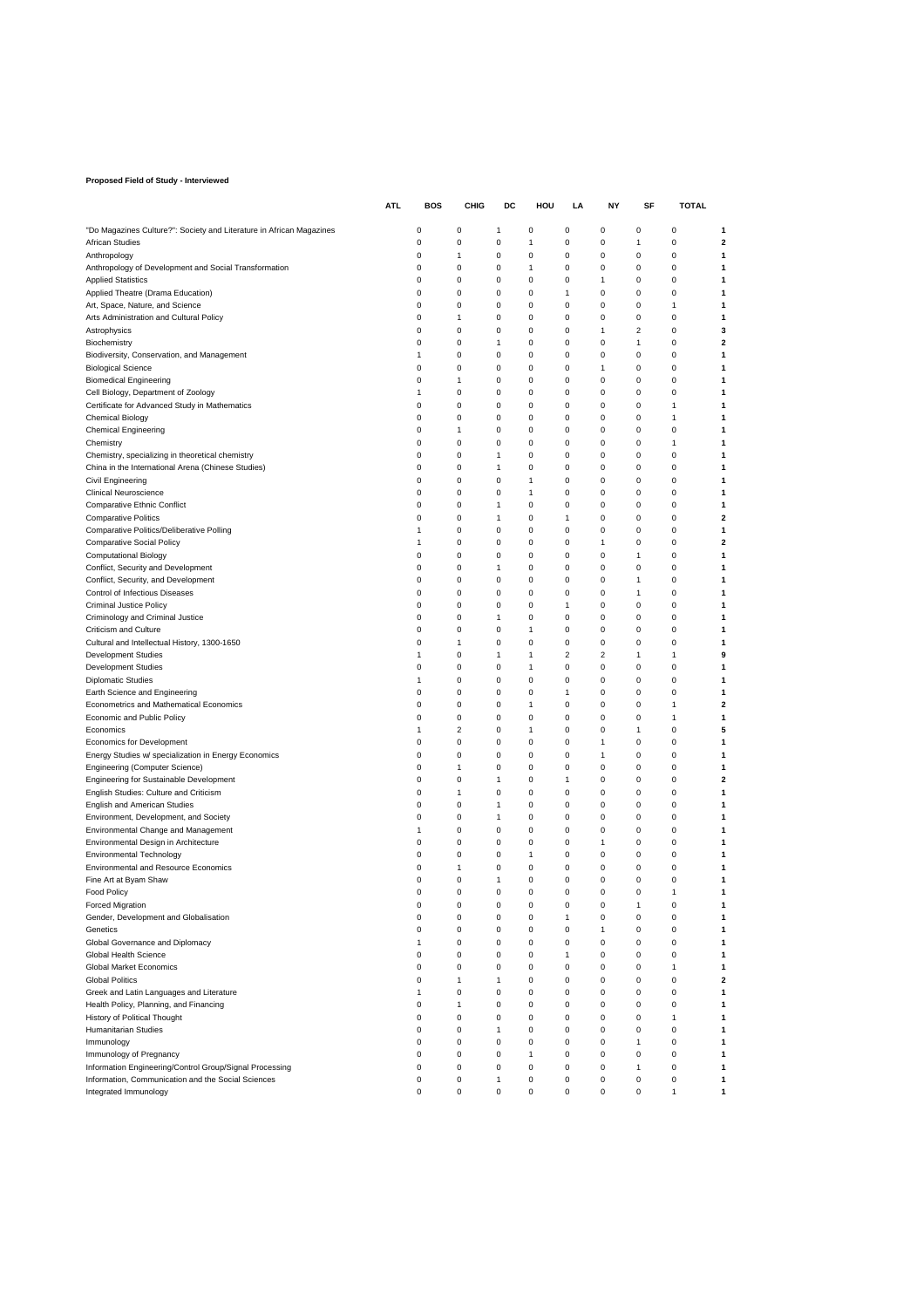| <b>TOTAL</b>                                                                     | 20             | 20           | 25             | 21           | 20           | 16           | 22           | 20             | 164            |
|----------------------------------------------------------------------------------|----------------|--------------|----------------|--------------|--------------|--------------|--------------|----------------|----------------|
| performance                                                                      | $\Omega$       | $\mathbf 0$  | $\pmb{0}$      | 1            | $\mathbf 0$  | 0            | 0            | $\mathbf 0$    | 1              |
| micro-analysis of granitoids                                                     | 0              | $\pmb{0}$    | $\pmb{0}$      | 0            | 0            | 1            | 0            | $\pmb{0}$      | 1              |
| astronomy and astrophysics                                                       | 0              | 0            | $\overline{1}$ | 0            | $\Omega$     | 0            | 0            | $\Omega$       | 1              |
| Theory and History of International Relations                                    | 0              | 0            | 0              | 0            | $\Omega$     | $\Omega$     | 1            | $\Omega$       |                |
| <b>Theoretical Condensed Matter</b>                                              | $\Omega$       | $\mathbf 0$  | $\mathbf 0$    | $\mathbf 0$  | 1            | $\Omega$     | 0            | $\mathbf 0$    |                |
| <b>Theoretical Chemistry</b>                                                     | $\mathbf 0$    | $\mathbf 0$  | $\mathbf{1}$   | $\mathbf 0$  | $\Omega$     | 0            | 0            | $\Omega$       | 1              |
| Terrorism and International Relations                                            | 0              | $\pmb{0}$    | $\pmb{0}$      | 0            | 0            | 1            | 0            | $\mathbf 0$    |                |
| <b>Technology Policy</b>                                                         | 1              | 0            | 0              | 0            | 0            | 0            | 0            | $\Omega$       | 1              |
| Sociology (Research project: Social Status, Lifestyle, and Cultural Consumption) | 1              | 0            | 0              | 0            | 0            | $\Omega$     | 0            | $\Omega$       |                |
| Socio-Legal Studies                                                              | 0              | 1            | 0              | 0            | 0            | 0            | 0            | 0              |                |
| Social Anthropology                                                              | $\mathbf 0$    | $\mathbf 0$  | $\pmb{0}$      | 1            | $\mathbf{1}$ | $\Omega$     | 0            | $\Omega$       | 2              |
| Science and Security                                                             | $\mathbf 0$    | $\mathbf 0$  | $\mathbf 0$    | 0            | 0            | $\mathbf 0$  | $\mathbf{1}$ | $\mathbf 0$    |                |
| Science and Religion                                                             | 0              | 0            | 0              | 1            | 0            | 0            | 0            | $\Omega$       | 1              |
| Russian and Eastern European Studies                                             | 0              | 0            | 0              | 0            | 0            | $\Omega$     | 1            | $\Omega$       |                |
| Quantitative Social Science                                                      | 0              | 0            | $\mathbf{1}$   | 0            | 0            | 0            | 0            | 0              |                |
| Quantitative Genetics and Genome Analysis                                        | $\overline{1}$ | $\mathbf 0$  | $\pmb{0}$      | $\mathbf 0$  | $\pmb{0}$    | $\Omega$     | 0            | $\Omega$       |                |
| Public and Economic Policy                                                       | $\mathbf 0$    | $\mathbf 0$  | $\mathbf 0$    | $\mathbf 0$  | $\Omega$     | $\mathbf 0$  | $\mathbf{1}$ | $\mathbf 0$    |                |
| Public Policy and Administration                                                 | 1              | 0            | 0              | 0            | 0            | 0            | 0            | $\Omega$       |                |
| Public Health in Developing Countries                                            | 0              | 0            | 1              | 0            | 0            | 0            | 0            | 0              |                |
| Public Health in Developing Countries                                            | 1              | 0            | 0              | 0            | 0            | $\mathbf{1}$ | 0            | 0              | $\overline{2}$ |
| Public Health (Health Services Research)                                         | $\mathbf 0$    | $\mathbf 0$  | $\pmb{0}$      | $\mathbf 0$  | 1            | $\pmb{0}$    | 0            | $\mathbf 0$    |                |
| Psychology                                                                       | $\mathbf 0$    | $\mathbf{1}$ | $\pmb{0}$      | $\mathbf 0$  | $\pmb{0}$    | $\mathbf 0$  | 0            | $\mathbf 0$    |                |
| Poverty and Development                                                          | 0              | $\mathbf 0$  | $\Omega$       | $\mathbf 0$  | $\Omega$     | $\Omega$     | 0            | 1              | 1              |
| Politics and Communication                                                       | 0              | 0            | 0              | 1            | 0            | 0            | 0            | 0              |                |
| Politics (Political Theory)                                                      | 0              | 0            | 0              | 0            | 0            | $\mathbf{1}$ | 0            | 0              |                |
| Politics                                                                         | $\mathbf 0$    | $\mathbf 0$  | $\mathbf 0$    | 0            | 1            | $\mathbf 0$  | $\mathbf 0$  | $\mathbf 0$    |                |
| Political Thought and Intellectual History                                       | $\mathbf 0$    | $\mathbf{1}$ | $\overline{1}$ | $\mathbf 0$  | 0            | $\mathbf 0$  | 0            | $\mathbf 0$    | $\overline{2}$ |
| Political Philosophy and Philosophy of Law                                       | 1              | $\mathbf 0$  | 0              | $\mathbf 0$  | $\Omega$     | $\Omega$     | 0            | $\Omega$       |                |
| Physics                                                                          | 0              | 0            | 0              | 0            | 0            | 1            | 0            | 0              |                |
| Physical and forensic anthropology (osteoarchaeology)                            | $\mathbf 0$    | 0            | $\pmb{0}$      | 0            | $\pmb{0}$    | $\pmb{0}$    | 0            | 1              |                |
| Philosophy                                                                       | $\mathbf 0$    | $\mathbf{1}$ | $\mathbf 0$    | $\mathbf{1}$ | $\mathbf 0$  | $\mathbf 0$  | $\mathbf 0$  | 1              | 3              |
| Part III of the Mathematical Tripos                                              | $\mathbf 0$    | $\mathbf 0$  | $\overline{1}$ | $\mathbf 0$  | $\mathbf 0$  | $\mathbf 0$  | $\mathbf 0$  | $\mathbf 0$    |                |
| Neuroscience                                                                     | 0              | $\mathbf 0$  | 0              | $\mathbf 0$  | 1            | $\Omega$     | 0            | $\Omega$       |                |
| Nature, Society and Environmental Policy                                         | 0              | 0            | 0              | 1            | 0            | 0            | 0            | 0              |                |
| Msc. Development Studies                                                         | 1              | 0            | $\pmb{0}$      | 0            | $\pmb{0}$    | $\pmb{0}$    | 0            | 0              |                |
| Molecular Biology                                                                | $\mathbf 0$    | $\mathbf 0$  | $\mathbf 0$    | $\mathbf{1}$ | $\mathbf 0$  | $\mathbf 0$  | $\mathbf 0$  | $\mathbf 0$    |                |
| Molecular Analysis of Neuromuscular Disorders                                    | $\mathbf 0$    | $\mathbf 0$  | $\mathbf 0$    | $\mathbf 0$  | $\mathbf 0$  | $\mathbf{1}$ | $\mathbf 0$  | $\mathbf 0$    |                |
| Modern and Contemporary Literature                                               | 1              | $\mathbf 0$  | 0              | $\mathbf 0$  | $\Omega$     | $\Omega$     | 0            | $\Omega$       | 1              |
| Modern Middle Eastern Studies                                                    | 1              | $\mathbf 0$  | 0              | $\mathbf 0$  | 1            | 0            | 1            | $\mathbf 0$    |                |
| Modern History (French)                                                          | $\mathbf 0$    | 0            | $\mathbf 0$    | 0            | $\pmb{0}$    | 0            | 1            | $\mathbf 0$    |                |
| Modern Historiography                                                            | 0              | 1            | $\mathbf 0$    | 0            | 0            | 0            | 0            | $\mathbf 0$    |                |
| Modelling Underground CO2 Storage                                                | $\mathbf 0$    | $\mathbf 0$  | $\mathbf 0$    | $\mathbf 0$  | $\mathbf 0$  | $\mathbf 0$  | $\mathbf 0$  | 1              |                |
| Migration and Diaspora Studies                                                   | 0              | $\mathbf 0$  | 0              | 0            | $\Omega$     | 0            | 1            | $\Omega$       | 1              |
| <b>Migration Studies</b>                                                         | 0              | 0            | 0              | 1            | 0            | 0            | 0            | $\mathbf 0$    |                |
| <b>Medical Engineering</b>                                                       | $\mathbf 0$    | $\mathbf 0$  | $\overline{1}$ | 0            | $\mathbf 0$  | $\mathbf 0$  | $\mathbf 0$  | $\mathbf 0$    |                |
| <b>Medical Anthropology</b>                                                      | 0              | 0            | $\mathbf 0$    | 0            | $\mathbf{1}$ | 0            | 0            | $\mathbf 0$    |                |
| Mathematics (Part III of the Mathematical Tripos)                                | $\mathbf 0$    | $\mathbf 0$  | $\mathbf 0$    | $\mathbf 0$  | $\mathbf 0$  | $\mathbf 0$  | $\mathbf 0$  | 1              |                |
| Mathematics                                                                      | 0              | $\mathbf 0$  | $\Omega$       | $\mathbf 0$  | $\Omega$     | $\Omega$     | $\Omega$     | 1              | 1              |
| Materials                                                                        | 1              | 0            | $\pmb{0}$      | $\mathbf 0$  | $\mathbf 0$  | $\mathbf 0$  | 0            | $\mathbf 0$    |                |
| Masters of Literature from the Centre of Socio-Legal Studies                     | 0              | 0            | 0              | 1            | 0            | 0            | 0            | $\Omega$       |                |
| Masters Programme in Vocal Performance                                           | 0              | 0            | $\mathbf{1}$   | 0            | 0            | 0            | 0            | $\mathbf 0$    |                |
| Master of Arts degree in Art History                                             | $\mathbf 0$    | $\mathbf 0$  | $\mathbf 0$    | $\mathbf 0$  | $\mathbf 0$  | $\mathbf 0$  | $\mathbf 0$  | 1              |                |
| Master of Architecture (Architectural Design)                                    | 0              | $\Omega$     | $\Omega$       | $\mathbf 0$  | $\mathbf{1}$ | $\Omega$     | 0            | $\Omega$       | 1              |
| Magnetohydrodynamic (MHD) instabilities in plasmas                               | 0              | 1            | 0              | 0            | $\Omega$     | $\Omega$     | 0            | $\mathbf 0$    |                |
| Life Sciences Interface (Doctoral Training Center)                               | 0              | $\mathbf 0$  | 0              | 0            | 1            | 0            | 0            | $\Omega$       |                |
| <b>Islamic Societies and Cultures</b>                                            | 0              | 0            | $\mathbf{1}$   | 0            | 0            | 0            | 0            | $\mathbf 0$    |                |
| <b>Irish Politics</b>                                                            | 0              | 1            | 0              | 0            | 0            | 0            | 0            | 0              |                |
| International and European Politics                                              | $\mathbf 0$    | $\mathbf 0$  | $\pmb{0}$      | 1            | $\Omega$     | 0            | 0            | $\Omega$       |                |
| <b>International Relations</b>                                                   | $\mathbf 0$    | $\mathbf{1}$ | $\pmb{0}$      | 0            | $\mathbf 2$  | 0            | 3            | $\overline{1}$ |                |
| International Human Rights Law                                                   | 0              | 0            | 0              | 0            | 0            | 0            | 0            | 1              |                |
|                                                                                  |                |              |                |              |              |              |              |                |                |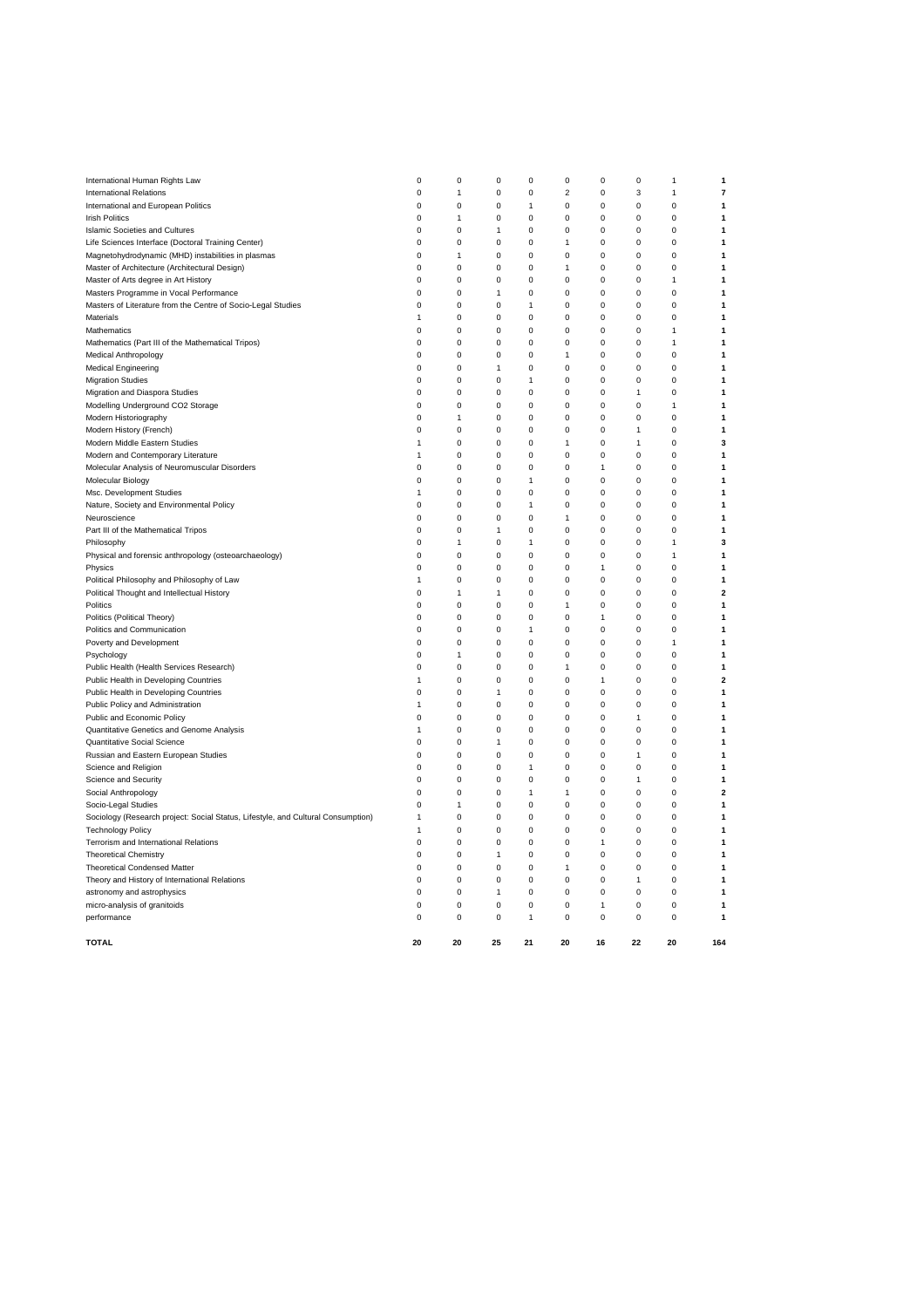## **Preferred UK University - Interviewed**

|                                                  | <b>ATL</b> | <b>BOS</b> | <b>CHIG</b> | DC           | HOU      | LA           | <b>NY</b> | <b>SF</b> |    | <b>TOTAL</b> |
|--------------------------------------------------|------------|------------|-------------|--------------|----------|--------------|-----------|-----------|----|--------------|
| Birkbeck, University of London                   |            |            | 0           | 0            | 0        | 0            | 0         | 0         | 0  |              |
| <b>Cardiff University</b>                        |            |            | 0           |              | $\Omega$ | o            | 0         | 0         | 0  |              |
| Central School of Speech and Drama               |            |            | 0           | 0            | 0        |              | 0         | O         | 0  |              |
| Central St Martins College of Art and Design     |            |            | O           |              | 0        |              | 0         | O         | ი  |              |
| <b>City University</b>                           |            |            | 0           | 0            | 0        |              | 0         | 0         |    |              |
| Courtauld Institute of Art                       |            |            | 0           | 0            | 0        |              | 0         | 0         |    |              |
| Edinburgh College of Art                         |            |            |             | O            | O        |              | 0         | O         |    |              |
| Goldsmiths College, University of London         |            |            |             | O            | 0        |              | 0         | O         |    |              |
| Imperial College London                          |            |            |             |              |          |              | 0         | ი         |    |              |
| King's College London                            |            |            |             |              | 0        |              | 0         | 2         | 0  |              |
| London School of Economics and Political Science |            |            |             |              | 2        |              | 0         | 3         | 3  |              |
| London School of Hygiene and Tropical Medicine   |            |            |             |              | $\Omega$ |              |           |           | O  |              |
| Queen's University of Belfast                    |            |            |             |              | O        | o            | 0         | O         | 0  |              |
| Royal College of Music                           |            |            |             |              | O        |              | 0         | ი         | 0  |              |
| Royal Welsh Academy of Music and Drama           |            |            | O           |              |          |              | 0         | 0         | 0  |              |
| School of Oriental and African Studies           |            |            | 0           | 2            |          |              | 0         | O         | 0  |              |
| University College London                        |            |            | 2           | O            |          |              | 0         | ი         | O  |              |
| University of Birmingham                         |            |            | $\Omega$    | O            | o        |              | 0         | ი         |    |              |
| University of Cambridge                          |            |            |             |              |          |              |           |           |    |              |
| University of Dundee                             |            |            |             | 0            |          |              |           | n         | 0  |              |
| University of Edinburgh                          |            |            |             | 0            |          |              |           | 0         | ი  |              |
| University of Essex                              |            |            | 0           | 0            | Ω        | n            | 0         |           |    |              |
| University of Exeter                             |            |            | O           |              | 0        | O            | 0         |           | O  |              |
| University of Glasgow                            |            |            | U           |              | 0        | 0            | 0         | 0         | 0  |              |
| University of Liverpool                          |            |            |             |              | 0        | $\Omega$     | 0         | O         | 0  |              |
| University of Oxford                             |            | 12         |             | 9            | 9        | 10           |           | 10        | 5  |              |
| University of St Andrews                         |            |            |             | $\Omega$     | 0        | 0            | 0         |           | 0  |              |
| University of Sussex                             |            |            | ი           | <sup>0</sup> |          | <sup>0</sup> | O         | O         | 2  |              |
| University of Wales, Aberystwyth                 |            |            |             | 0            | 0        | 0            |           | 0         | 0  |              |
| Warburg Institute                                |            |            |             | $\Omega$     | O        | $\Omega$     | O         | $\Omega$  | O  |              |
| <b>TOTAL</b>                                     |            | 20         | 20          | 25           | 21       | 20           | 16        | 22        | 20 | 164          |
|                                                  |            |            |             |              |          |              |           |           |    |              |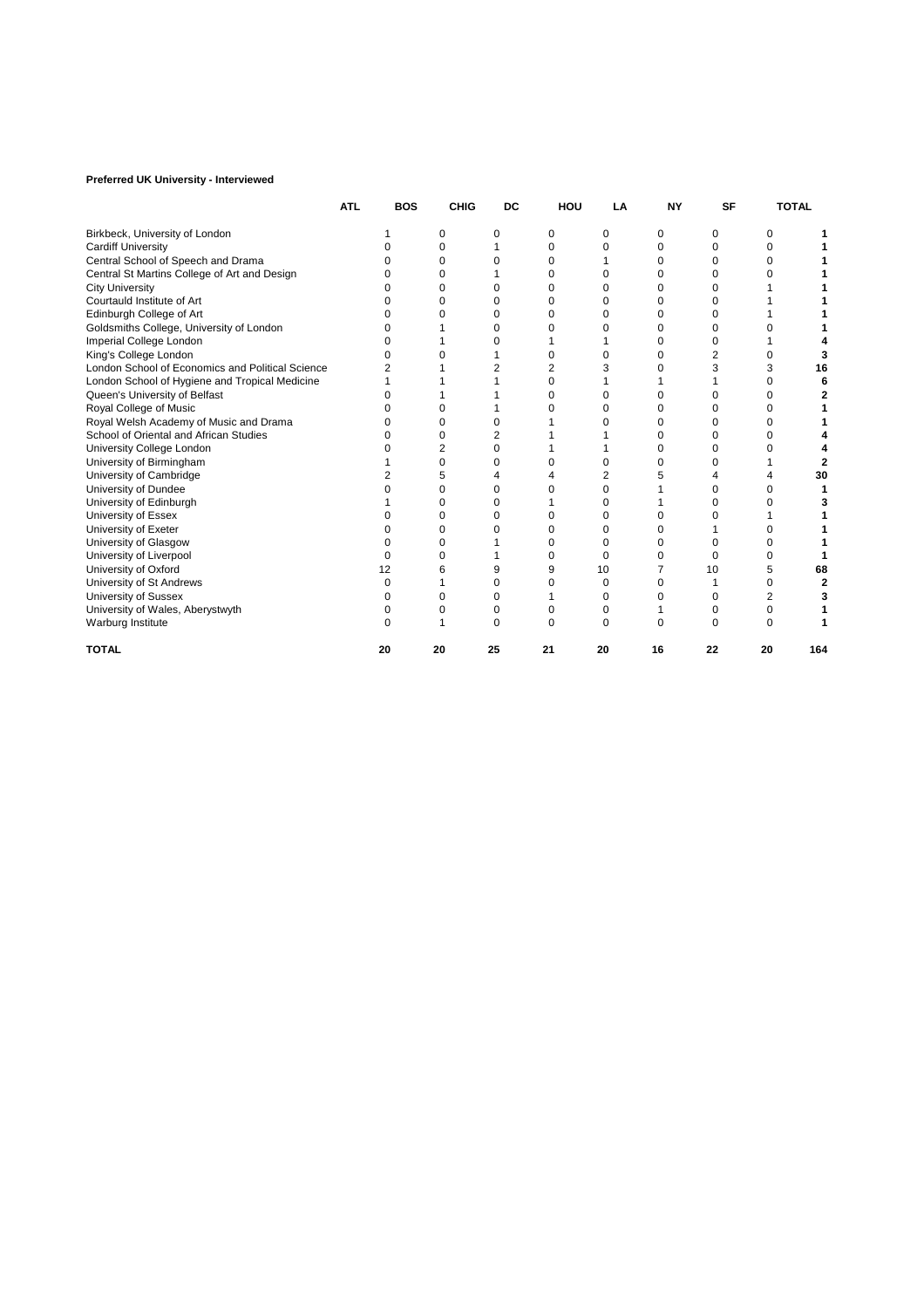## **Total Number of Selected**

|                                                         | <b>ATL</b>     | <b>BOS</b>       | <b>CHIG</b>    | DC             | HOU          | LA             | <b>NY</b>      | <b>SF</b>      | <b>TOTAL</b> |
|---------------------------------------------------------|----------------|------------------|----------------|----------------|--------------|----------------|----------------|----------------|--------------|
| <b>BY REGION</b>                                        | 5              | 5                | 8              | 5              | 6            | 4              | $\overline{7}$ | 4              | 44           |
| % of national pool                                      | 11.4%          | 11.4%            | 18.2%          | 11.4%          | 13.6%        | 9.1%           | 15.9%          | 9.1%           |              |
| <b>GENDER</b>                                           |                |                  |                |                |              |                |                |                |              |
| Men                                                     | $\overline{c}$ | 3                | 3              | 3              | 4            | 3              | 5              | 2              | 25           |
| % of regional pool                                      | 40.0%          | 60.0%            | 37.5%          | 60.0%          | 66.7%        | 75.0%          | 71.4%          | 50.0%          |              |
| % of national pool                                      | 4.5%           | 6.8%             | 6.8%           | 6.8%           | 9.1%         | 6.8%           | 11.4%          | 4.5%           | 56.8%        |
| Women                                                   | 3              | $\overline{2}$   | 5              | 2              | 2            | 1              | $\overline{2}$ | $\overline{2}$ | 19           |
| % of regional pool                                      | 60.0%          | 40.0%            | 62.5%          | 40.0%          | 33.3%        | 25.0%          | 28.6%          | 50.0%          |              |
| % of national pool                                      | 6.8%           | 4.5%             | 11.4%          | 4.5%           | 4.5%         | 2.3%           | 4.5%           | 4.5%           | 43.2%        |
| UNIVERSITIES PRESENTING CANDIDATES                      |                |                  |                |                |              |                |                |                |              |
| <b>Ivy League</b>                                       | $\mathbf{1}$   | $\mathbf 0$      | $\overline{2}$ | $\overline{2}$ | 0            | 0              | 3              | 1              | 9            |
| % of regional pool                                      | 20.0%          | 0.0%             | 25.0%          | 40.0%          | 0.0%         | 0.0%           | 42.9%          | 25.0%          |              |
| % of national pool                                      | 2.3%           | 0.0%             | 4.5%           | 4.5%           | 0.0%         | 0.0%           | 6.8%           | 2.3%           | 20.5%        |
| <b>Other Private Universities</b>                       | 2              | 4                | 1              | $\overline{2}$ | 3            | $\overline{2}$ | $\mathbf{1}$   | 1              | 16           |
| % of regional pool                                      | 40.0%          | 80.0%            | 12.5%          | 40.0%          | 50.0%        | 50.0%          | 14.3%          | 25.0%          |              |
| % of national pool                                      | 4.5%           | 9.1%             | 2.3%           | 4.5%           | 6.8%         | 4.5%           | 2.3%           | 2.3%           | 36.4%        |
| <b>State/Public Universities</b>                        | $\overline{2}$ | $\mathbf 0$      | 5              | 0              | 3            | $\overline{2}$ | $\mathbf{1}$   | $\mathbf{1}$   | 14           |
| % of regional pool                                      | 40.0%          | 0.0%             | 62.5%          | 0.0%           | 50.0%        | 50.0%          | 14.3%          | 25.0%          |              |
| % of national pool                                      | 4.5%           | 0.0%             | 11.4%          | 0.0%           | 6.8%         | 4.5%           | 2.3%           | 2.3%           | 31.8%        |
| <b>Service Academies</b>                                | 0              | 1                | 0              | 1              | 0            | 0              | $\overline{2}$ | $\mathbf{1}$   | 5            |
| % of regional pool                                      | 0.0%           | 20.0%            | 0.0%           | 20.0%          | 0.0%         | 0.0%           | 28.6%          | 25.0%          |              |
| % of national pool                                      | 0.0%           | 2.3%             | 0.0%           | 2.3%           | 0.0%         | 0.0%           | 4.5%           | 2.3%           | 11.4%        |
| <b>Employer Endorsed</b>                                | 0              | $\mathbf 0$      | 0              | 0              | 0            | 0              | 0              | 0              | $\mathbf 0$  |
| % of regional pool                                      | 0.0%           | 0.0%             | 0.0%           | 0.0%           | 0.0%         | 0.0%           | 0.0%           | 0.0%           |              |
| % of national pool                                      | 0.0%           | 0.0%             | 0.0%           | 0.0%           | 0.0%         | 0.0%           | 0.0%           | 0.0%           | 0.0%         |
| <b>PREFERRED UK UNIVERSITY</b>                          |                |                  |                |                |              |                |                |                |              |
| <b>University of Oxford</b>                             | 3              | 1                | 3              | 1              | 1            | $\overline{2}$ | 4              | 1              | 16           |
| % of regional pool                                      | 60.0%          | 20.0%            | 37.5%          | 20.0%          | 16.7%        | 50.0%          | 57.1%          | 25.0%          |              |
| % of national pool                                      | 6.8%           | 2.3%             | 6.8%           | 2.3%           | 2.3%         | 4.5%           | 9.1%           | 2.3%           | 36.4%        |
| <b>University of Cambridge</b>                          | $\mathbf{1}$   | $\boldsymbol{2}$ | $\mathbf{1}$   | $\overline{c}$ | $\mathbf{1}$ | $\mathbf{1}$   | $\overline{c}$ | $\mathbf{1}$   | 11           |
| % of regional pool                                      | 20.0%          | 40.0%            | 12.5%          | 40.0%          | 16.7%        | 25.0%          | 28.6%          | 25.0%          |              |
| % of national pool                                      | 2.3%           | 4.5%             | 2.3%           | 4.5%           | 2.3%         | 2.3%           | 4.5%           | 2.3%           | 25.0%        |
| <b>University of London</b>                             | 1              | 1                | 2              | 2              | 4            | 0              | 0              | 1              | 11           |
| % of regional pool                                      | 20.0%          | 20.0%            | 25.0%          | 40.0%          | 66.7%        | 0.0%           | 0.0%           | 25.0%          |              |
| % of national pool                                      | 2.3%           | 2.3%             | 4.5%           | 4.5%           | 9.1%         | 0.0%           | 0.0%           | 2.3%           | 25.0%        |
| <b>Other English Universities</b><br>% of regional pool | 0<br>0.0%      | $\mathbf 0$      | 2              | 0<br>0.0%      | 0            | 0<br>0.0%      | 0<br>0.0%      | 1<br>25.0%     | 3            |
| % of national pool                                      | 0.0%           | 0.0%<br>0.0%     | 25.0%<br>4.5%  | 0.0%           | 0.0%<br>0.0% | 0.0%           | 0.0%           | 2.3%           | 6.8%         |
|                                                         |                |                  |                |                |              |                |                |                |              |
| <b>Nothern Irish Universities</b>                       | 0              | 0                | 0              | 0              | 0            | 0              | 0              | 0              | 0            |
| % of regional pool                                      | 0.0%           | 0.0%             | 0.0%           | 0.0%           | 0.0%         | 0.0%           | 0.0%           | 0.0%           |              |
| % of national pool                                      | 0.0%           | 0.0%             | 0.0%           | 0.0%           | 0.0%         | 0.0%           | 0.0%           | 0.0%           | $0.0\%$      |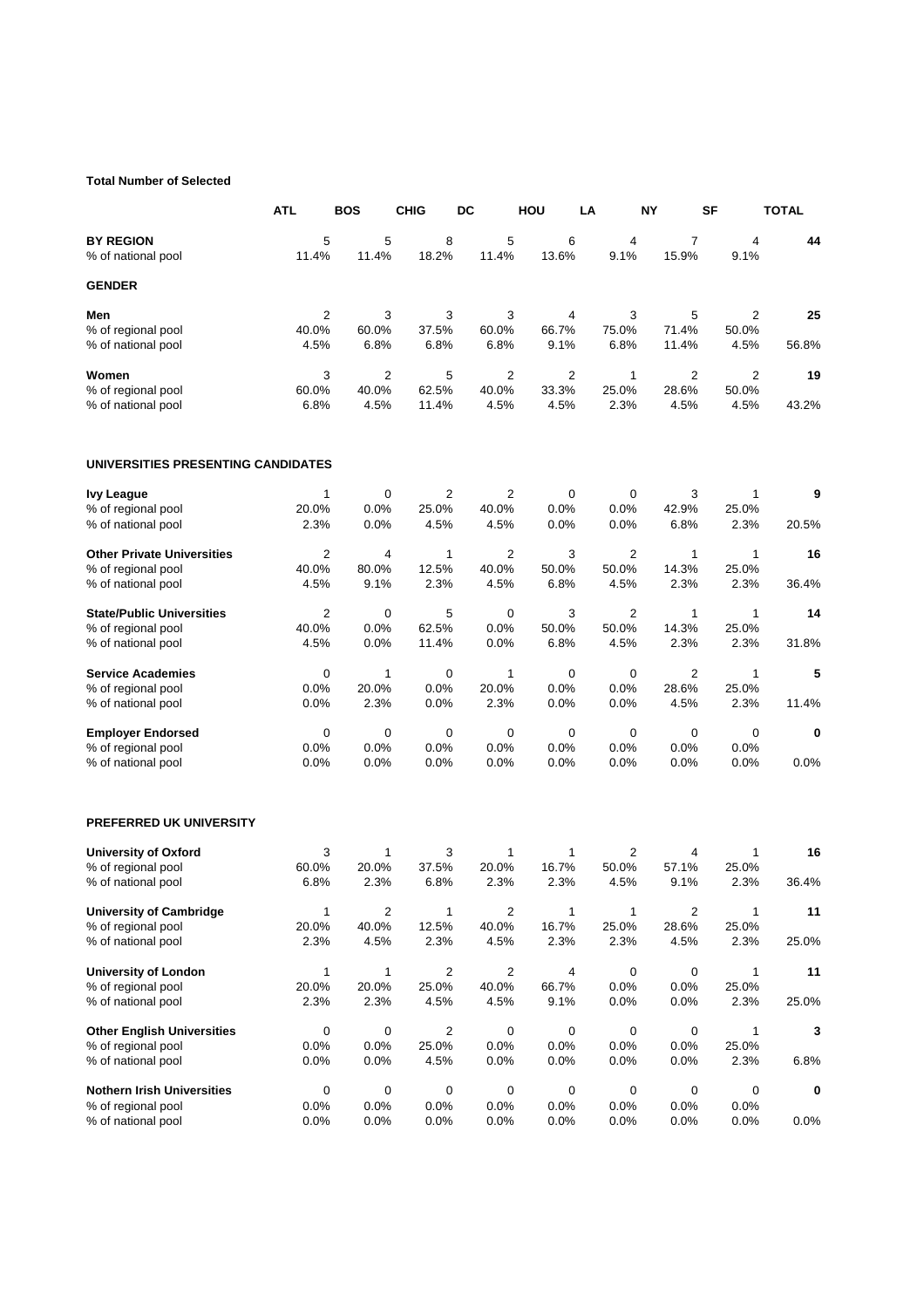| <b>Scottish Universities</b> |         |       |         |      |      |         |         |         |      |
|------------------------------|---------|-------|---------|------|------|---------|---------|---------|------|
| % of regional pool           | $0.0\%$ | 20.0% | $0.0\%$ | 0.0% | 0.0% | 25.0%   | 14.3%   | 0.0%    |      |
| % of national pool           | 0.0%    | 2.3%  | $0.0\%$ | 0.0% | 0.0% | 2.3%    | 2.3%    | 0.0%    | 6.8% |
|                              |         |       |         |      |      |         |         |         |      |
| <b>Welsh Universities</b>    |         |       |         |      |      |         |         |         |      |
| % of regional pool           | 0.0%    | 0.0%  | $0.0\%$ | 0.0% | 0.0% | $0.0\%$ | $0.0\%$ | $0.0\%$ |      |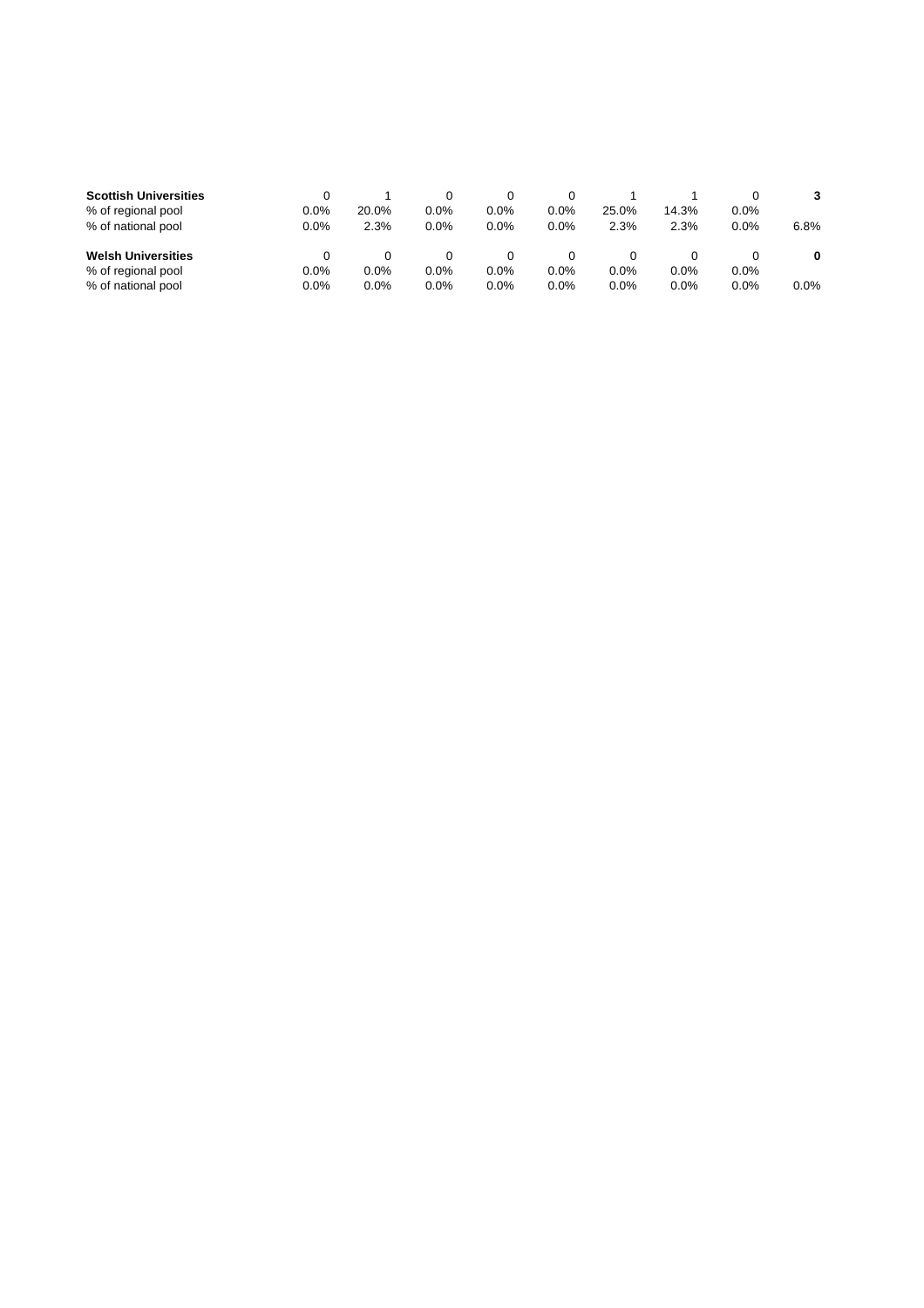## **Universities Presenting Candidates - Selected**

|                                           | <b>ATL</b> | <b>BOS</b>   | <b>CHIG</b>  | DC             | HOU          | LA                  | NY          | SF           | <b>TOTAL</b> |   |
|-------------------------------------------|------------|--------------|--------------|----------------|--------------|---------------------|-------------|--------------|--------------|---|
| <b>ARIZONA</b>                            |            |              |              |                |              |                     |             |              |              |   |
| University of Arizona                     |            | $\pmb{0}$    | $\mathbf 0$  | $\mathbf 0$    | $\mathbf 0$  | 0                   | 1           | 0            | $\mathbf 0$  | 1 |
| <b>CALIFORNIA</b>                         |            |              |              |                |              |                     |             |              |              |   |
| California Institute of Technology        |            | 0            | 0            | $\mathbf 0$    | $\mathbf 0$  | 0                   | 1           | 0            | 0            | 1 |
| University of California - Berkeley       |            | $\mathbf 0$  | 0            | $\mathbf 0$    | $\mathbf 0$  | $\mathbf 0$         | $\mathbf 0$ | $\mathbf 0$  | $\mathbf{1}$ | 1 |
| University of California - Los Angeles    |            | $\mathbf 0$  | $\mathbf 0$  | $\mathbf 0$    | $\mathbf 0$  | 0                   | 1           | $\mathbf 0$  | $\mathbf 0$  | 1 |
| University of Southern California         |            | $\mathbf 0$  | $\mathbf 0$  | $\mathbf 0$    | $\mathbf 0$  | $\mathbf 0$         | 1           | $\mathbf 0$  | $\mathbf 0$  | 1 |
| <b>COLORADO</b>                           |            |              |              |                |              |                     |             |              |              |   |
| United States Air Force Academy           |            | 0            | 0            | $\mathbf 0$    | $\mathbf 0$  | 0                   | 0           | 1            | $\mathbf 0$  | 1 |
| <b>CONNECTICUT</b>                        |            |              |              |                |              |                     |             |              |              |   |
| <b>Yale University</b>                    |            | 1            | 0            | 0              | $\mathbf 0$  | 0                   | 0           | 0            | 0            | 1 |
| <b>DISTRICT OF COLUMBIA</b>               |            |              |              |                |              |                     |             |              |              |   |
| Georgetown University                     |            | 1            | 1            | 0              | $\pmb{0}$    | 0                   | 0           | 0            | 0            | 2 |
| <b>Howard University</b>                  |            | $\mathbf 0$  | $\mathbf 0$  | $\mathbf 0$    | $\mathbf{1}$ | $\mathbf 0$         | $\Omega$    | $\Omega$     | $\mathbf 0$  | 1 |
| <b>GEORGIA</b>                            |            |              |              |                |              |                     |             |              |              |   |
| University of Georgia                     |            | 1            | 0            | $\mathbf 0$    | $\mathbf 0$  | 0                   | 0           | 0            | $\pmb{0}$    | 1 |
| <b>IDAHO</b>                              |            |              |              |                |              |                     |             |              |              |   |
| Albertson College of Idaho                |            | 0            | 0            | 0              | $\mathbf 0$  | $\pmb{0}$           | 0           | 0            | 1            | 1 |
| INDIANA                                   |            |              |              |                |              |                     |             |              |              |   |
| University of Notre Dame                  |            | 0            | 0            | 1              | $\mathbf 0$  | 0                   | 0           | 0            | $\mathbf 0$  | 1 |
| <b>KANSAS</b>                             |            |              |              |                |              |                     |             |              |              |   |
| Kansas State University                   |            | 0            | 0            | 1              | $\mathbf 0$  | 0                   | 0           | 0            | 0            | 1 |
| <b>MARYLAND</b>                           |            |              |              |                |              |                     |             |              |              |   |
| Johns Hopkins University                  |            | 0            | 0            | 0              | $\pmb{0}$    | $\mathbf{1}$        | 0           | 0            | 0            | 1 |
| United States Naval Academy               |            | $\mathbf 0$  | $\mathbf 0$  | $\mathbf 0$    | $\mathbf{1}$ | $\mathbf 0$         | $\mathbf 0$ | $\mathbf 0$  | $\mathbf 0$  | 1 |
| <b>MASSACHUSETTS</b>                      |            |              |              |                |              |                     |             |              |              |   |
| <b>Harvard University</b>                 |            | 0            | 0            | $\mathbf 0$    | 1            | 0                   | 0           | 1            | 0            | 2 |
| Massachusetts Institute of Technology     |            | $\mathbf 0$  | $\mathbf{1}$ | $\mathbf 0$    | $\mathbf 0$  | $\mathbf 0$         | $\mathbf 0$ | $\Omega$     | $\pmb{0}$    | 1 |
| <b>Wheaton College</b>                    |            | 0            | 1            | $\mathbf 0$    | $\mathbf 0$  | 0                   | $\mathbf 0$ | 0            | 0            | 1 |
| Williams College                          |            | $\mathbf 0$  | $\mathbf{1}$ | $\mathbf 0$    | $\mathbf 0$  | $\mathbf 0$         | $\mathbf 0$ | $\mathbf 0$  | $\mathbf 0$  | 1 |
| <b>MICHIGAN</b>                           |            |              |              |                |              |                     |             |              |              |   |
| Michigan State University                 |            | 0            | 0            | 0              | $\pmb{0}$    | $\mathbf{1}$        | 0           | 0            | 0            | 1 |
| University of Michigan System - Ann Arbor |            | $\mathbf 0$  | $\mathbf 0$  | $\mathbf{1}$   | $\mathbf 0$  | $\mathbf 0$         | $\mathbf 0$ | $\mathbf 0$  | $\mathbf 0$  | 1 |
| <b>MISSOURI</b>                           |            |              |              |                |              |                     |             |              |              |   |
| Washington University in St. Louis        |            | 0            | 0            | $\mathbf 0$    | $\mathbf 0$  | $\mathbf{1}$        | $\mathbf 0$ | $\mathbf 0$  | $\mathbf 0$  | 1 |
| <b>NEBRASKA</b>                           |            |              |              |                |              |                     |             |              |              |   |
| University of Nebraska System - Lincoln   |            | 0            | 0            | 1              | $\mathsf 0$  | $\pmb{0}$           | 0           | 0            | $\mathsf 0$  | 1 |
| <b>NEW JERSEY</b>                         |            |              |              |                |              |                     |             |              |              |   |
| <b>Princeton University</b>               |            | 0            | 0            | $\overline{c}$ | $\mathbf{1}$ | $\mathsf{O}\xspace$ | 0           | 0            | $\mathbf{1}$ |   |
| <b>NEW YORK</b>                           |            |              |              |                |              |                     |             |              |              |   |
| Columbia University                       |            | 0            | 0            | 0              | 0            | 0                   | 0           | $\mathbf{1}$ | 0            | 1 |
| <b>Cornell University</b>                 |            | 0            | 0            | $\pmb{0}$      | 0            | 0                   | 0           | $\mathbf{1}$ | 0            | 1 |
| New York University                       |            | $\mathbf 0$  | 0            | $\pmb{0}$      | $\mathbf 0$  | 0                   | 0           | $\mathbf{1}$ | $\mathsf 0$  | 1 |
| United States Military Academy            |            | $\mathbf 0$  | $\mathbf{1}$ | $\pmb{0}$      | $\mathbf 0$  | 0                   | $\pmb{0}$   | $\mathbf{1}$ | $\mathbf{1}$ | 3 |
| <b>NORTH CAROLINA</b>                     |            |              |              |                |              |                     |             |              |              |   |
| Duke University                           |            | $\mathbf{1}$ | 0            | 0              | $\pmb{0}$    | 0                   | 0           | 0            | 0            | 1 |
|                                           |            |              |              |                |              |                     |             |              |              |   |

**OHIO**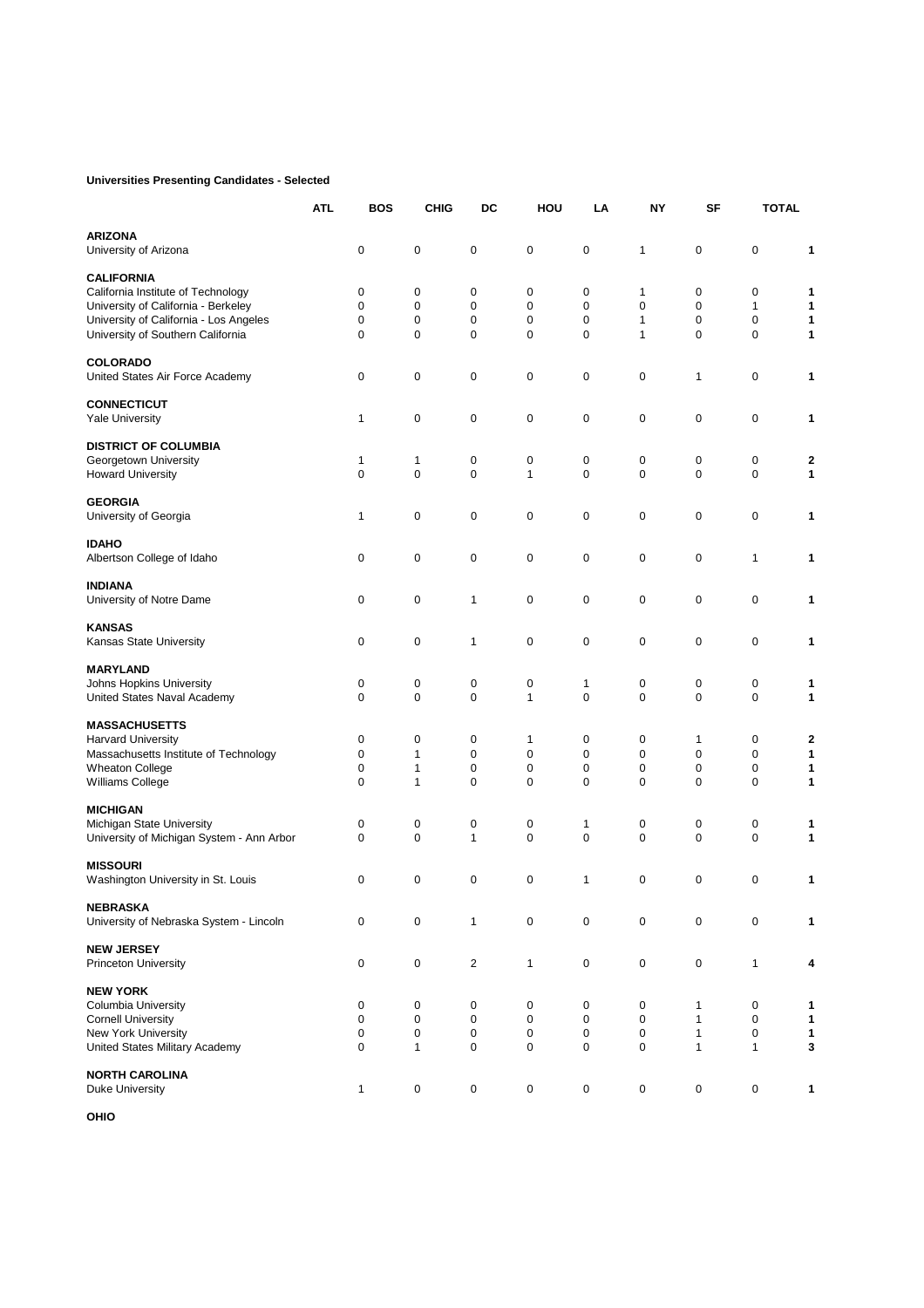| Miami University of Ohio<br>Ohio State University System - Columbus                    | 0<br>$\mathbf 0$ | 0<br>$\mathbf 0$ | $\mathbf{1}$  | 0<br>$\mathbf 0$        | 0<br>$\mathbf 0$        | 0<br>$\mathbf 0$        | 0<br>$\mathbf 0$ | 0<br>$\mathbf 0$ |    |
|----------------------------------------------------------------------------------------|------------------|------------------|---------------|-------------------------|-------------------------|-------------------------|------------------|------------------|----|
| <b>PENNSYLVANIA</b><br>University of Pittsburgh                                        | $\mathbf 0$      | $\mathbf 0$      | $\mathbf 0$   | $\mathbf 0$             | $\mathbf 0$             | $\mathbf 0$             | 1                | $\mathbf 0$      |    |
| <b>TENNESSEE</b><br>Vanderbilt University                                              | $\mathbf 0$      | $\mathbf 0$      | $\mathbf 0$   | $\mathbf 0$             | 1                       | $\mathbf 0$             | $\mathbf 0$      | $\mathbf 0$      |    |
| <b>TEXAS</b><br>Texas A&M University - College Station<br>University of Texas - Dallas | 0<br>$\Omega$    | 0<br>$\Omega$    | 0<br>$\Omega$ | $\mathbf 0$<br>$\Omega$ | $\mathbf{1}$            | 0<br>$\Omega$           | 0<br>$\Omega$    | 0<br>$\Omega$    |    |
| <b>VIRGINIA</b><br>University of Richmond<br>University of Virginia                    | 0                | 0<br>$\Omega$    | 0<br>$\Omega$ | $\Omega$                | $\mathbf 0$<br>$\Omega$ | $\mathbf 0$<br>$\Omega$ | 0<br>$\Omega$    | 0<br>$\mathbf 0$ |    |
| <b>TOTAL</b>                                                                           | 5                | 5                | 8             | 5                       | 6                       | 4                       | 7                | 4                | 44 |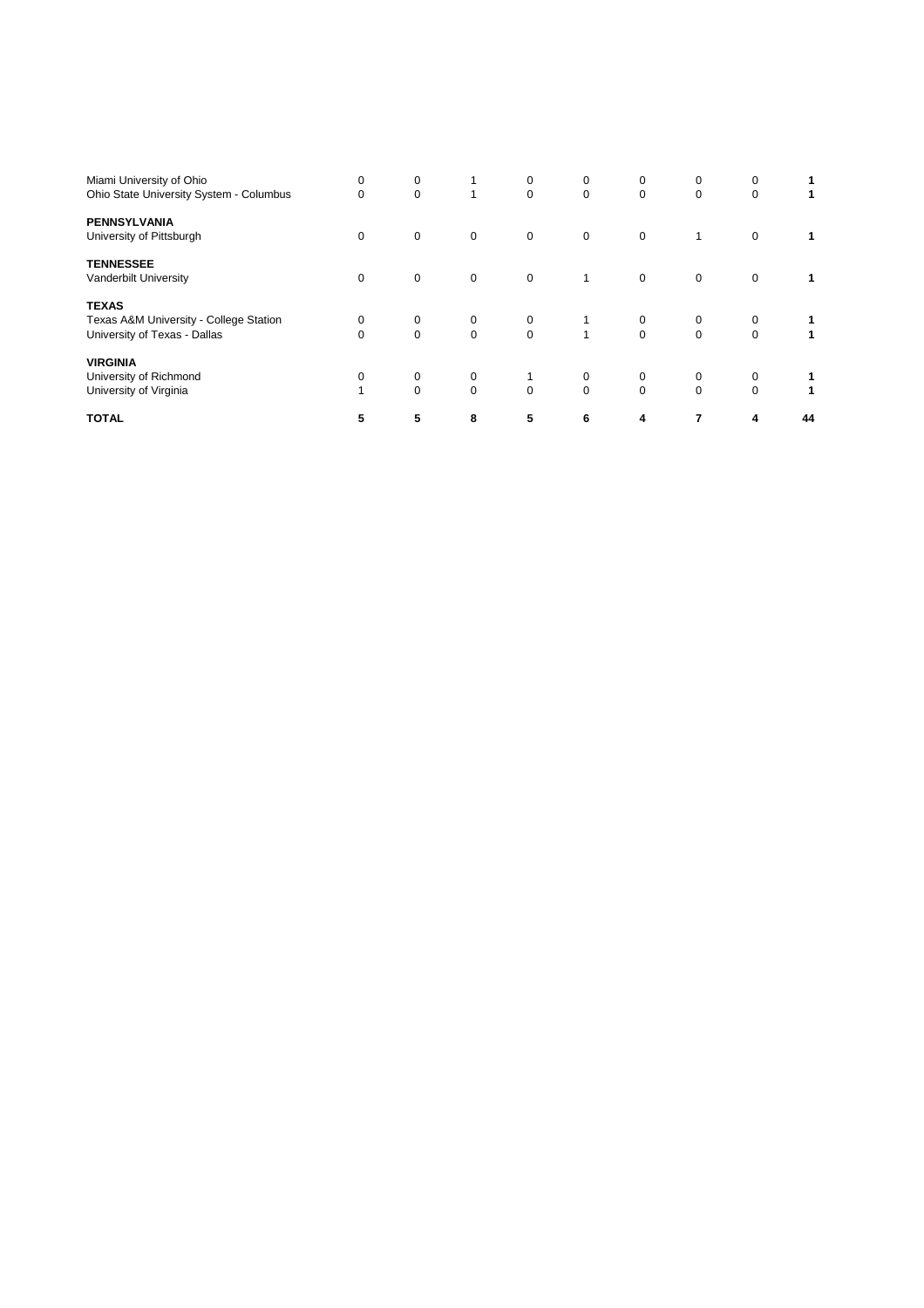## **Proposed Field of Study - Selected**

|                                                         | <b>ATL</b> | <b>BOS</b> | CHIG     | DC          | HOU         | LA       | NΥ           | SF       | TOTAL    |    |
|---------------------------------------------------------|------------|------------|----------|-------------|-------------|----------|--------------|----------|----------|----|
| Astrophysics                                            |            | 0          | 0        | 0           | 0           | 0        | 0            | 1        | 0        |    |
| Cell Biology, Department of Zoology                     |            | 1          | 0        | $\mathbf 0$ | $\mathbf 0$ | 0        | $\mathbf 0$  | 0        | 0        |    |
| Clinical Neuroscience                                   |            | 0          | 0        | 0           | 1           | 0        | 0            | 0        | 0        |    |
| <b>Comparative Politics</b>                             |            | ŋ          | $\Omega$ | 1           | $\Omega$    | $\Omega$ | $\Omega$     | 0        | 0        |    |
| Comparative Politics/Deliberative Polling               |            |            | $\Omega$ | $\mathbf 0$ | $\mathbf 0$ | $\Omega$ | $\Omega$     | $\Omega$ | 0        |    |
| Criticism and Culture                                   |            | O          | 0        | 0           | 1           | 0        | 0            | 0        | 0        |    |
| <b>Development Studies</b>                              |            | 0          | 0        | 0           | $\mathbf 0$ | 1        | 0            | 0        | 1        |    |
| Earth Science and Engineering                           |            | 0          | 0        | 0           | 0           | 1        | 0            | 0        | 0        |    |
| Econometrics and Mathematical Economics                 |            | $\Omega$   | 0        | 0           | $\mathbf 0$ | 0        | 0            | 0        | 1        |    |
| Energy Studies w/ specialization in Energy Economics    |            | 0          | 0        | 0           | 0           | 0        | 1            | 0        | 0        |    |
| <b>Engineering (Computer Science)</b>                   |            | ŋ          | 1        | 0           | $\mathbf 0$ | 0        | $\Omega$     | $\Omega$ | 0        |    |
| <b>English and American Studies</b>                     |            | O          | 0        | 1           | $\mathbf 0$ | 0        | 0            | $\Omega$ | 0        |    |
| Environmental Change and Management                     |            |            | 0        | 0           | $\mathbf 0$ | 0        | 0            | 0        | 0        |    |
| <b>Environmental and Resource Economics</b>             |            | O          | 1        | 0           | $\mathbf 0$ | 0        | $\Omega$     | $\Omega$ | 0        |    |
| <b>Forced Migration</b>                                 |            | ŋ          | 0        | 0           | $\mathbf 0$ | 0        | $\Omega$     | 1        | 0        |    |
| Global Governance and Diplomacy                         |            |            | $\Omega$ | 0           | 0           | 0        | 0            | $\Omega$ | 0        |    |
| <b>Global Politics</b>                                  |            | O          | 0        | 1           | $\mathbf 0$ | 0        | $\Omega$     | $\Omega$ | 0        |    |
| <b>Humanitarian Studies</b>                             |            | O          | 0        | 1           | $\mathbf 0$ | 0        | 0            | $\Omega$ | 0        |    |
| Information Engineering/Control Group/Signal Processing |            | 0          | 0        | 0           | $\mathbf 0$ | 0        | 0            | 1        | 0        |    |
| International Human Rights Law                          |            | O          | $\Omega$ | 0           | $\mathbf 0$ | 0        | $\Omega$     | 0        | 1        |    |
| <b>International Relations</b>                          |            | 0          | 1        | 0           | 0           | 0        | 0            | 1        | 0        |    |
| Master of Architecture (Architectural Design)           |            | 0          | 0        | 0           | 0           | 1        | 0            | $\Omega$ | 0        |    |
| Masters Programme in Vocal Performance                  |            | $\Omega$   | $\Omega$ | 1           | $\Omega$    | $\Omega$ | $\Omega$     | $\Omega$ | $\Omega$ |    |
| Mathematics                                             |            | 0          | 0        | 0           | $\mathbf 0$ | 0        | 0            | $\Omega$ | 1        |    |
| <b>Medical Engineering</b>                              |            | 0          | 0        | 1           | $\mathbf 0$ | 0        | 0            | 0        | 0        |    |
| Modern Historiography                                   |            | 0          | 1        | 0           | $\mathbf 0$ | 0        | $\Omega$     | 0        | 0        |    |
| Modern History (French)                                 |            | 0          | 0        | 0           | $\mathbf 0$ | 0        | 0            | 1        | 0        |    |
| Modern Middle Eastern Studies                           |            | $\Omega$   | 0        | 0           | $\mathbf 0$ | 0        | 0            | 1        | 0        |    |
| Molecular Analysis of Neuromuscular Disorders           |            | O          | $\Omega$ | $\mathbf 0$ | $\mathbf 0$ | $\Omega$ | 1            | $\Omega$ | $\Omega$ |    |
| Molecular Biology                                       |            | 0          | 0        | 0           | 1           | 0        | 0            | $\Omega$ | 0        |    |
| Msc. Development Studies                                |            |            | 0        | 0           | $\mathbf 0$ | 0        | 0            | 0        | 0        |    |
| Part III of the Mathematical Tripos                     |            | O          | $\Omega$ | 1           | $\mathbf 0$ | 0        | $\Omega$     | $\Omega$ | 0        |    |
| Physics                                                 |            | 0          | 0        | 0           | $\mathbf 0$ | 0        | 1            | $\Omega$ | 0        |    |
| Politics (Political Theory)                             |            | $\Omega$   | 0        | 0           | $\mathbf 0$ | 0        | $\mathbf{1}$ | $\Omega$ | 0        |    |
| Politics and Communication                              |            | O          | $\Omega$ | 0           | 1           | 0        | $\Omega$     | $\Omega$ | 0        |    |
| Public Health (Health Services Research)                |            | 0          | 0        | 0           | 0           | 1        | 0            | 0        | 0        |    |
| Public Health in Developing Countries                   |            | 0          | 0        | 1           | $\mathbf 0$ | 0        | 0            | 0        | 0        |    |
| Russian and Eastern European Studies                    |            | O          | $\Omega$ | 0           | $\mathbf 0$ | 0        | $\Omega$     |          | 0        |    |
| Social Anthropology                                     |            | 0          | 0        | 0           | 1           | 1        | 0            | 0        | 0        |    |
| Socio-Legal Studies                                     |            | 0          | 1        | $\mathbf 0$ | $\mathbf 0$ | 0        | 0            | $\Omega$ | 0        |    |
| <b>Theoretical Condensed Matter</b>                     |            | O          | $\Omega$ | $\Omega$    | $\Omega$    | 1        | $\Omega$     | $\Omega$ | $\Omega$ |    |
| <b>TOTAL</b>                                            |            | 5          | 5        | 8           | 5           | 6        | 4            | 7        | 4        | 44 |